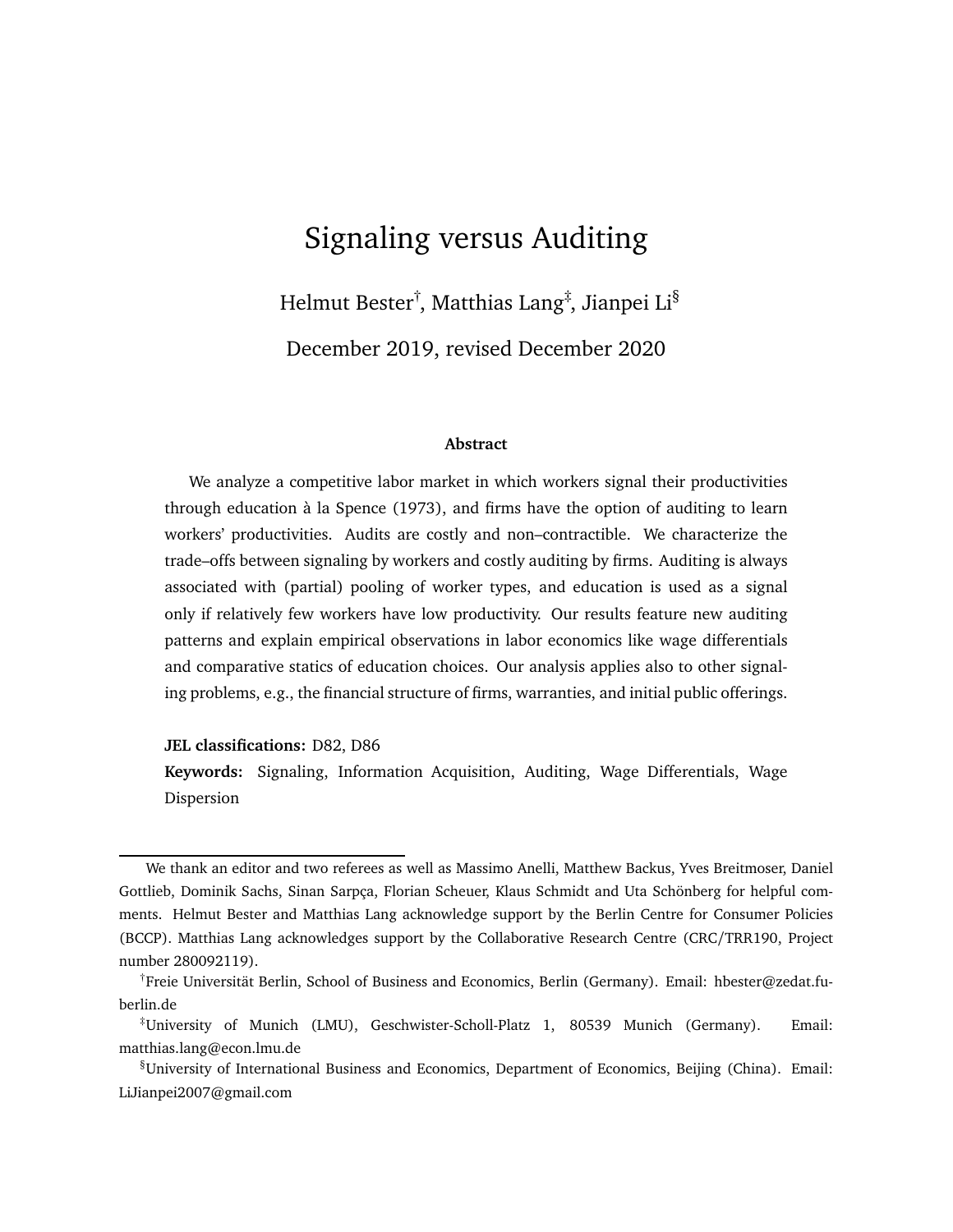# **1 Introduction**

We investigate signaling in a market where the uninformed side of the market relies not only on informative signaling by the other side, but may itself acquire information by performing costly audits. Agents on the informed side of the market privately know their types and can choose publicly observable actions to signal their types. The uninformed agents make offers based on observed actions, but these offers can be withdrawn if an audit discovers unfavorable information. Our model thus extends the canonical model of Spence (1973), in which signaling is the only source of information, with auditing as a second source of information. We analyze the trade–offs between these two important sources of information: signaling by informed agents and information acquisition by uninformed agents. These trade-offs occur because in our model auditing is endogenously determined as part of the equilibrium. We fully characterize the set of equilibria as well as when signaling arises and when auditing arises. Moreover, we point out novel features of signaling in markets where the uninformed side has the option of auditing.

For our analysis, we use the framing of the labor market setting by Spence (1973), who first proposed education as a signaling device in labor markets: workers have private information about their own productivity, education is more costly for low than for high productivity workers and therefore can be used to signal productivities. Hence, firms can only infer workers' productivities from their education choices. In reality, besides looking at the workers' education, firms use sophisticated testing, assessment centers and other instruments of auditing to learn workers' productivities. $<sup>1</sup>$  $<sup>1</sup>$  $<sup>1</sup>$ </sup>

We combine these two features: workers have the option of signaling through education and firms have the option of conducting costly information acquisition by auditing workers. In particular, workers choose their education level and then firms announce job offers by posting wages for different education levels as in Spence (1973). After a worker applies for a job, firms choose whether or not to audit the applicant and then decide on hiring. We assume that an audit reveals a worker's productivity to the firm; but auditing is non–contractible and firms cannot pre–commit to auditing. We are interested in the strategic interaction between workers' signaling incentives and firms' auditing incentives. Although we frame our model

<span id="page-1-0"></span><sup>&</sup>lt;sup>1</sup> According to Dessler (2017, p. 210), more than 67 percent of employers tested applicants for various skills. There is a huge literature about common testing and auditing procedures for applicants. See, for example, Noe et al. (2018, Ch. 6), Armstrong and Taylor (2017, p. 254-263), Dessler (2017, Ch. 6), or Martin (2012, p. 207-208, p. 216-219).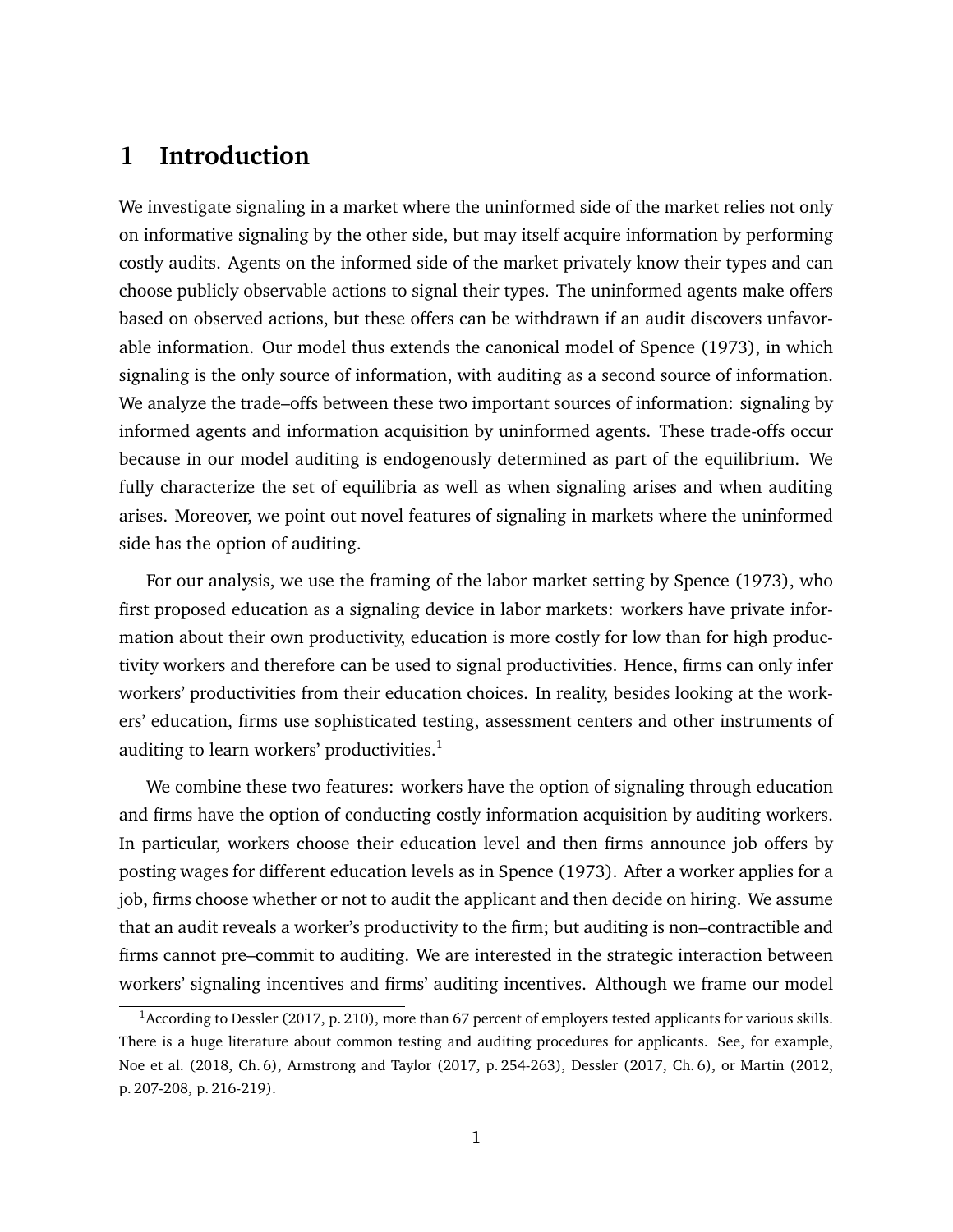and results in terms of labor markets, our analysis also applies to other environments that involve both signaling and auditing, as we point out below.

When auditing is unavailable, the most prominent equilibrium is the least–cost separating equilibrium in which workers with low and high productivity choose different education levels, and information is perfectly revealed through these signals. However, when the firms have the option to audit applicants, the competitive market has a unique equilibrium that exhibits very different features from the standard signaling model: $2$  When auditing costs are large, the least–cost separating equilibrium is still the unique outcome, workers with different productivities choose different education levels and auditing does not occur in equilibrium; when auditing costs are small, the unique equilibrium outcome is partial pooling in which workers with different productivities choose the same education level and firms audit with positive probability. Hence, information is revealed partly through signaling and partly through auditing. When the fraction of low productivity workers is high, signaling by education is not used in equilibrium, and information is revealed solely through auditing.

The equilibrium results are intuitive and the driving force are the relative economic costs of information provision through the two channels. In a competitive market, firms' expected profits are driven down to zero in equilibrium. Workers with high productivity benefit from information revelation by being recognized as having high productivity, and receive a wage equal to their productivity subtracting expected costs of information acquisition. Information about workers' productivities is revealed either through workers' costly education or through the firms' costly auditing. With either channel, high productivity workers effectively bear the expected costs. For large auditing cost, information revelation is relatively cheap through signaling; hence, high productivity workers have an incentive to signal their productivity through education; when auditing costs are small, expected auditing costs passed through to high productivity workers are lower than signaling costs, and it is beneficial for them to refrain from signaling and to rely on firms' audits instead.

The equilibrium has interesting features which help us understand several puzzling stylized facts in the literature. In comparison to the standard signaling model, there is less or even no signaling by education in the equilibrium with auditing. When there is no signaling

<span id="page-2-0"></span><sup>&</sup>lt;sup>2</sup>Naturally the firms' auditing strategy depends upon their beliefs about workers' productivities and firms have an incentive to audit only if the beliefs are sufficiently diffuse. The unique equilibrium is obtained by applying an extension by Bester and Ritzberger (2001) of the intuitive criterion of Cho and Kreps (1987) to refine beliefs and rule out counterintuitive equilibria. See Section [4](#page-13-0) for more details and a discussion.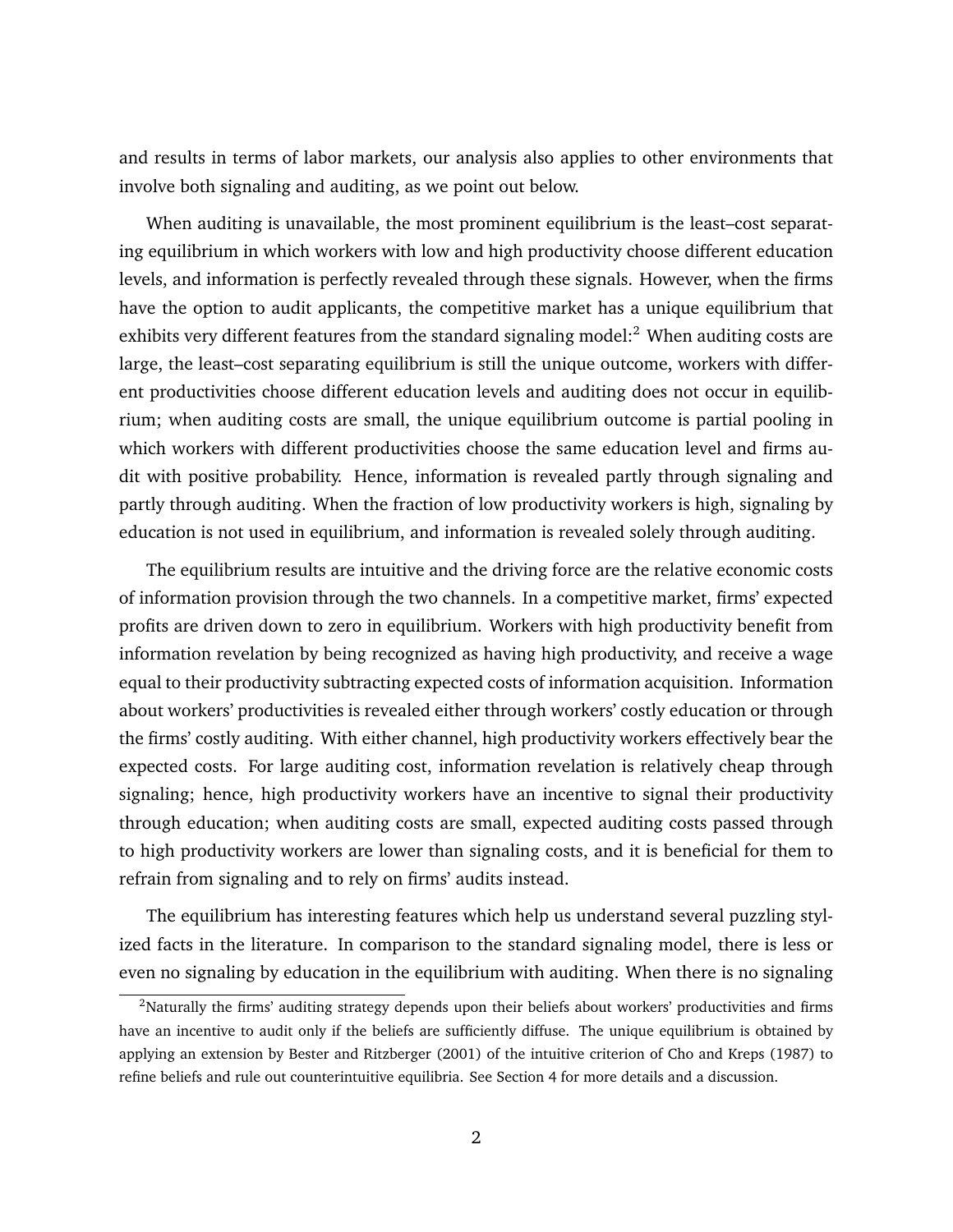by education, equilibrium wages differ for individuals who are observably equivalent. These results correspond to robust empirical findings on horizontal wage differentials, described by Abowd et al. (1999, p. 254) as: "observably equivalent individuals earn[ing] markedly different compensation ... is one of the enduring features of empirical analyses of labor mar-kets."<sup>[3](#page-3-0)</sup> Our explanation for this puzzling phenomenon is that the strategic choice of auditing requires some low productivity workers applying for better-paid jobs and getting accepted.<sup>[4](#page-3-1)</sup>

With many high productivity workers, in our partial pooling equilibrium some high productivity workers signal through education while the remaining high productivity workers pool with low productivity workers on zero education, and firms audit some applicants with zero education. High productivity workers' education decreases as auditing costs decrease. Their education also decreases as their education costs increase. This again is an interesting feature that coincides with empirical findings (e.g., Castlemen and Long, 2016, or Dynarski, 2003) but contrasts with the standard signaling models where the amount of education does not depend on one's own education costs but on the education costs of other (lower) productivity workers.

With few high productivity workers, workers pool at zero education and no worker uses education as a signal in equilibrium. Furthermore, both types' payoffs are (sometimes strictly) higher in the pooling equilibrium with auditing than their respective payoffs in the separating equilibrium without auditing. Therefore, when firms can audit rather cheaply, workers indeed prefer not to signal. With vanishing auditing costs, the pooling equilibrium becomes more and more informative and converges to the complete information outcome: workers' expected payoffs converge to their productivities.

In comparison to the standard auditing models (see, for example, Pollrich, 2017), our signaling environment changes the auditing pattern and "whom to audit". In the standard model, firms audit the applicants for the most appealing contract offer. The key conflict there is efficiency versus truth-telling by the more efficient type. In our setting when both signaling by education and auditing are used in equilibrium, it is the applicants for low wages who are audited, while the high wage applicants are not audited. Auditing high wage applicants is unnecessary because they signal through their choice of education. The key tradeoff in our setting are the relative economic costs of information provision through signaling versus

<span id="page-3-1"></span><span id="page-3-0"></span> $3$ See, for example, Thaler (1989), Song et al. (2019), Card et al. (2013) or Goux and Maurin (1999).

<sup>4</sup>The strategic choice of auditing is essential here. In signaling models with exogenous information, all wage dispersion is explained by firms' heterogeneity or workers' observable characteristics, e.g., education or grades.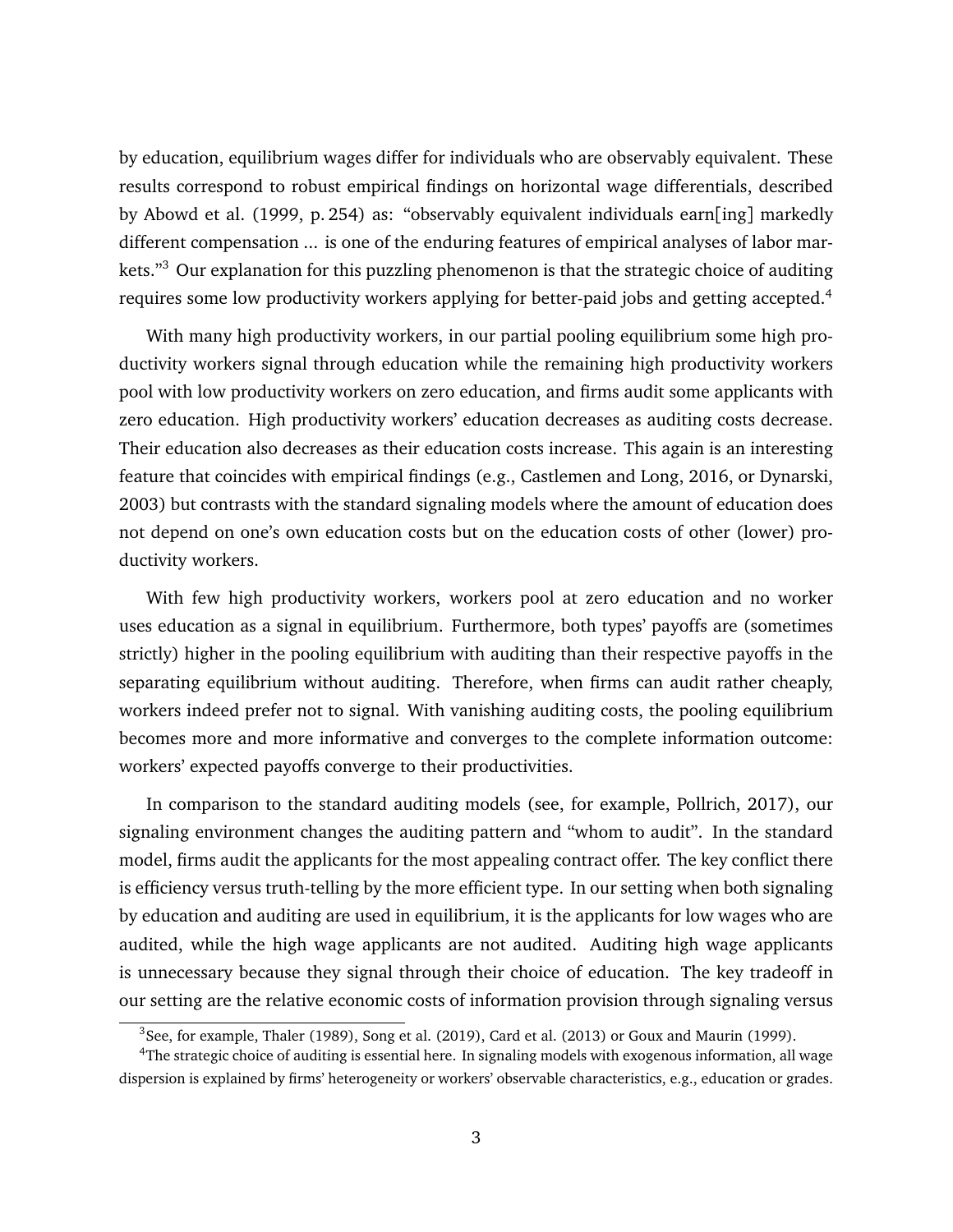auditing.

Our contribution can be helpful for analyzing other environments that involve strategic interactions between signaling and costly information acquisition. It applies to markets where the informed participants can choose some activity to signal their private information, and the uninformed participants compete with each other by their offers to the informed market side and have the option to acquire costly information.

Consider, for example, the model of Leland and Pyle (1977) in which entrepreneurs seek to sell their projects to investors. Each entrepreneur has private information about the future revenues of their project. As Leland and Pyle (1977) show, the equity participation of the entrepreneur can then be a signal of the project's quality. This is so because high quality entrepreneurs have a higher incentive to retain a share of the revenues than low quality entrepreneurs. Suppose now that investors can obtain information not only from observing the entrepreneur's equity share but also by auditing project quality. Our findings then indicate that in an equilibrium where investors audit, signaling plays a role only if the market share of high quality projects is sufficiently high.

As another application, consider warranties. Sellers are privately informed about product quality, but they can offer warranties to signal the quality of their product. Offering warranties is costly, as products break down (Spence, 1977) or as they induce moral hazard by buyers (Lutz, 1989). In each case, offering a warranty is more expensive for sellers of low quality products. Buyers observe the warranties and compete by placing bids for the product. Suppose now that buyers have the option to inspect the product's quality in addition to inferring it from the warranties. Our results then suggest that in any equilibrium with inspection sellers use less warranties as a signaling device than classical signaling models without inspections would imply. This is in line with the "mixed conclusions" of the empirical literature about warranties as signals of product quality (Riley, 2001, p. 455).

Finally, consider initial public offerings (IPOs). In the IPO process, the choice of investment bankers and board members may be a signal of firm value to potential investors (see, e.g., Titman and Trueman (1986) and Certo et al. (2001) for theoretical analysis and empirical evidence). Prestigious investment bankers and board members, who are more accurate at evaluating information about the firm, are more costly. But, owners of high value firms are willing to pay a premium for hiring them to avoid underpricing. Our analysis suggests that for those IPOs where potential investors can learn the true firm value at relatively low cost, the firms may reduce their usage of high cost agents to signal firm value.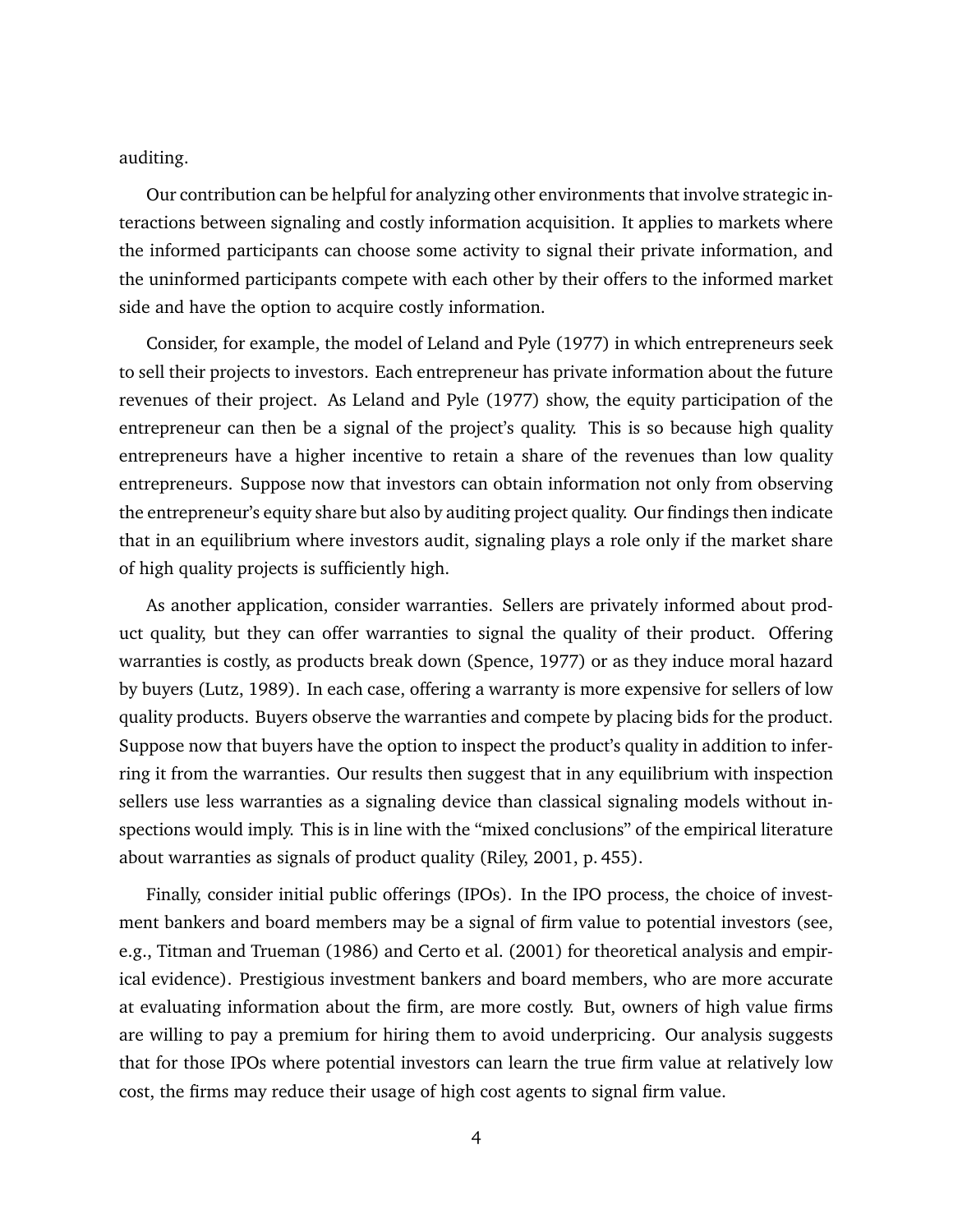#### **Related Literature**

Signaling has been one of the most influential theories in games of asymmetric informa-tion.<sup>[5](#page-5-0)</sup> On the other hand, auditing has been recognized as effective in mitigating incentive problems, and has been studied extensively but mainly in isolation of signaling so far. By incorporating the option of costly auditing into the otherwise standard signaling setup of Spence (1973), we are able to analyze the trade-off between these two important sources of information. Our analysis provides clear predictions on how signaling interacts with auditing. In addition, our analysis provides new insights on the usage of signaling in comparison to the classical models without the strategic option of auditing. As is well–known from the literature on inspection games, auditing is possible only in a mixed-strategy equilibrium.<sup>[6](#page-5-1)</sup> We characterize in detail the resulting structure of (partial) pooling equilibria. Whereas in the literature pooling typically involves randomization only by low productivity workers, we show that auditing may in some situations induce high productivity workers to use mixed strategies. Remarkably, also full pooling can survive the intuitive criterion in contrast to other classical models of signaling. As one would expect, the availability of auditing makes high productivity workers better off, because their signaling effort is reduced. But, perhaps surprisingly, also low productivity workers may gain from auditing and this gain strictly increases as the auditing cost decreases. The reason is that auditing makes it more attractive for high productivity workers to pool with the low productivity workers.

Our paper relates to Stahl and Strausz (2017) who compare the efficiency of buyer cer-tification versus seller certification.<sup>[7](#page-5-2)</sup> They find that seller certification is more efficient. For this comparison, they consider signaling unobservable quality through prices following, e.g., Wolinsky (1983) and Bagwell and Riordan (1991). In case of buyer certification, a monopolistic seller uses pricing to signal its product quality and uninformed buyers may acquire costly certification of product quality. In Stahl and Strausz (2017), the informed seller's price serves as a quality signal *and* at the same time specifies payments. In contrast, we add auditing to the canonical signaling model of Spence (1973) in which uninformed firms compete by offering wages and workers signal their productivity through education as a pure signaling device. In our richer model, we find a unique equilibrium depending on auditing costs and the fraction of high productivity workers in the population with full pooling, partial pooling

<span id="page-5-0"></span><sup>&</sup>lt;sup>5</sup>See Kreps and Sobel (1994), Riley (2001) and Sobel (2009) for a review on the role of signaling and its applications in different fields.

<span id="page-5-1"></span> $6$ See Avenhaus et al. (2002) for a survey.

<span id="page-5-2"></span><sup>&</sup>lt;sup>7</sup>We use the same refinement (Bester and Ritzberger, 2001) as Stahl and Strausz (2017).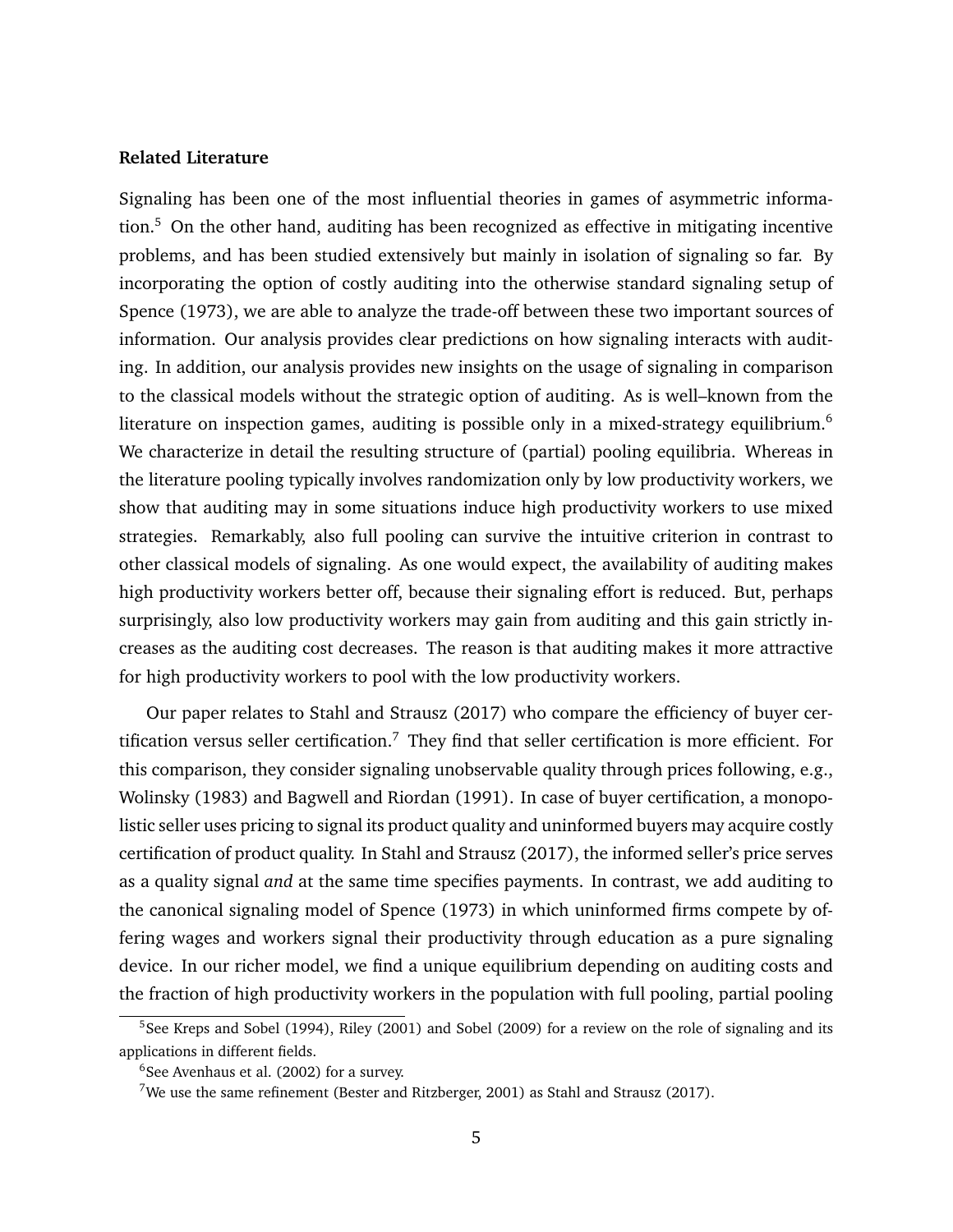by low productivity workers, or partial pooling by high productivity workers occurring.

Signaling as a separate activity allows us to make empirically testable predictions with respect to the amount of signaling which are impossible to obtain in models with signaling via prices. The reason is that education and wages are observable in our model, while in models of signaling via prices only prices are observable. First, we find less signaling in equilibrium than in classical models without the strategic option of auditing. Second, the education costs of high productivity workers determine their education level in line with the empirical findings discussed in the Introduction. Third, we find new auditing patterns with audits focusing on low wage contracts instead of high wage contracts in contrast to usual inspection games. Fourth, in our model auditing can yield a Pareto improvement for *all* workers. Finally, our model is applicable to other market environments discussed in the Introduction and in this section.

This paper is also related to the literature on job market signaling when firms can observe some additional *exogenous* information about workers' productivities besides the costly signal. Alos–Ferrer and Prat (2012) analyze a dynamic model in which the firm is able to extract information from noisy realizations of the worker's productivity *after* the worker is hired. In contrast, in our model firms can audit the worker's productivity *before* hiring. Feltovich et al. (2002) consider a model where, prior to making job offers, employers have access to grades and other information that is correlated with workers' productivity in addition to observing the education choices by workers. They point out countersignaling equilibria: only workers with intermediate productivity signal via education, while low and high productivity workers pool at zero education. Daley and Green (2014) fully characterize the set of equilibria in such a model. $8$  Kurlat and Scheuer (2020) study a competitive equilibrium model with firms that are heterogeneous in their precision of evaluating additional information. Also in their model, some workers choose not to invest in signaling by education: some high productivity workers forgo signaling and are hired by better informed firms.

In these works, the additional information is exogenous, and the equilibrium outcome depends on the informativeness of this information and its correlation with the costly signal. In our model, information acquisition is strategic and firms have the option whether to conduct costly audits or not. Our equilibrium outcome depends on the interaction between the worker's signaling incentive and the firms' auditing incentive. Khalil and Lawarrée (1995,

<span id="page-6-0"></span><sup>&</sup>lt;sup>8</sup>They show uniqueness of the equilibrium given an appropriate refinement and that their equilibrium has continuous limits in contrast to the classical signaling setup without exogenous information.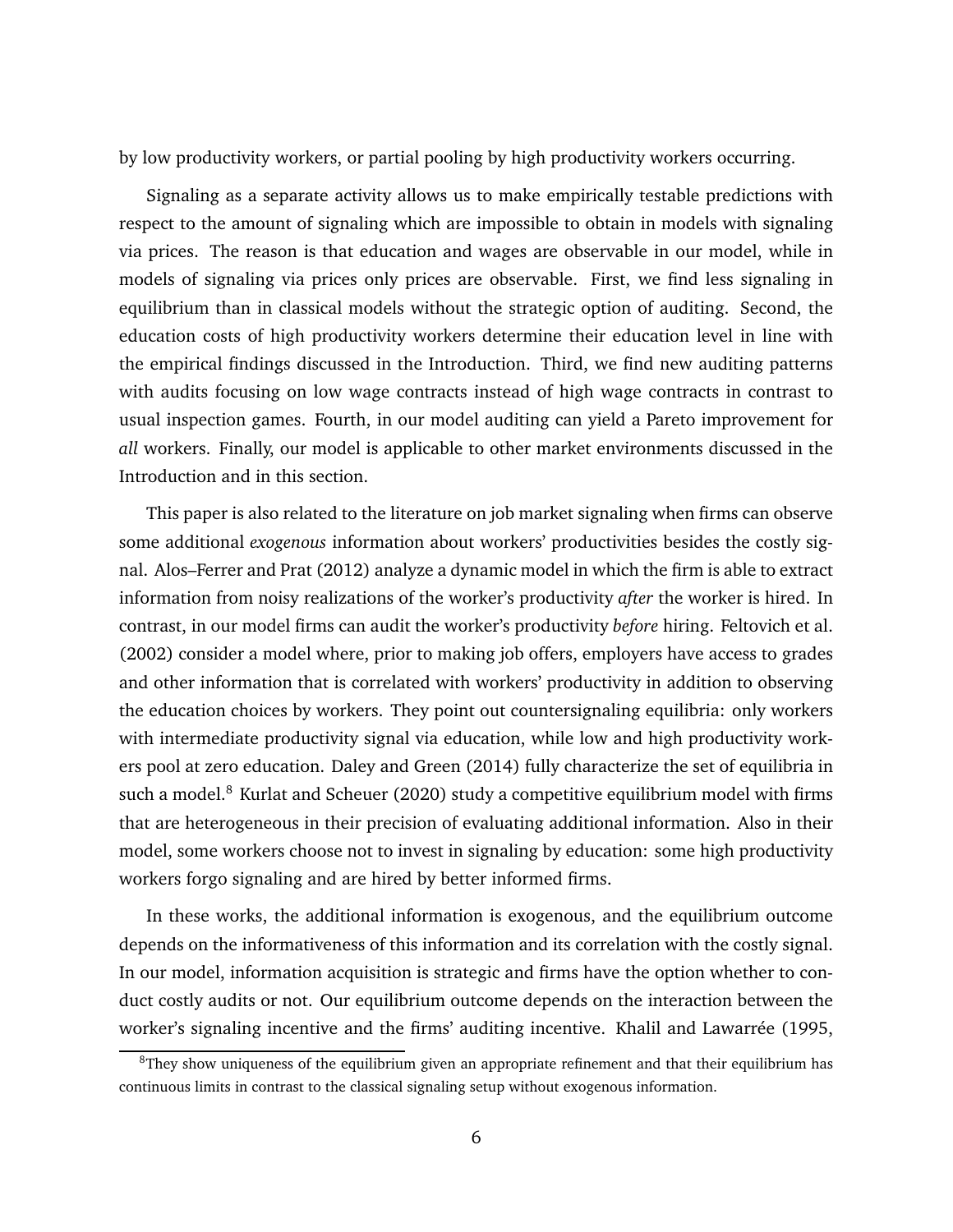p. 442) stress the importance of this difference: "Contracts [are] very sensitive to strategic behavior" although they focus on screening instead of signaling. This strategic behavior allows us to explain wage differentials that do not depend on firms' heterogeneity or workers' observable characteristics, e.g., education or grades.

Our paper complements other applications of signaling games with information acquisition. Banks (1992) analyzes a setup where the monopolist knows ex ante its true marginal costs of production; the regulator observes the market price proposed by the monopolist and decides whether to verify the monopolist's marginal costs and to impose a regulatory price for the monopoly product. Mayzlin and Shin (2011) consider a firm strategically choosing the message content of costless advertisement to reveal the product's quality. Consumers can acquire additional information about the product's quality before purchasing. Relating to the countersignaling literature mentioned above, they prove that countersignaling also occurs in advertising with only mediocre quality firms engaging in informative advertising while high and low quality firms use uninformative advertising. The high quality firms invite consumers to do their own information acquisition. Garfagnini (2017) analyzes a careerconcerned worker signaling his type through overtime at work and the firm exercising oversight to identify low ability workers. The paper focuses on the effects of oversight on effort provision under exogenous wages. Oversight increases or decreases effort depending on parameters. Ekmekci and Kos (2020) consider an uninformed sender who can covertly acquire information about his type before engaging in costly signaling. Thus, the receiver has to infer from the observed signal both whether the sender knows his type and what this type is. They show that in equilibrium the sender acquires information allowing for meaningful signaling. Hence, signaling also applies to settings with initially uninformed senders. These applications typically have very different features from the competitive job market signaling environment we focus on.

This paper is organized as follows. Section [2](#page-8-0) contains the setup combining job-market signaling and costly auditing. In Section [3,](#page-11-0) we characterize the relation between firms' beliefs, the equilibrium wage and firms' incentive to audit for different auditing costs. In Section [4,](#page-13-0) we present the extension of the intuitive criterion that we will use to refine the equilibria. Section [5](#page-16-0) and [6](#page-19-0) fully characterize the set of equilibria and show uniqueness of the separating and the pooling equilibrium. Discussions and extensions can be found in Section [7.](#page-25-0) Section [8](#page-28-0) contains concluding remarks. All formal proofs are relegated to an appendix.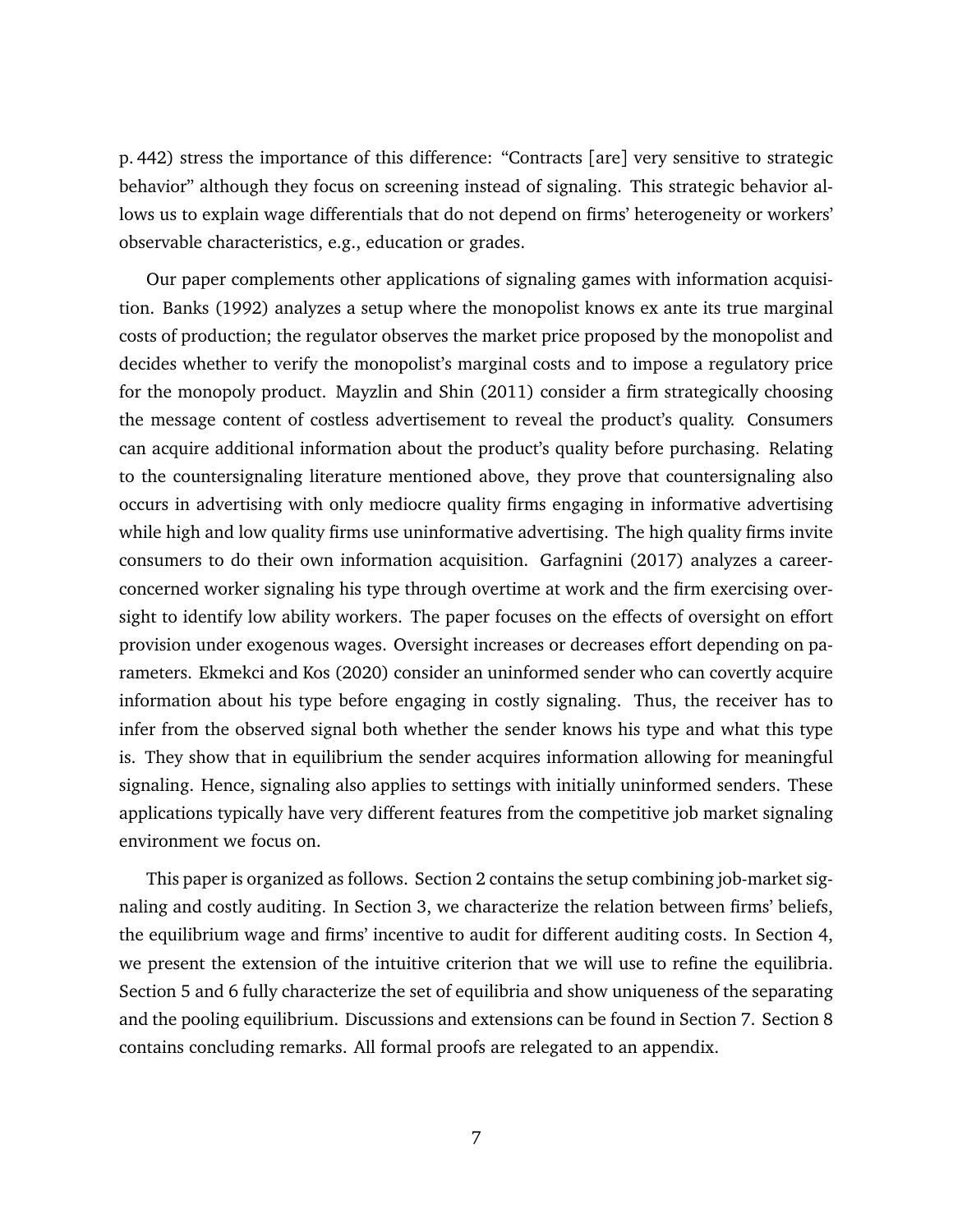### <span id="page-8-0"></span>**2 The Model**

We consider the following adaptation of the Spence (1973) signaling model, in which workers choose education as a signal and then firms compete for workers. There is a unit mass of workers, who differ in their innate productivity. We restrict attention to the case of two types, *i* ∈ {*L*, *H*}, of workers. A fraction  $1 - \lambda$  ∈ (0, 1) of workers has type *L* and productivity  $X_L$  > 0; the remaining fraction  $λ$  has type  $H$  and productivity  $X_H > X_L.$  Each worker's productivity is private information.[9](#page-8-1)

Before entering the job market, workers can choose an education level  $y \ge 0$ , which is publicly observable. The cost of education *c<sup>i</sup>* ( *y*) is type dependent and differentiable. We follow the consensus in the literature and assume that

<span id="page-8-3"></span>
$$
c_L(0) = c_H(0) = 0, \quad c'_L(y) > c'_H(y) > 0,
$$
\n(1)

for all *y >* 0. Thus, for any *y >* 0, a low productivity worker has higher education costs than a high productivity worker. If a worker of type *i* with education choice *y* is employed at the wage *w*, his utility is  $w - c_i(y)$ .

There are at least two identical firms. Each firm faces no restriction on the amount of workers that it can hire and so the job market is competitive. Firms compete for workers by posting wage offers. We assume that all firms offer the 'default' wage  $w_L \equiv X_L$  as a part of their wage scheme. In addition to the default wage, each firm can make wage offers  $w(y)$ for workers who have acquired education *y*. The assumption of the default wage helps us to simplify the exposition without affecting the equilibrium outcome as we discuss in Section [7.](#page-25-0)

Firms *a priori*, when making wage offers, only observe a worker's education choice *y*, but not his productivity. After receiving applications, however, they can choose to learn the productivity of a job applicant at the cost  $k > 0$ , and then make their hiring decision contingent on the observed productivity.[10](#page-8-2) Firms cannot contractually commit to pre–employment audits and they cannot make their wage offers contingent on their auditing choice and results in line with actual hiring practices. Also, workers cannot pay firms for being audited

<span id="page-8-1"></span><sup>&</sup>lt;sup>9</sup>Rather than considering a unit mass of workers, one may equivalently consider a single worker, whose productivity is randomly chosen by nature. If in our setting different fractions of type *i* workers take different decisions, this corresponds to a mixed strategy of type *i* in the setting with a single worker.

<span id="page-8-2"></span><sup>&</sup>lt;sup>10</sup>For example, Guasch and Weiss (1981, p. 275) write that a "common practice is for firms to offer a wage for a given job classification, and to test applicants." They provide a model where testing job applications is contractible.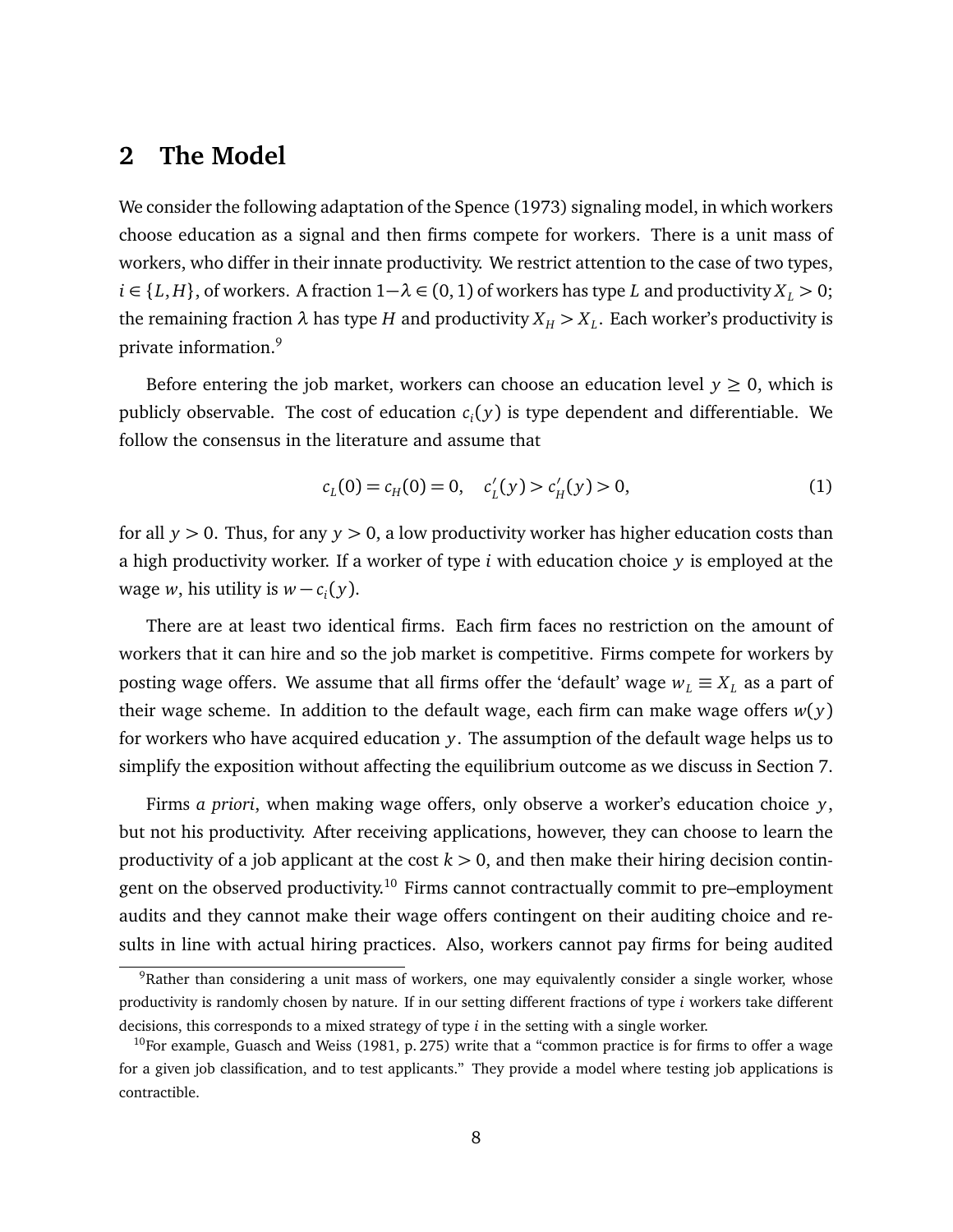to receive a public certification of their productivity.<sup>[11](#page-9-0)</sup> When a firm employs a worker with productivity  $X_i$  at the wage *w*, its profit is  $X_i$  − *w*−*k* if it has performed an audit before hiring, and  $X_i - w$  without an audit. If after auditing the firm decides not to hire the applicant, it incurs the loss −*k*.

Workers are free to opt for the default wage or to obtain some education *y* to apply for a wage offer  $w(y)$  later. Obviously, firms will hire all workers that apply for the default wage  $w_{L}$ , independently of their education and without auditing. Note that  $w_{L}$  is the competitive wage for low productivity workers under perfect information and that, under imperfect information about worker productivity, auditing applicants for  $w_{L}$  is clearly never optimal for a firm. Thus, each worker can always obtain a job at the wage  $w_L$ .

If a worker applies for a job offer with wage  $w(y) > X_L$ , the firm may choose to audit the applicant and then reject the application after auditing. In this sense, the wage offers  $w(y) > X_L$  are nonbinding. If a job applicant is rejected, he is perceived as a low productivity worker and gets the utility  $X_L - s$ , where  $s \in (0, X_L)$  accounts for some delay or switching cost.<sup>[12](#page-9-1)</sup> The cost *s* presents a penalty for a failed application: even if  $w(y) - c_L(y) > X_L$ , it may be attractive for a low productivity worker to apply for the default wage  $w_{L}=X_{L}$  rather than *w*(*y*), because if he is audited and rejected at *w*(*y*) he only gets  $X_L - s$ .

We summarize the sequence of events of the signaling and auditing game as follows:

- (i) Workers privately observe their productivity,  $X_L$  or  $X_H$ .
- (ii) Workers either choose some education  $y \ge 0$  or opt for the default wage  $w_L = X_L$ .
- (iii) Firms compete by offering wages  $w(y)$  for each observed education  $y$ .
- (iv) Workers with education *y* choose at which offer *w*( *y*) to apply.
- (v) Firms take auditing decisions and then decide on hiring.

Up to stage (iv) this setting is essentially identical to Spence's (1973) classical signaling model. One minor difference is that workers can apply for the default wage  $w_L$  in stage (ii).

<span id="page-9-0"></span> $11A$  standard justification for auditing not to be contractible is that the firm's auditing activity is private information.

<span id="page-9-1"></span> $12$ As we show later on, in equilibrium only low productivity workers will be rejected after an audit. A possible interpretation of utilities in case of rejection is that a rejected worker can only apply for the default wage and workers discount future wages by the factor  $\delta \in (0,1)$ : workers have the utility loss  $s = (1-\delta)w_L$  if they are hired at  $w_L$  at a later date rather than immediately.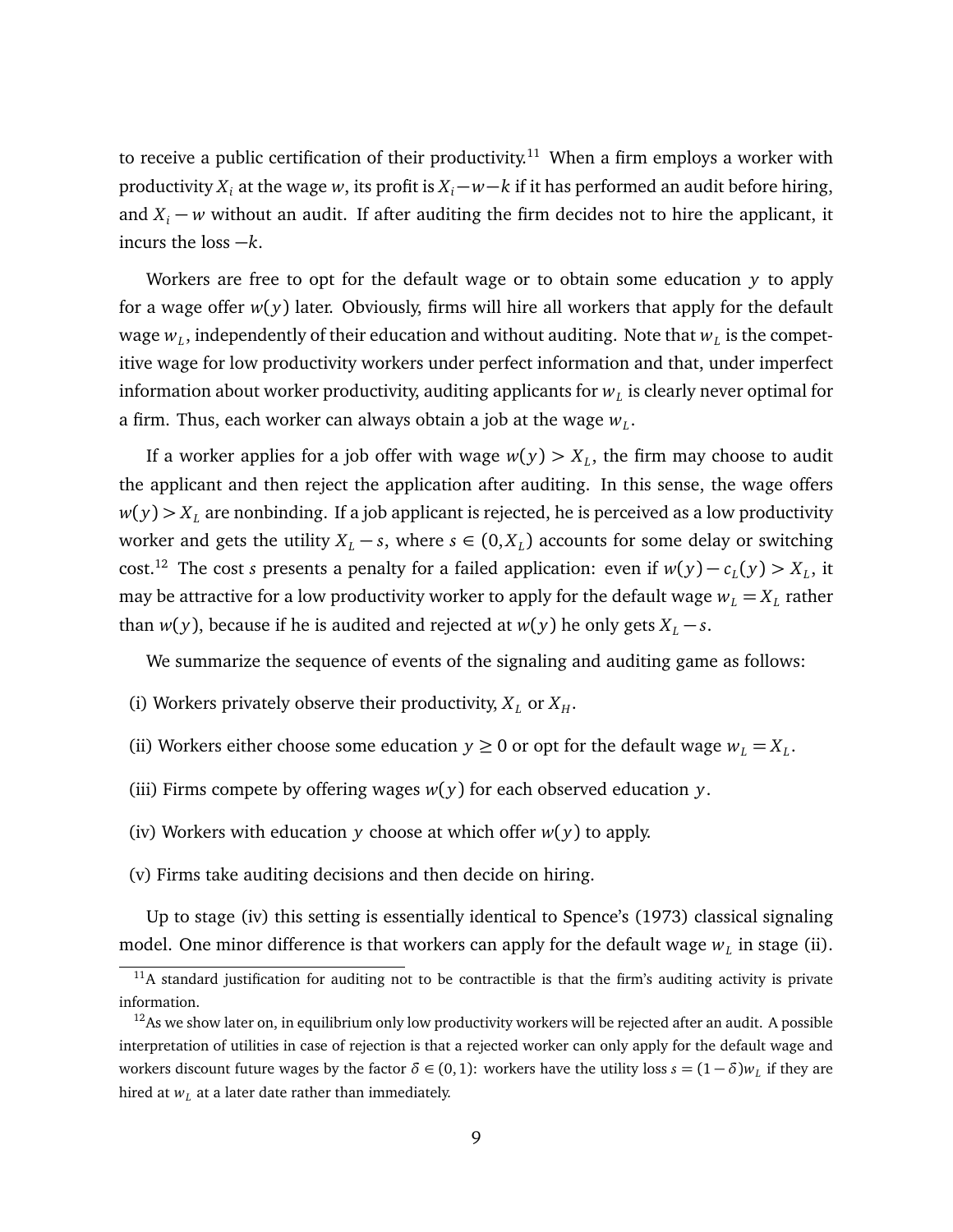But, it is easy to see that adding this option to Spence's (1973) original setting would not change anything in the outcome of the classical signaling model. In our setting, as we explain in more detail in Section [7,](#page-25-0) introducing the default wage merely simplifies the presentation of equilibrium. In stage (v) we add to the classical signaling model that firms have the option of auditing and not hiring a worker after auditing.

As in Spence (1973), firms are committed to their public wage announcements made before their hiring decision. This sequence of events looks quite natural in many labor markets. Indeed, in their handbook on personnel management Armstrong and Taylor (2017, p. 248) point out that the first step of the recruiting process is to define job requirements including "terms and conditions (pay, benefits,  $\ldots$ )".<sup>[13](#page-10-0)</sup> After attracting candidates the next steps are sifting applications, interviewing, testing, assessing candidates, obtaining references and checking applications. Apart from mirroring actual hiring practices, the assumption of commitment allows us to focus on the interaction of auditing and signaling in a competitive labor market. If, instead, a firm could renege on its initial wage announcement, it may appropriate some bargaining surplus in the wage negotiation with a job applicant. This would unravel wage competition between the firms, and also change their auditing behavior as well as the workers' incentives to invest in signaling.

In what follows, we analyze the perfect Bayesian equilibrium of this game. Obviously, firms' wage offers  $w(y)$  will depend on the belief about the average productivity of workers that have selected education *y*. Also, as we show in the next section, this belief is important for the firms' auditing decisions. To simplify the exposition, we assume that all firms have identical out–of–equilibrium beliefs. Further, whenever a wage offer attracts workers, the average productivity of applicants for this wage is the same for all firms that make this offer. Hence, we can denote by  $\mu(y) \in [0,1]$  the firms' belief that a fraction  $\mu(y)$  has high productivity among all workers who have chosen education *y* and apply for *w*( *y*). We say that an equilibrium is *unique* if the workers' education choices and all wage offers that attract a positive mass of workers are uniquely determined.

<span id="page-10-0"></span> $13$ Martin (2012, p. 200-201), in a popular Human Resources textbook, confirms that the "job announcement should include . . . the salary and benefits attached to the position."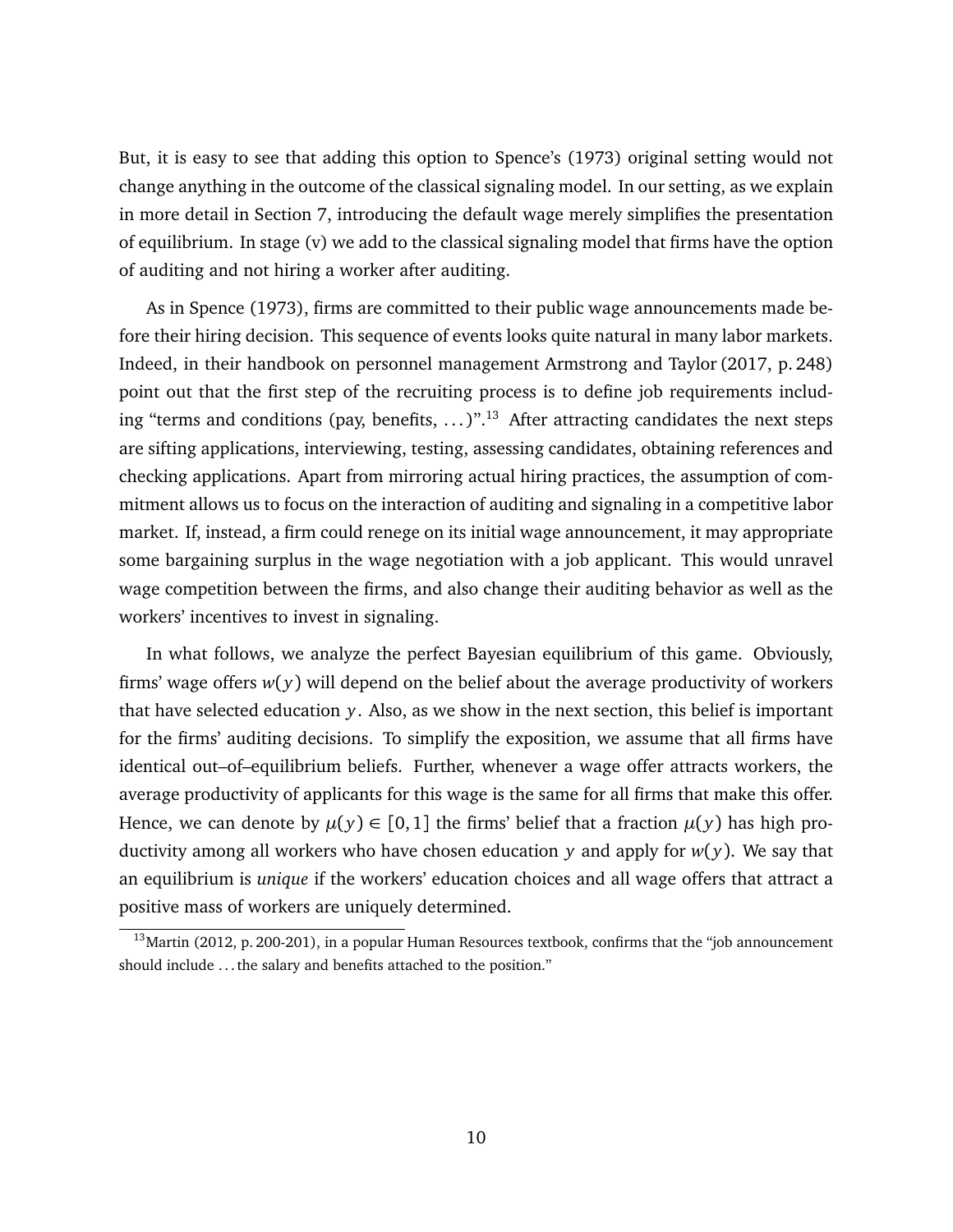# <span id="page-11-0"></span>**3 Wages and Auditing**

We first analyze how the firms' equilibrium wage offers and their auditing decisions depend on firms' belief  $\mu(y)$  about workers with education y following the common logic of inspection games. By offering wages  $w(y) > X_L$ , firms aim to attract high productivity workers. Suppose a firm makes an offer  $w \in (X_L, X_H]$ . If the firm decides not to perform an audit, it optimally hires the applicant as long as his expected productivity is above the wage *w*. In contrast, with auditing a firm will hire only high productivity workers and reject low productivity workers. Given their belief, firms face the trade–off of incurring auditing costs and hiring high productivity workers only, or saving the auditing costs and hiring both types.

With auditing, the firm rejects low productivity applicants and its expected profit at the wage *w* is  $\mu(y)(X_H - w) - k$ , because only a fraction  $\mu(y)$  of all workers is expected to have high productivity. Therefore, the competitive wage, which yields zero profits, equals

$$
X_H - k/\mu(y)
$$

when firms audit. Without auditing, the competitive wage equals the average productivity

$$
X_L + \mu(y)(X_H - X_L),
$$

because both types are hired. Comparing the competitive wage with and without auditing yields the cutoff  $k = \mu(1 - \mu)(X_H - X_L)$ : for values of *k* below this cutoff, competition for high productivity workers forces firms to audit workers, because the resulting wage is higher than what they can offer without auditing; for values of *k* above the cutoff auditing will not occur under competition. The critical value  $\mu(1-\mu)(X_H - X_L)$  attains a maximum of

<span id="page-11-1"></span>
$$
\tilde{k} \equiv \frac{X_H - X_L}{4} \tag{2}
$$

at the belief  $\mu = 1/2$ , i.e., maximal uncertainty. Obviously, if the costs of auditing are too high, auditing cannot occur in equilibrium. As long as auditing cost  $k > \tilde{k}$ , irrespectively of the belief  $\mu(y)$ , the average productivity is higher than the benefits of hiring only high productivity workers with auditing. Therefore, competition precludes firms from auditing.

Now consider auditing cost  $k \leq \tilde{k}$ . In this case, the equation  $k = \mu(1-\mu)(X_H - X_L)$  has two solutions if costs  $k < \tilde{k}$ , and these solutions coincide for cost  $k = \tilde{k}$ :

$$
\mu_1(k) \equiv \frac{1}{2} - \frac{1}{2} \left( \frac{X_H - X_L - 4k}{X_H - X_L} \right)^{1/2}, \quad \mu_2(k) \equiv \frac{1}{2} + \frac{1}{2} \left( \frac{X_H - X_L - 4k}{X_H - X_L} \right)^{1/2}.
$$
 (3)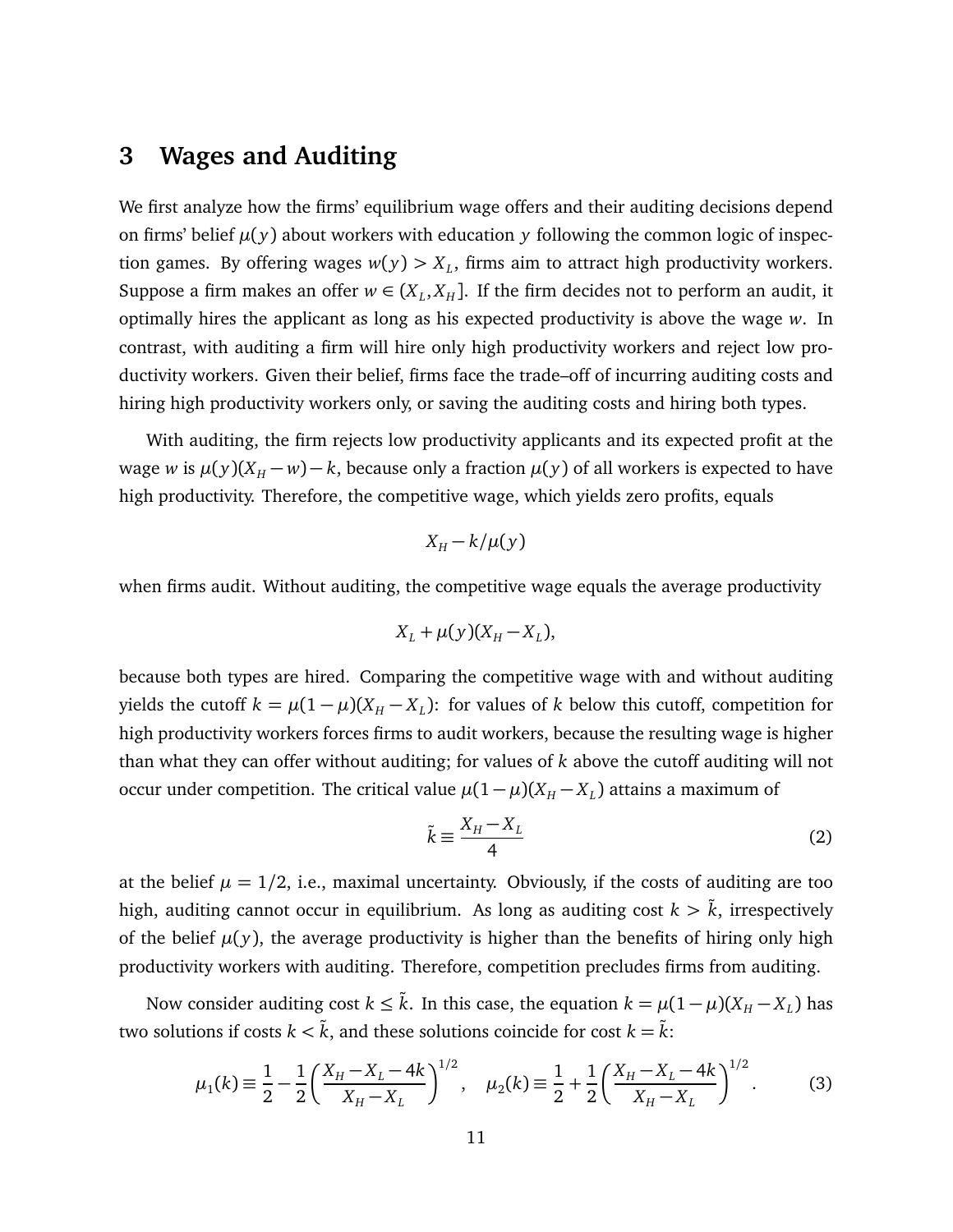

<span id="page-12-0"></span>Figure 1: *Optimal Auditing and Firms' Beliefs*

The right part of Figure [1](#page-12-0) shows how the cutoffs  $\mu_1(k)$  and  $\mu_2(k)$  for beliefs depend on the auditing costs *k*.

The following lemma describes how the firms' equilibrium behavior depends on their beliefs and auditing costs. The key message is that firms audit only when auditing costs are low and there is enough uncertainty so that they have diffuse beliefs about workers' productivities. Let  $\rho(y) \in [0,1]$  denote the probability that a firm will audit an applicant with education *y*.

<span id="page-12-1"></span>**Lemma 1** *After observing education y, in any equilibrium:*

- (i) if costs  $k > \tilde{k}$  or beliefs  $\mu(y) \notin [\mu_1(k), \mu_2(k)]$ , then firms offer  $w(y) = X_L + \mu(y)(X_H X_L)$ *and choose no auditing*  $\rho(y) = 0$ .
- *(ii)* if costs  $k ≤ \tilde{k}$  and beliefs  $\mu(y) ∈ (\mu_1(k), \mu_2(k))$ , then firms offer  $w(y) = X_H k/\mu(y)$  and *choose full auditing*  $\rho(y) = 1$ *.*
- (iii) if costs  $k \leq \tilde{k}$  and beliefs  $\mu(y) \in {\{\mu_1(k), \mu_2(k)\}}$ , then firms offer  $w(y) = X_L + \mu(y)(X_H X_L) =$  $X_H - k/\mu(y)$  *and any auditing*  $\rho(y) \in [0, 1]$  *is optimal for them.*

The equilibrium wage strictly increases in beliefs  $\mu(y)$ . At this wage, not auditing is uniquely optimal for the firms if  $\mu(y) < \mu_1(k)$  or  $\mu(y) > \mu_2(k)$  because their belief is relatively precise and workers are highly likely to have either high or low productivity. Only for more diffuse beliefs  $\mu(y) \in (\mu_1(k), \mu_2(k))$  there is a high uncertainty regarding the workers' productivity, so that competition forces firms to audit their applicants. If  $\mu(y) = \mu_1(k)$  or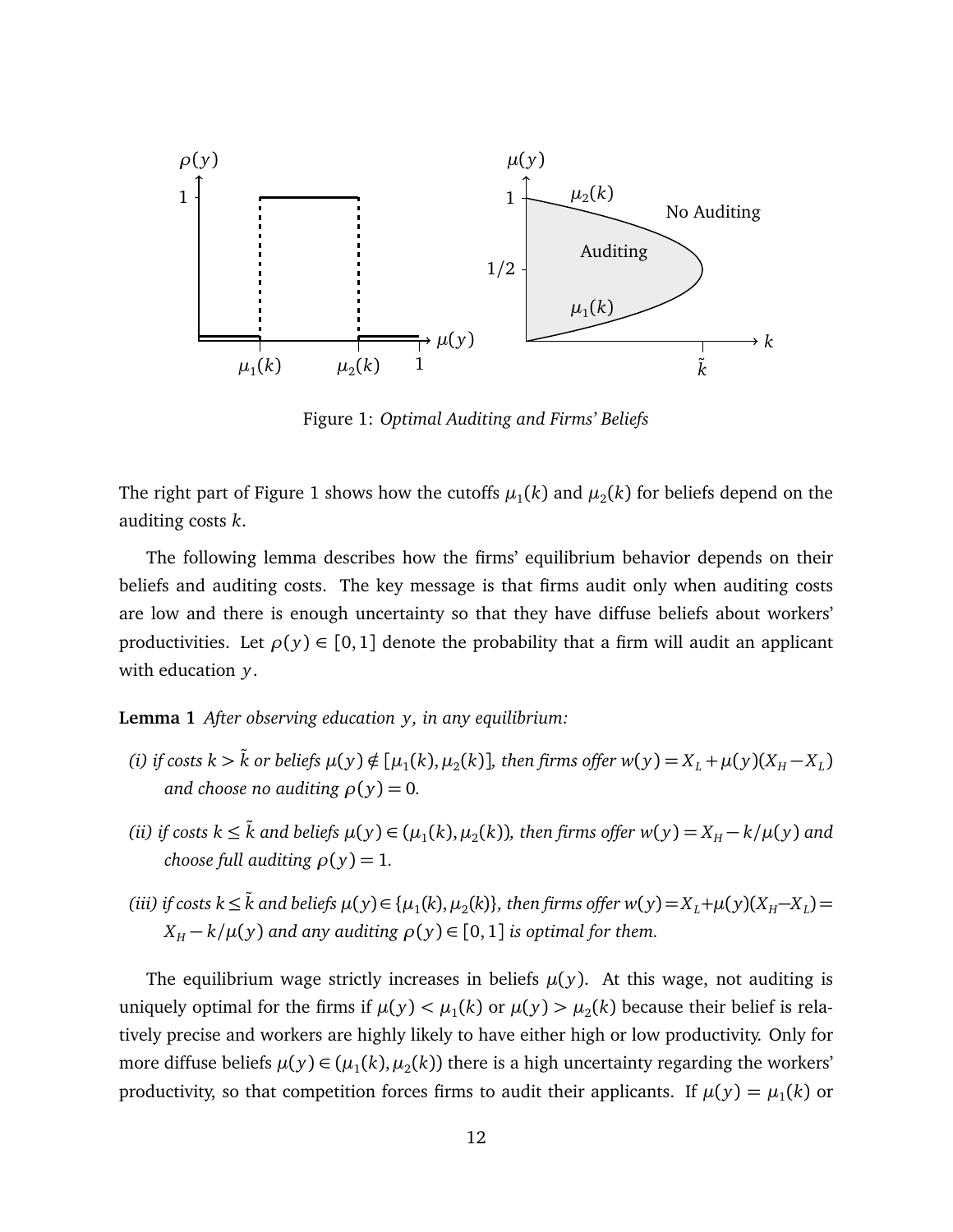$\mu(y) = \mu_2(k)$ , the firms are indifferent between auditing or not at the competitive wage. In this situation they optimally audit some arbitrary fraction  $\rho(y) \in [0,1]$  of applicants. The left part of Figure [1](#page-12-0) shows how the optimal auditing probability  $\rho(y)$  depends on beliefs  $\mu(y)$  according to Lemma [1.](#page-12-1) As the right part of the figure illustrates, the range of beliefs where auditing is optimal shrinks as auditing costs *k* increase. For costs above *k*, firms never use auditing independently of beliefs as the interval  $(\mu_1(k), \mu_2(k))$  collapses into an empty set.

The lemma implies that firms do not audit if workers' choice of education is fully revealing and firms are confident to infer workers' productivities from their education, which is the case if workers with different productivities have chosen different educations. Auditing can only occur in an equilibrium in which workers with different productivities have chosen the same education levels and thus workers' education choice is not fully revealing about their productivities.

Lemma [1](#page-12-1) allows us to derive workers' expected utility from choosing education *y* given firms' belief. First consider high productivity workers. These workers will never be rejected and so always receive the wage  $w(y)$  stated in the lemma. Therefore, their utility is

<span id="page-13-2"></span>
$$
U_H(y|\mu(y)) \equiv \begin{cases} X_H - k/\mu(y) - c_H(y) & \text{if } k \le \tilde{k} \text{ and } \mu(y) \in [\mu_1(k), \mu_2(k)], \\ X_L + \mu(y)(X_H - X_L) - c_H(y) & \text{otherwise.} \end{cases} \tag{4}
$$

Note that the utility of high productivity workers is strictly increasing in the belief  $\mu(y)$ .

In contrast, a low productivity worker gets the wage  $w(y)$  only if he is not audited. After an audit he is rejected and only gets  $X_L - s$ . Therefore, his expected utility depends on the audit probability  $\rho(y)$ . This probability, however, is arbitrary when Lemma [1](#page-12-1) (iii) applies. For what follows, however, it is sufficient that for all other parameter combinations the utility of low productivity workers is well–defined by

<span id="page-13-1"></span>
$$
U_L(y|\mu(y)) \equiv \begin{cases} X_L - s - c_L(y) & \text{if } k \leq \tilde{k} \text{ and } \mu(y) \in (\mu_1(k), \mu_2(k)), \\ X_L + \mu(y)(X_H - X_L) - c_L(y) & \text{if } k \leq \tilde{k} \text{ and } \mu(y) \notin [\mu_1(k), \mu_2(k)], \\ X_L + \mu(y)(X_H - X_L) - c_L(y) & \text{if } k > \tilde{k}. \end{cases}
$$
(5)

### <span id="page-13-0"></span>**4 Belief Refinements**

As is well–known, signaling games have a disconcerting multiplicity of equilibria. The reason is that the perfect Bayesian equilibrium in our context pins down the firms' beliefs only for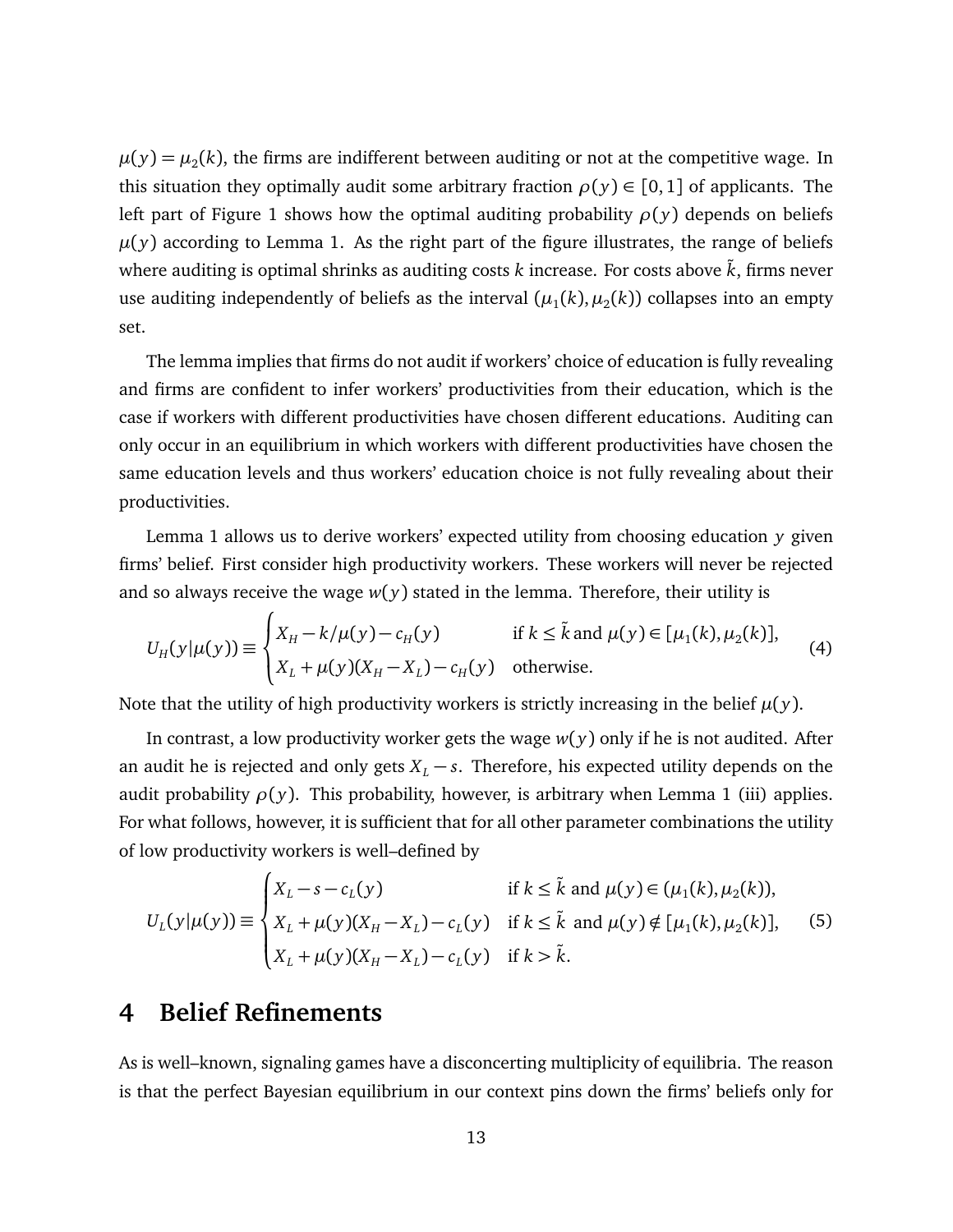equilibrium education choices. Therefore, multiple outcomes can be supported by out–of– equilibrium beliefs that deter any deviating education choice by interpreting it as a signal of low productivity. To rule out counterintuitive equilibria driven by such overly pessimistic beliefs, the literature has adopted belief refinements that impose plausible restrictions on out–of–equilibrium beliefs.

The standard refinement for Spence's (1973) model of education signaling is the *intuitive criterion* of Cho and Kreps (1987). If auditing is unavailable, it yields a unique prediction in the model with two worker types by ruling out pessimistic beliefs about their productivity for certain out–of–equilibrium education choices. Let *U* ∗  $L^*$  and  $U_H^*$  $_{H}^{\ast}$  denote the equilibrium utility of low and high productivity workers, respectively. The idea of the intuitive criterion is that an out–of–equilibrium education choice *y* should be considered as a signal of a high productivity worker if – given this belief – only a high productivity worker has an incentive to deviate to education *y*:

<span id="page-14-1"></span>**Condition A** *For any out–of–equilibrium education y, if*

<span id="page-14-0"></span>
$$
U_H(y|1) > U_H^* \text{ and } U_L(y|1) < U_L^* \tag{6}
$$

*then beliefs*  $\mu(y) = 1$ .

By the first inequality in [\(6\)](#page-14-0), a high productivity worker gains by choosing education *y* if that education is interpreted as a signal of high productivity, whereas by the second inequality a low productivity worker loses by choosing education *y* even when he is considered to have high productivity. The intuitive criterion stipulates that education *y* is a convincing signal of high productivity in this situation. Thus, whenever [\(6\)](#page-14-0) holds for some out–of– equilibrium education *y*, the equilibrium does not satisfy Condition [A:](#page-14-1) high productivity workers would gain by deviating to education *y* because the deviation increases their utilities  $U_H(y|\mu(y)) = U_H(y|1) > U_H^*$ *H* .

The intuitive criterion is designed to refine out–of–equilibrium beliefs for signaling games without alternative sources of information. As Bester and Ritzberger (2001) argue, the intuitive criterion allows for auditing but will lead to multiplicity of equilibria. This is so because it specifies a deterministic beliefs restriction,  $\mu(y) = 1$ , when a deviating choice of education satisfies criterion [\(6\)](#page-14-0). As we have seen in the previous section, however, firms will audit only if their belief is sufficiently diffuse. Therefore, even with arbitrarily small auditing costs, the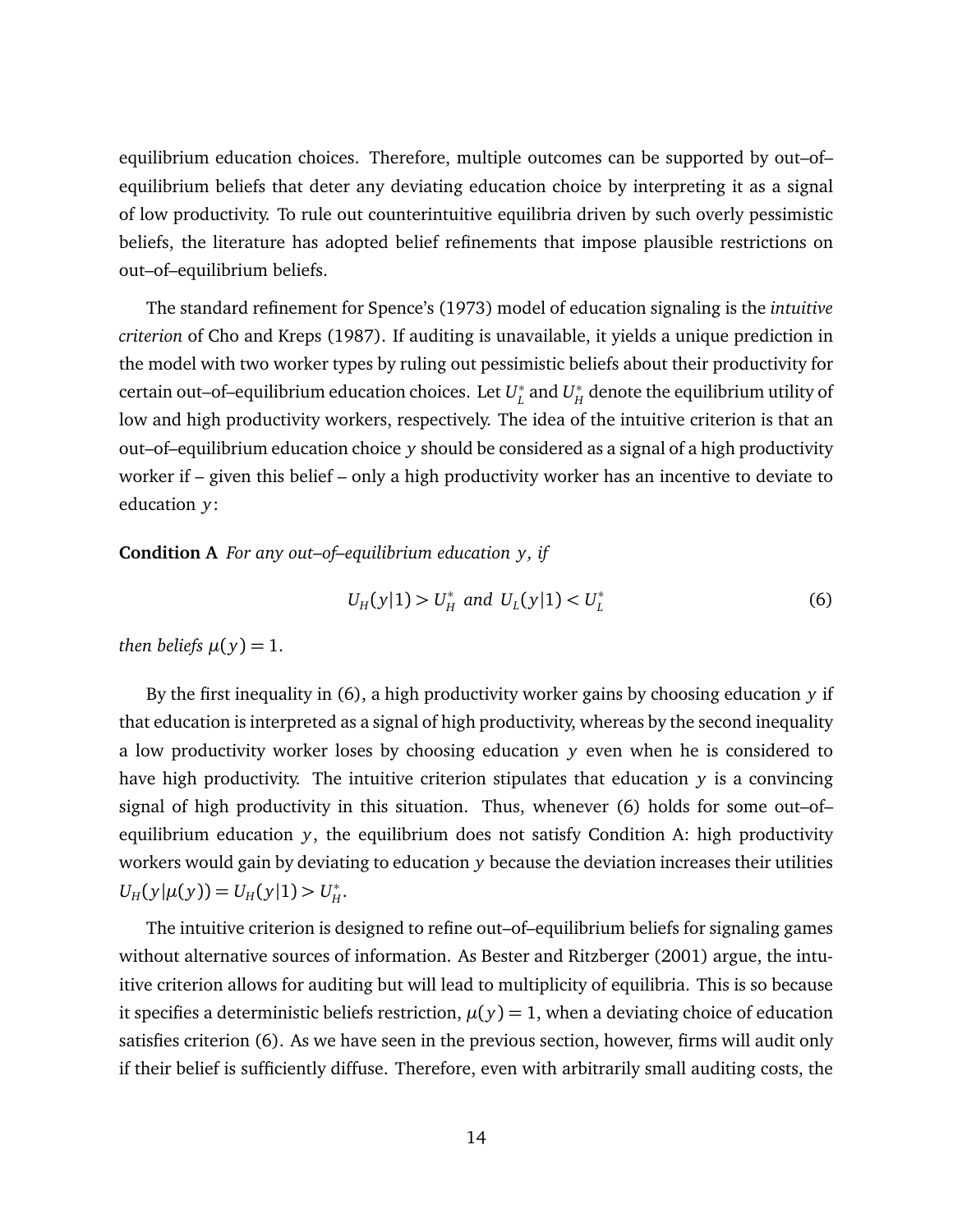intuitive criterion cannot induce auditing as a response to a deviating education choice.<sup>[14](#page-15-0)</sup> To provide a more effective role for auditing, Bester and Ritzberger (2001) propose an extension of the intuitive criterion. We apply a slight modification because a low productivity worker's utility  $U_L(\cdot)$  in [\(5\)](#page-13-1) is not defined for beliefs  $\mu \in {\{\mu_1, \mu_2\}}$ .<sup>[15](#page-15-1)</sup>

<span id="page-15-2"></span>**Condition B** *For any*  $\delta \in [0,1] \setminus \{\mu_1, \mu_2\}$  and for any out–of–equilibrium education y, if

<span id="page-15-3"></span>
$$
U_H(y|\delta) > U_H^* \text{ and } U_L(y|\delta) < U_L^* \tag{7}
$$

*then*  $\mu(y) \geq \delta$ *.* 

Condition [B](#page-15-2) extends the idea of intuitive criterion to a situation where a deviation to education *y* is profitable only for high productivity workers when the firms believe that the deviation originates from high productivity workers with some probability *δ*. This belief is already rather pessimistic because low productivity workers have no incentive to deviate to education *y*. Condition [B](#page-15-2) requires that the firms' belief should not be even more pessimistic than *δ*. Thus, whenever [\(7\)](#page-15-3) holds, the equilibrium violates Condition [B](#page-15-2) because utility  $U_H(y|\mu(y)) \ge U_H(y|\delta) > U_H^*$  $_{H}^{\ast}$  implies that high productivity workers would rather choose education *y* than the supposed equilibrium education. Notice that if [\(7\)](#page-15-3) is satisfied for several values of *δ*, Condition [B](#page-15-2) requires the out-of-equilibrium beliefs not to be more pessimistic than the highest of these values.

Condition [B](#page-15-2) allows for belief  $\mu(y) \in (0,1)$  in the specification of out–of–equilibrium beliefs and, as a result, the firms may respond to a deviating education choice *y* by auditing if  $\mu(y) \in [\mu_1(k), \mu_2(k)]$ . Therefore, in contrast to the intuitive criterion, Condition [B](#page-15-2) has the advantage of potentially inducing auditing after an out–of–equilibrium education choice. Clearly, Condition [B](#page-15-2) is a stronger refinement than Condition [A,](#page-14-1) because it contains the latter as the special case  $\delta = 1$ . Therefore, if an equilibrium candidate survives Condition [B,](#page-15-2) it must also survive Condition [A.](#page-14-1) Conversely, if an equilibrium is ruled out by Condition [A,](#page-14-1) it will also be ruled out by Condition [B.](#page-15-2)

It turns out that in our context Conditions [A](#page-14-1) and [B](#page-15-2) yield the same unique outcome as long as auditing is too costly to occur in equilibrium. Yet, for small auditing costs only Condition [B](#page-15-2) uniquely selects an equilibrium. More specifically, in the following section we first

<span id="page-15-0"></span><sup>14</sup>Alternative refinements such as universal divinity in Banks (1992) and Condition *D*1 in Daley and Green (2014), require off–equilibrium beliefs to put positive probability only on the type that is most likely to defect from a given deviation. Like the intuitive criterion, such off–equilibrium beliefs are deterministic and therefore cannot induce auditing.

<span id="page-15-1"></span><sup>&</sup>lt;sup>15</sup>Note that this makes Condition [B](#page-15-2) less restrictive.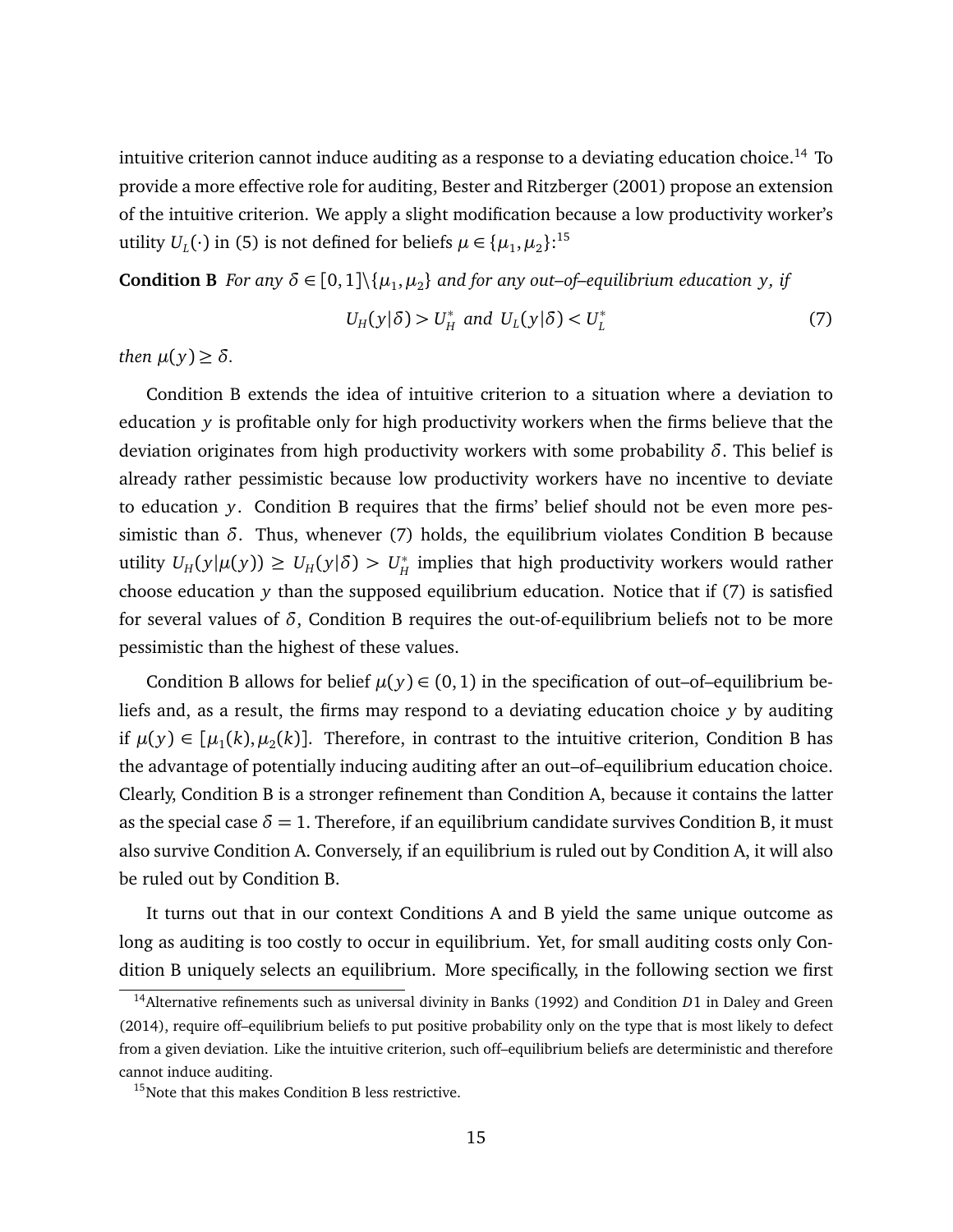investigate the classical separating equilibrium selected by Condition [A.](#page-14-1) In this equilibrium firms do not audit job applicants because for the equilibrium education choices their beliefs are deterministic. Yet, we show that this equilibrium does not survive Condition [B](#page-15-2) if auditing costs are small. In this case, Condition [B](#page-15-2) selects a unique equilibrium with auditing as we show in Section [6.](#page-19-0) This implies some pooling because by Lemma [1](#page-12-1) auditing can occur only if the firms' beliefs are diffuse.

### <span id="page-16-0"></span>**5 Separating Equilibrium**

An equilibrium is called *separating* if education choices fully reveal a worker's productivity. Thus, the firms' beliefs for any education chosen in equilibrium are either zero or one,  $\mu(y) \in$ {0, 1} for all education *y* contained in the support of workers' equilibrium education choices. As shown by Cho and Kreps (1987), the Spence (1973) model with two worker types has a unique equilibrium that satisfies the intuitive criterion of Condition [A.](#page-14-1) It is separating and has the following properties: all workers receive a wage equal to their productivity; low productivity workers choose zero education; high productivity workers choose education *y* ∗ *H* defined by

<span id="page-16-3"></span>
$$
c_L(y_H^*) = X_H - X_L.
$$
\n(8)

This is the least–cost separating equilibrium in the sense that *y* ∗  $_H^*$  is the lowest level of education such that low productivity workers cannot gain from imitating the high productivity workers' education choice to receive the wage  $X_H$ .

To investigate whether this outcome remains an equilibrium in our extension of Spence's (1973) setting, we define a critical auditing cost  $\bar{k}$  by

<span id="page-16-2"></span>
$$
\bar{k} = \tilde{k}
$$
 if  $c_H(y_H^*) \ge 2\tilde{k}$ ,  $\frac{\bar{k}}{\mu_2(\bar{k})} = c_H(y_H^*)$  if  $c_H(y_H^*) < 2\tilde{k}$ , (9)

with  $\tilde{k}$  given by [\(2\)](#page-11-1).<sup>[16](#page-16-1)</sup>

To understand the role of the critical auditing cost  $\bar{k}$  for the equilibrium outcome, recall from the discussion of Lemma [1](#page-12-1) that  $k/\mu(y)$  is the auditing cost passed through to high productivity workers if the auditing cost is  $k$  and the firms' belief is  $\mu(y).$  Since  $\mu_2(k)$  is the largest possible belief that induces an audit,  $k/\mu_2(k)$  is the minimum auditing cost borne by

<span id="page-16-1"></span><sup>&</sup>lt;sup>16</sup>Note that  $\bar{k}$  is uniquely defined as  $k/\mu_2(k)$  strictly increases in  $k \in (0,\tilde{k}]$ , equals zero for  $k \to 0$  and  $\tilde{k}/\mu_2(\tilde{k}) = 2\tilde{k}$ . Further,  $\tilde{k} < \tilde{k}$  if  $c_H(y_H^*)$  $_{H}^{*}$ ) < 2 $\tilde{k}$ .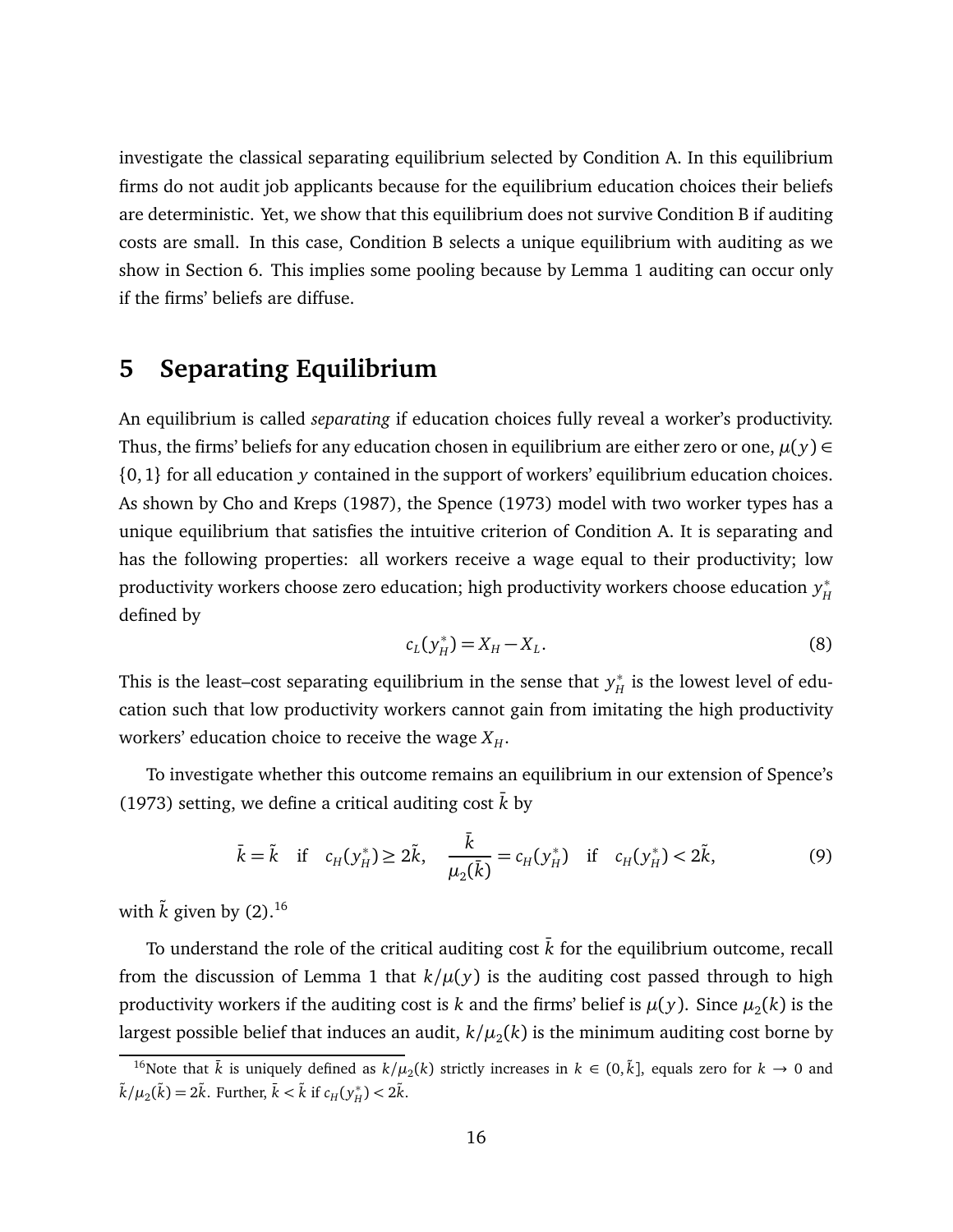high productivity workers if an audit takes place. In the second part of [\(9\)](#page-16-2),  $\bar{k}$  is the critical value of *k* at which this minimum auditing cost equals the education cost a high productivity worker incurs for the separating education *y* ∗  $H^*_H$ . For any auditing costs  $k < \bar{k}$ , high productivity workers are better off by bearing the expected audit cost than signaling by education *y* ∗ *H* because  $k/\mu_2(k) < c_H(y_H^*)$  $_H^*$ ). As the following proposition shows, the parameter  $\bar{k}$  is indeed critical for the existence of a separating equilibrium under Condition [B.](#page-15-2)

<span id="page-17-0"></span>**Proposition 1** *(i) For all auditing costs k, there exists a unique separating equilibrium satisfying condition [A:](#page-14-1) low productivity workers receive a wage of X<sup>L</sup> and do not invest in education; high productivity workers receive a wage of*  $X_H$  *and choose education*  $y_H^*$ *. Auditing does not occur in equilibrium.*

*(ii) The separating equilibrium satisfies Condition [B](#page-15-2) if and only if auditing costs are large,*  $k \geq \overline{k}$ .

As indicated above, the statement in part (i) of the proposition is shown already in Cho and Kreps (1987) for a setting where the option of auditing is unavailable. To see that this equilibrium also persists if auditing is feasible, let firms simply believe that all low productivity workers choose an education below *y* ∗  $_{H}^{\ast}$  and all high productivity workers choose an education of at least *y* ∗  $_{H}^{*}.$  These beliefs are consistent with the equilibrium outcome and it is easily verified that they satisfy Condition [A.](#page-14-1) Also, according to Lemma [1](#page-12-1) these beliefs imply that auditing occurs neither in equilibrium nor after out–of–equilibrium education choices. Thus, the equilibrium selected by Condition [A](#page-14-1) is not affected by the feasibility of auditing. Even when the auditing cost is arbitrarily small, high productivity workers must invest education costs *c<sup>H</sup>* ( *y* ∗  $_H^*$ ) to distinguish themselves from low productivity workers.

To complete the proof of Proposition [1,](#page-17-0) we show part (ii) by the following lemma:

<span id="page-17-1"></span>Lemma 2 Suppose high productivity workers choose education  $y_H^*$  and receive a wage of  $X_H$  in *equilibrium.*

- *(i) For small auditing costs,*  $k < \bar{k}$ *, this equilibrium does not satisfy Condition [B.](#page-15-2)*
- *(ii) For large auditing costs,*  $k \geq \overline{k}$ *, this equilibrium satisfies Condition [B](#page-15-2) if low productivity workers receive equilibrium utility*  $U_L^* = X_L$ .

Clearly, the equilibrium described in Proposition [1](#page-17-0) (i) has all the properties required in Lemma [2,](#page-17-1) and so this proves Proposition [1](#page-17-0) (ii).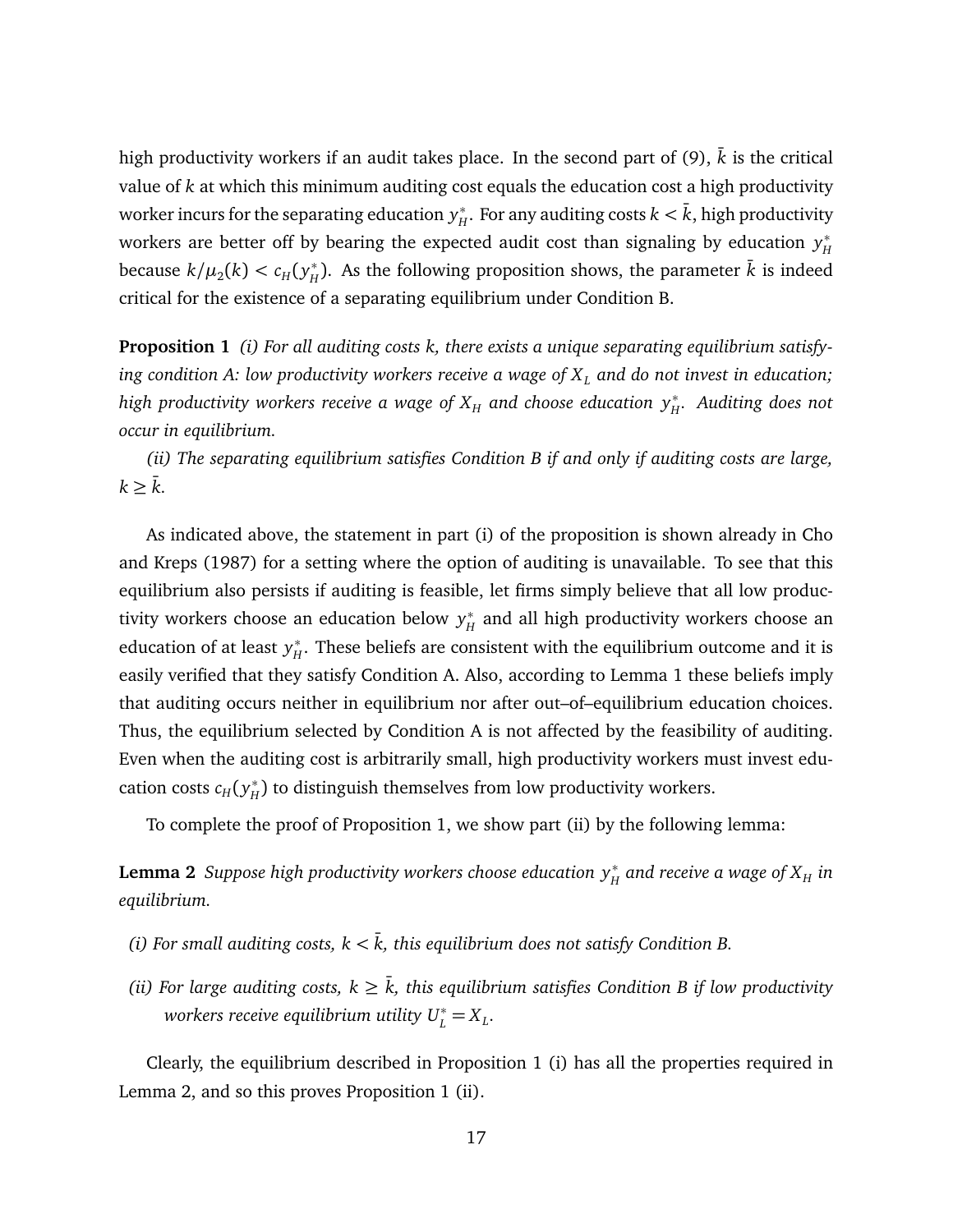By Lemma [2](#page-17-1) (i), the separating equilibrium does not survive Condition [B](#page-15-2) if auditing costs are small. The idea is that for some small out–of–equilibrium choice of education, there always exists some belief  $\delta$  that induces auditing, and given this belief, high productivity workers benefit from such a deviation while low productivity workers lose from it due to auditing. By Condition [B,](#page-15-2) such a deviation should be interpreted as originating from high productivity workers with probability no smaller than *δ*. Given this belief, high productivity workers prefer such an audit-inducing deviation over education *y* ∗  $_H^\ast$  because the auditing cost passed through to them is relatively low in comparison to the signaling cost associated with education *y* ∗  $_{H}^{*}$ , thus destroying the separating equilibrium.

Lemma [2](#page-17-1) (ii) implies that if auditing costs are large, the separating equilibrium satisfies Condition [B.](#page-15-2) The reason is that any deviation that does not induce auditing and is profitable for high productivity workers is also profitable for low productivity workers, and so there is no violation of Condition [B.](#page-15-2) If, however, a deviation induces auditing, it is never profitable for high productivity workers because the audit cost passed through to them is too high in comparison to the signaling cost from education *y* ∗  $_{H}^{*}$ . Thus, there exists no deviation and belief such that the two inequalities in Condition [B](#page-15-2) hold simultaneously, and therefore the separating equilibrium cannot be eliminated by Condition [B](#page-15-2) when auditing costs are large.

In summary, applying Condition [B,](#page-15-2) Proposition [1](#page-17-0) and Lemma [2](#page-17-1) show that with the option of auditing, the least-cost separating equilibrium is supported as a plausible equilibrium if and only if auditing costs are large. Signaling by education is the effective channel of information provision, as in classic signaling models, and firms do not audit in equilibrium. Competition drives firms' profit down to zero, and the economic cost of information provision, through signaling or auditing, is directly or indirectly borne by high productivity workers, and therefore the cheaper way of information provision is supported in equilibrium. If auditing costs are small, however, the economic cost of auditing is lower than that of signaling, and the least-cost separating equilibrium fails to be an equilibrium satisfying Condition [B.](#page-15-2) Instead there is a partial pooling equilibrium, in which workers use less signaling via education and auditing occurs with positive probabilities, as we show in the next section.

Note that Lemma [2](#page-17-1) not only applies to the separating equilibrium in Proposition [1,](#page-17-0) it also applies to any equilibrium where some high productivity workers choose education *y* ∗  $_H^*$  and receive the wage  $X_H$ . We will use this insight in the next section in Proposition [2](#page-20-0) for the analysis of equilibria with auditing.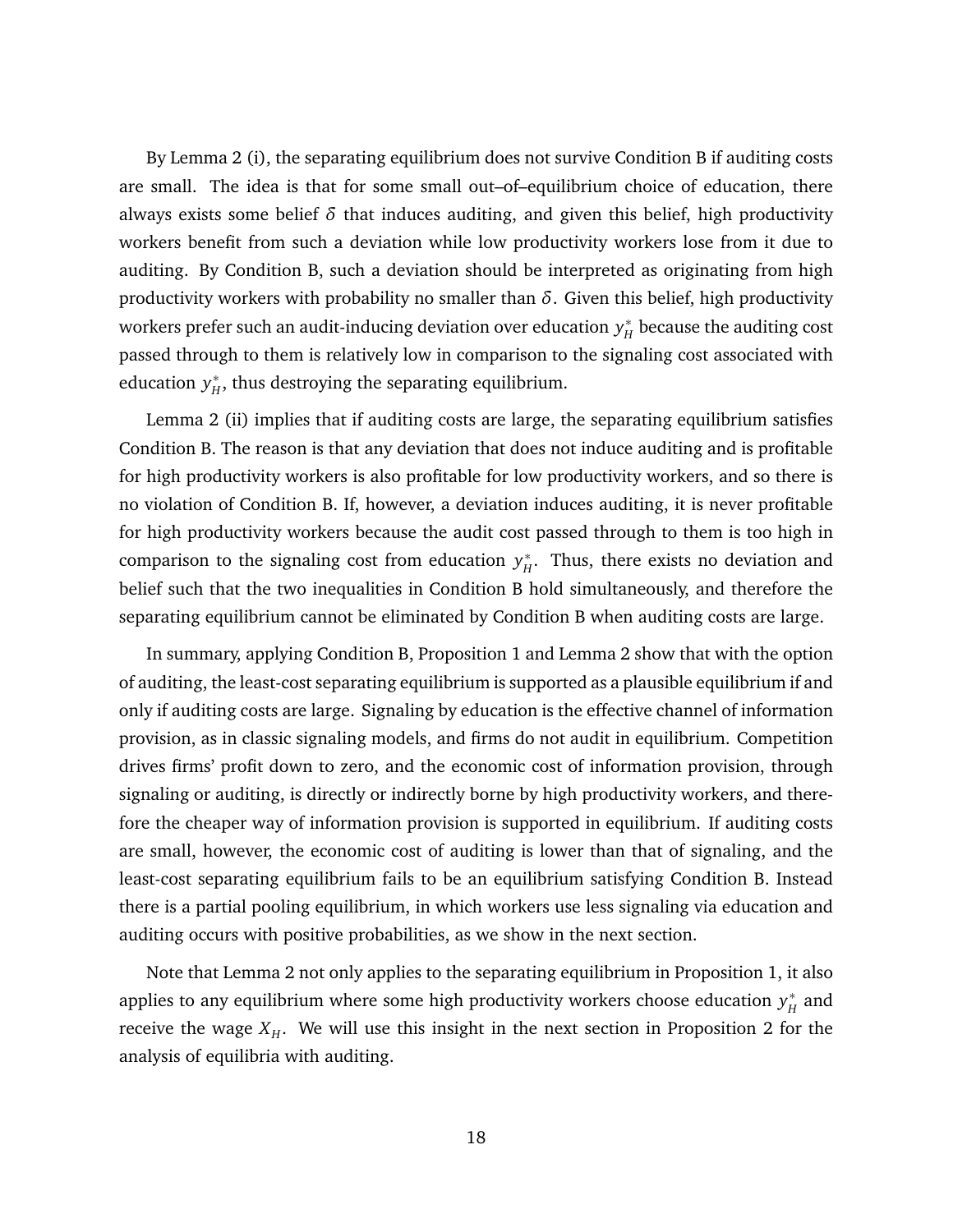# <span id="page-19-0"></span>**6 Pooling and Auditing**

Auditing requires some pooling. In a *pooling* equilibrium, some low productivity workers and some high productivity workers choose the same education *y* ∗ *P* . Thus, an education of *y* ∗ *P* does not fully reveal a worker's productivity. Denote the fraction of type  $i \in \{L, H\}$  workers with education *y* ∗  $p^*_{p}$  by  $\sigma_i$ .<sup>[17](#page-19-1)</sup> We say that *partial pooling* occurs at  $y^*_p$  $_{p}^{*}$  if the fraction  $\sigma_{i}$  < 1 for some  $i \in \{L, H\}$ ; otherwise, if all workers choose the pooling education,  $\sigma_L = \sigma_H = 1$ , we have *full pooling*.

It is well–known from Cho and Kreps (1987) that pooling does not survive the intuitive criterion of Condition [A](#page-14-1) without auditing. With auditing, however, pooling survives the intuitive criterion of Condition [A.](#page-14-1) Indeed, using their argument, we show that auditing must take place at any pooling education with positive probability. In addition, this auditing probability must be below one so that low productivity workers are willing to apply for the pooling wage with some risk of being detected as low productivity workers. As this result on auditing probabilities is implied already by the weaker Condition [A,](#page-14-1) it is clearly also true under the stronger Condition [B.](#page-15-2) Actually, Condition [B](#page-15-2) uniquely determines the firms' beliefs at any pooling education.

<span id="page-19-2"></span>**Lemma 3** *(i) Suppose pooling occurs at education y*<sup>∗</sup> *P in an equilibrium satisfying Condition [A.](#page-14-1) Then auditing costs are*  $k \leq \tilde{k}$  *and the auditing probability satisfies*  $\rho(\bm y_p^*)$  $_{p}^{*}$ )  $\in (0,1)$ .

*(ii) Suppose pooling occurs at education y*<sup>∗</sup> *P in an equilibrium satisfying Condition [B.](#page-15-2) Then firms' belief is µ*( *y* ∗  $\mathcal{P}_p^*$ ) =  $\mu_2(k)$  and so the firms offer the wage

<span id="page-19-3"></span>
$$
w(y_P^*) = X_L + \mu_2(k)(X_H - X_L) = X_H - k/\mu_2(k). \tag{10}
$$

*Furthermore, pooling cannot occur at more than one education choice.*

The intuition for why Condition [A](#page-14-1) does not rule out pooling is that high productivity workers receives the pooling wage with certainty, while low productivity workers are rejected with positive probability equal to the auditing probability  $\rho(y^*_p)$ *P* ). Therefore, low productivity workers expect a wage from education *y* ∗  $p^*$  of less than  $w(y_p^*)$  $_{p}^{\ast}$ ). Hence, the increase in the wage from deviating to an education *y* with  $\mu(y) = 1$  and  $w(y) = X_H$  is higher for low productivity workers than for high productivity workers. Auditing in a pooling equilibrium, therefore, makes it more costly for high productivity workers to distinguish themselves by an education

<span id="page-19-1"></span><sup>&</sup>lt;sup>17</sup>Lemma [3](#page-19-2) below shows that pooling cannot occur at more than one education choice. Hence, our notation is without loss of generality.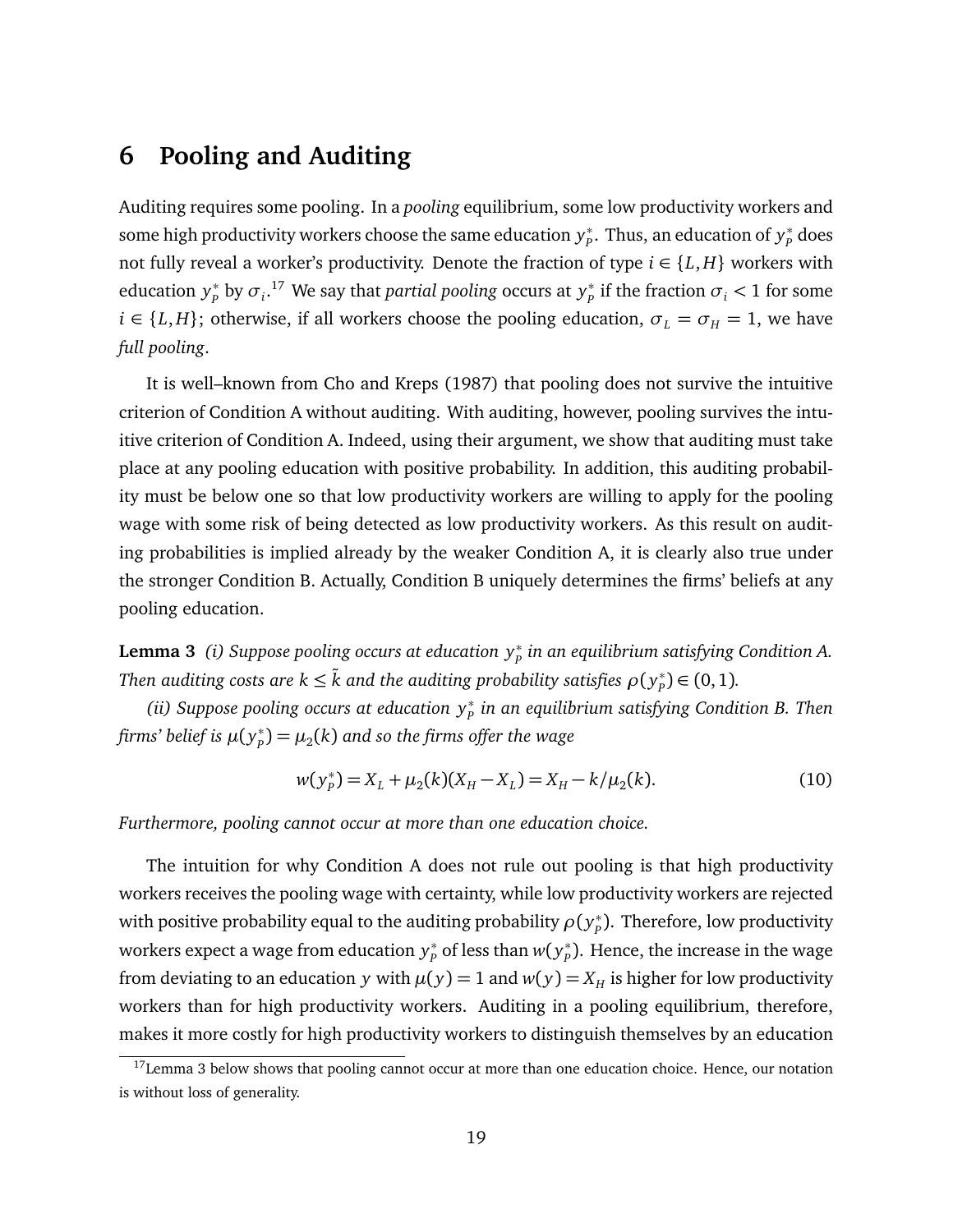that low productivity workers are not willing to imitate. In fact, this makes it unattractive for high productivity workers to deviate from the pooling education to engage in signaling with a higher education that satisfies the requirements of Condition [A.](#page-14-1)

The intuition for Lemma [3](#page-19-2) (ii) is as follows. The auditing probabilities imply that firms play mixed strategies in auditing. Hence, firms must be indifferent between auditing and not auditing an applicant with education *y* ∗ *P* . Recall from Lemma [1](#page-12-1) that firms are indifferent between auditing or not only under the beliefs  $\mu_1(k)$  or  $\mu_2(k)$ . Condition [B](#page-15-2) implies that firms must hold the more optimistic belief  $\mu_2(k) \geq 1/2$  in a pooling equilibrium, and hence pins down the unique equilibrium belief for any pooling education *y* ∗ *P* , *µ*( *y* ∗  $p_{p}^{*}$ ) =  $\mu_{2}(k)$ .<sup>[18](#page-20-1)</sup> Finally, pooling cannot occur at more than one education choice because the pooling wage specified in [\(10\)](#page-19-3) is the same for any pooling education. Since high productivity workers are always hired, it cannot be optimal for them to choose different educations with different costs to receive the same wage.

The following proposition shows that the unique equilibrium is pooling for small auditing costs. It further shows that the relation between the auditing cost *k* and the fraction *λ* of high productivity workers in the population classifies the pooling equilibrium into three categories: full pooling, partial pooling by high productivity workers, and partial pooling by low productivity workers.

<span id="page-20-0"></span>**Proposition 2** If auditing costs are small,  $k < \overline{k}$ , then there exists a unique equilibrium satis*fying Condition [B:](#page-15-2)*

- (i) if there are many high productivity workers,  $\lambda > \mu_2(k)$ , then some high productivity workers  $R$  *choose the pooling education* $y^*_p = 0$  *and the remaining ones choose an education*  $\hat{y}_H \in \mathbb{R}$  $(0, y_H^*$  $H$ <sup>∗</sup>). All low productivity workers choose the pooling education  $y_P^*$ .
- *(ii) if the fraction of high productivity workers is*  $\lambda = \mu_2(k)$ , all workers of both types choose *the pooling education*  $y_p^* = 0$ .
- (iii) if there are few high productivity workers,  $\lambda < \mu_2(k)$ , then some low productivity workers *choose the pooling education*  $y^*_p = 0$  *and the remaining ones apply for the default wage. All high productivity workers choose the pooling education*  $y_p^* = 0$ *.*

*For large auditing costs*  $k > \overline{k}$ *, a pooling equilibrium satisfying Condition [B](#page-15-2) does not exist.* 

<span id="page-20-1"></span><sup>&</sup>lt;sup>18</sup>Indeed, for the more pessimistic belief  $\mu_1(k)$  < 1/2, high productivity workers can benefit by deviating to some education  $y' > y_p^*$  which induces more optimistic but also more diffuse beliefs. Under these beliefs firms audit with probability one so that only high productivity workers gain from deviating to education y'.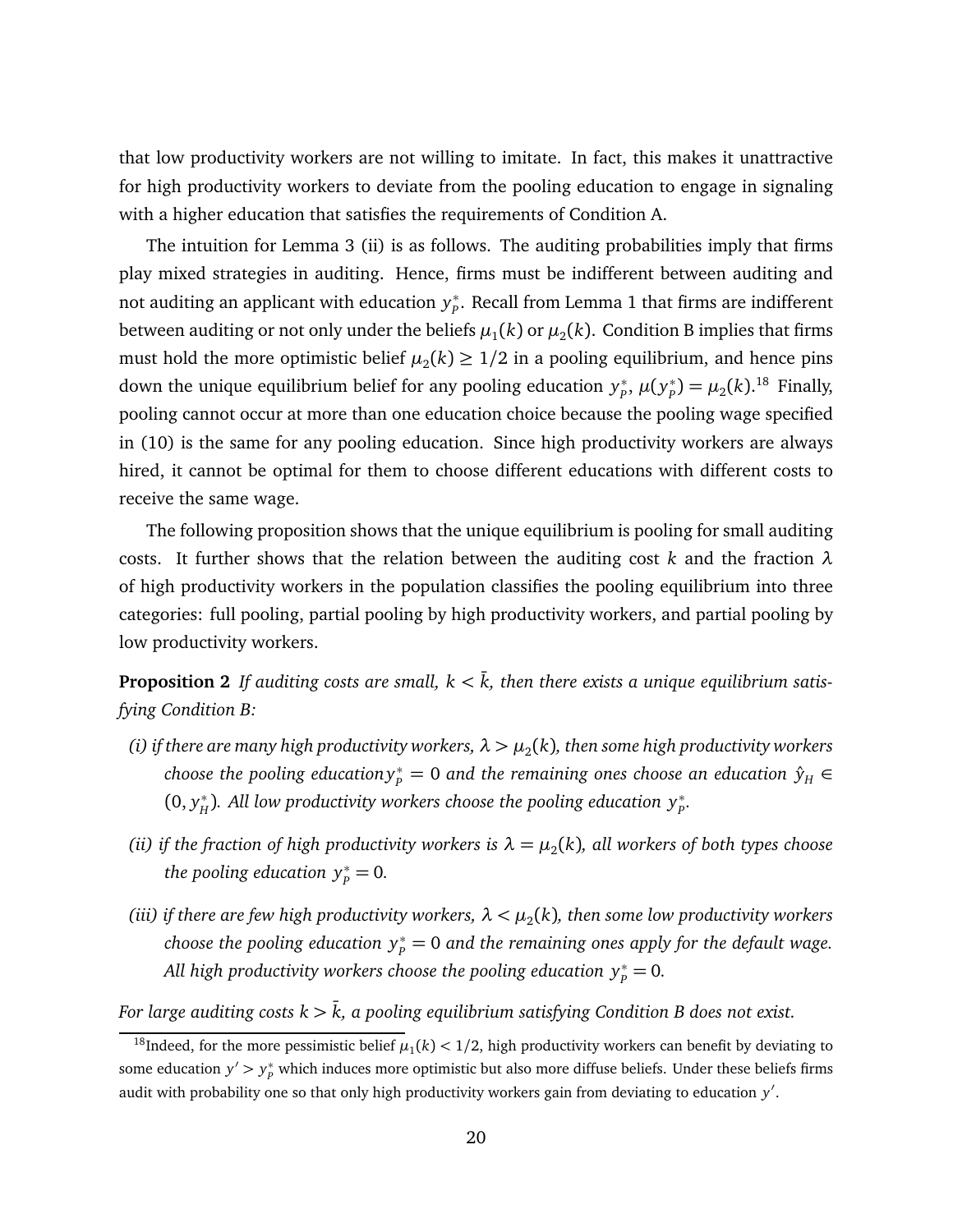

<span id="page-21-1"></span>Figure 2: *Categories of Pooling Equilibrium*

In the pooling equilibrium, firms audit workers with the pooling education  $y_p^*$  with some probability.<sup>[19](#page-21-0)</sup> Firms have to hold the belief  $\mu(y^*_p)$  $\mathcal{P}_p^*$ ) =  $\mu_2(k)$  to be willing to audit applicants randomly. The condition  $\mu(y^*_p)$  $\mathcal{P}_p^*$ ) =  $\mu_2(k)$  on equilibrium beliefs determines the fraction of high and low productivity workers who apply for the pooling wage. Figure [2](#page-21-1) illustrates the parameter sets for the three categories of pooling equilibrium. It depicts the line  $\lambda = \mu_2(k)$ where full pooling occurs. Above the line, there is partial pooling by high productivity workers. Below the line, there is partial pooling by low productivity workers.

First, in Proposition [2](#page-20-0) (i), if there are many high productivity workers, it is impossible that all high productivity workers choose the pooling education *y* ∗  $_{p}^{\ast}$  to apply for the pooling wage because beliefs would be too optimistic,  $\mu(y^*_p)$  $\mu_p^*$ )  $> \mu_2(k)$ , and firms would not audit candidates. Therefore, some high productivity workers have to engage in signaling by education  $\hat{y}_H$  to sustain an equilibrium. Hence, there is partial pooling by high productivity workers. Some high productivity workers engage in signaling by education while the remaining ones get no education and choose the pooling contract. Thus, high productivity workers must be indifferent between receiving the pooling wage  $w(y^*_p)$  $_{p}^{\ast})$  and acquiring education  $\hat{y}_H^{\phantom{\dag}}$  to receive wage  $X_H$ . Low productivity workers prefer getting no education  $y_P^* = 0$  and applying for the pooling wage *w*( *y* ∗  $_{P}^{*}$ ) to education  $\hat{y}_{H}$  that would yield the wage  $X_{H}.$  In fact, by Condition [A,](#page-14-1) it is easy to see that they have to be indifferent between these two options: if low productivity workers strictly preferred applying for the pooling wage  $w(y^*_p)$  $p^*_{P}$ ) over choosing education  $\hat{y}_{H}$ , then high productivity workers could appeal to the intuitive criterion of Condition [A](#page-14-1) that an education choice slightly below  $\hat{y}_H$  should also be considered as a convincing signal of high productivity.

Second, in Proposition [2](#page-20-0) (ii), if the fraction of high productivity workers is  $\lambda = \mu_2(k)$ ,

<span id="page-21-0"></span> $19$ See the proof of Proposition [2](#page-20-0) for the derivation of these probabilities.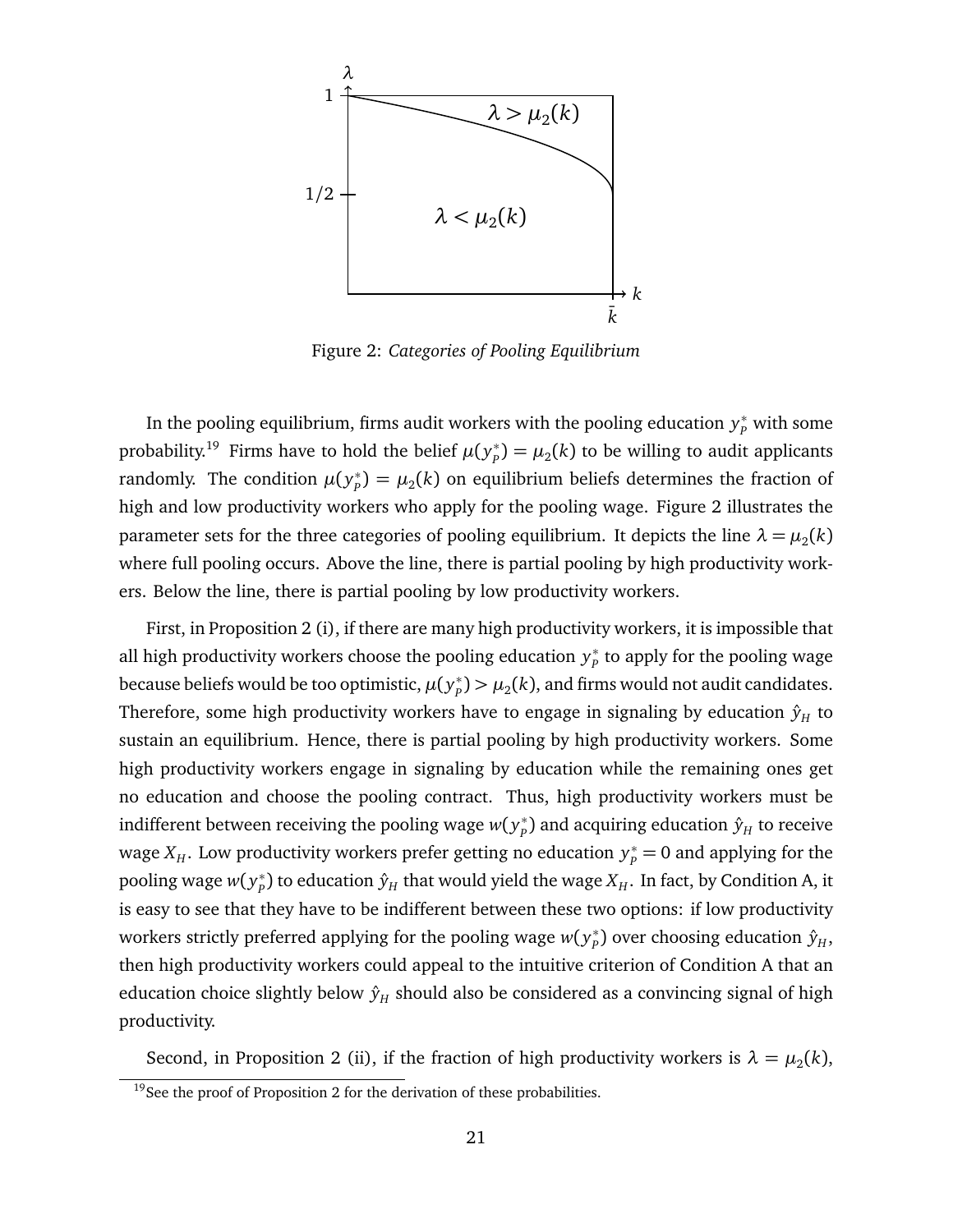there is full pooling. Full pooling means that all workers get the same education of zero. This case occurs only under non–generic parameter combinations because full pooling requires that the fraction  $\lambda$  of high productivity workers in the population equals the belief cutoff,  $\mu_2(k)=\lambda.$  Thus, for a given audit cost  $k$ , full pooling is possible at most for a single value of the fraction  $\lambda$  of high productivity workers. Full pooling can be viewed as a limit case  $\sigma_H \rightarrow 1$  of the first category. Alternatively, it can be viewed as the limit case  $\sigma_L \rightarrow 1$  of the third equilibrium category. $20$ 

Third, in Proposition [2](#page-20-0) (iii), if there are few high productivity workers, it is impossible that all low productivity workers choose the pooling education *y* ∗  $_{P}^{\ast}$  to apply for the pooling wage because beliefs would be too pessimistic, *µ*( *y* ∗  $P^*_P$ )  $< \mu_2(k)$ . Therefore, some low productivity workers have to opt for the default wage to sustain an equilibrium. Hence, there is partial pooling by low productivity workers. Some low productivity workers choose the pooling education  $y_p^* = 0$  while the remaining ones opt for the default wage. Thus, low productivity workers must be indifferent between receiving the default wage and choosing the pooling education to obtain the pooling wage, where they are rejected with some probability. We confirm our results for an alternative specification without a default wage in Section [7.](#page-25-0) As Figure [2](#page-21-1) shows, Proposition [2](#page-20-0) (i) and (ii) only apply for a sufficiently high fraction of high productivity workers, i.e., *λ* sufficiently large. Thus, if costs *k* are sufficiently small or if the fraction of high productivity workers is  $\lambda \leq 1/2$ , the equilibrium is always as described in part (iii).

The intuition why Condition [B](#page-15-2) selects pooling as the unique equilibrium for small auditing costs is as follows: for small auditing costs, the economic costs of auditing are lower than those of signaling and for high productivity workers the pooling wage  $w(y^*_P)$  $P_p^*$ ) =  $X_H - k/\mu_2(k)$ is more attractive than their payoff  $X_H - c_H(y_H^*)$  $_{H}^{\ast}$ ) in the separating equilibrium. Therefore, competition among the firms induces pooling of workers at the pooling wage, and less signaling is used in comparison to the least-cost separating equilibrium in Proposition [1.](#page-17-0) In particular, in part (i), some high productivity workers signal through education and the remaining ones pool with the low productivity workers. Both signaling and auditing are used for information provision in equilibrium. On the other hand, in part (iii), all high productivity workers and some low productivity workers pool, education as a signal is not used in

<span id="page-22-0"></span><sup>&</sup>lt;sup>20</sup>Since the two approaches have different solutions for the auditing probabilities, the auditing probability is not uniquely determined under full pooling. Any auditing probability between the solutions of the first or the third category can support full pooling.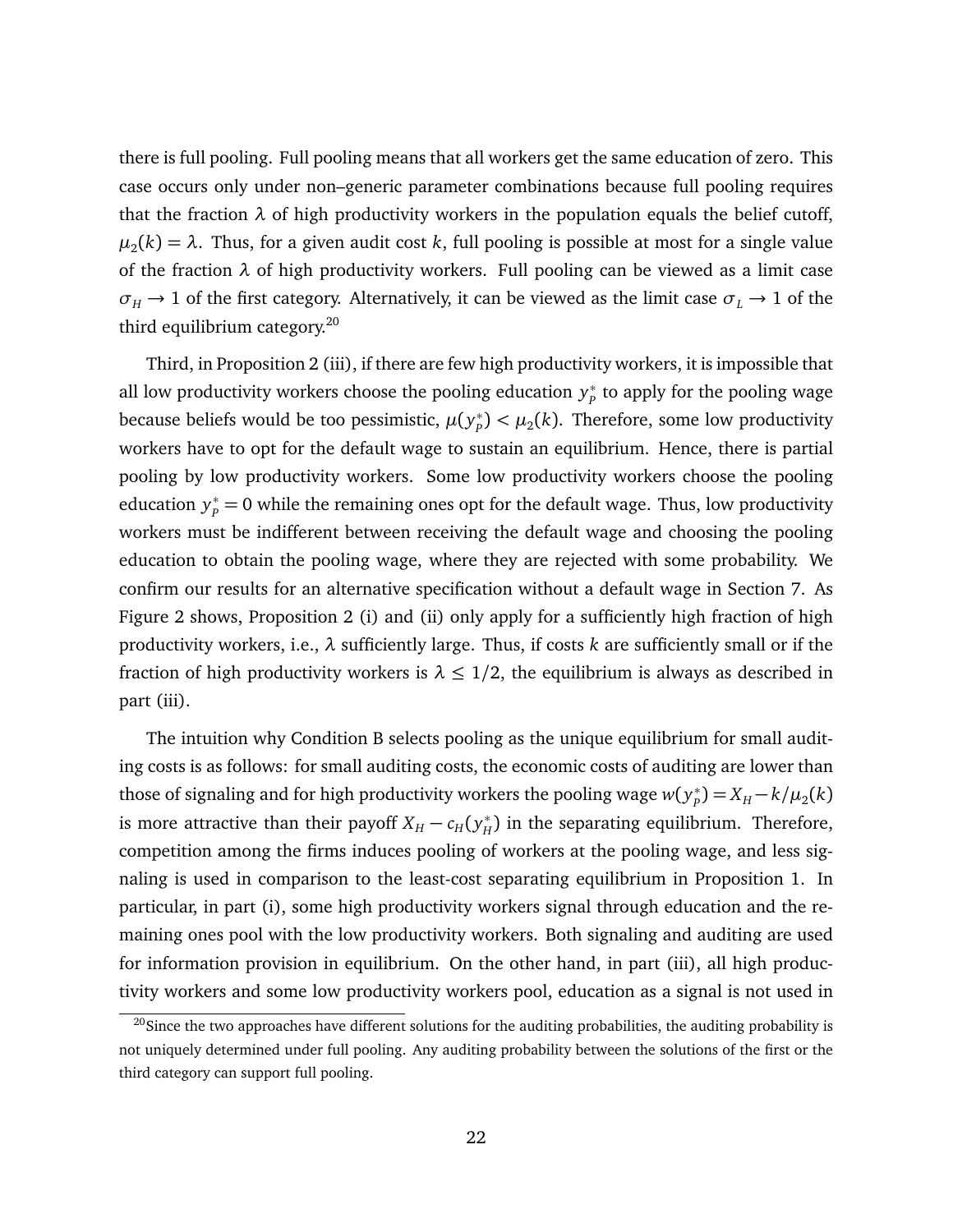equilibrium, and audits are the only source of information. Low costs of auditing eliminate signaling by education. Since Condition [B](#page-15-2) implies Condition [A,](#page-14-1) this equilibrium also survives Condition  $A^{21}$  $A^{21}$  $A^{21}$ 

Notice the wage differentials in equilibrium. In Proposition [2](#page-20-0) (iii), some low productivity workers receive the pooling wage *w*( *y* ∗  $P_P^*$ )  $> X_L$ , but the remaining ones receive a wage equal to their low productivity. The firms' strategic choice of auditing endogenously creates wage differentials for low productivity workers, even though there are no search frictions in our model. This provides a nice explanation for the anomalies of large wage differentials among observably equivalent individuals that are well documented in the empirical labor literature, as discussed in the Introduction. So far, a consistent theory explaining these wage differentials without the assumption of implausible large search frictions or firm heterogeneity has been missing.

Finally, in Proposition 2 (i), firms audit the workers who apply for the relatively lower pooling wage *w*( *y* ∗  $_{P}^{*}$ ) and the workers that apply for the high wage  $X_{H}$  are not audited. This stands in contrast to the common auditing pattern in the literature that usually applicants for higher wages are audited. The reason is that only high productivity workers apply for the high wage and they perfectly reveal their productivities by their choice of education  $\hat{y}_H$ . Thus, auditing them to learn their productivity is unnecessary.

#### **Comparative Statics of the Pooling Equilibrium**

We now turn to the comparative statics of the pooling equilibrium with respect to the auditing costs *k*.

<span id="page-23-2"></span>**Proposition 3** *If auditing costs are small,*  $k < \bar{k}$ *, then the pooling equilibrium has the following properties:*

(*i*) if there are many high productivity workers,  $\lambda > \mu_2(k)$ , then the fraction of high productivity workers choosing pooling is decreasing and the auditing probability  $\rho(y^*_p)$ *P* ) *is increasing in costs k. Further, the education* ˆ*y<sup>H</sup> increases in auditing costs k and decreases in high productivity workers' education costs.*[22](#page-23-1)

<span id="page-23-0"></span> $^{21}$ If auditing costs are small, both the separating equilibrium in Proposition [1](#page-17-0) and the pooling equilibrium in Proposition [2](#page-20-0) are supported under Condition [A,](#page-14-1) while only the pooling equilibrium is supported under Condition [B.](#page-15-2)

<span id="page-23-1"></span><sup>&</sup>lt;sup>22</sup>We say that high productivity workers' education costs increase if the new education costs are larger than the initial education costs for all education levels:  $c_H^{\text{New}}(y) > c_H(y)$  for all  $y > 0$ .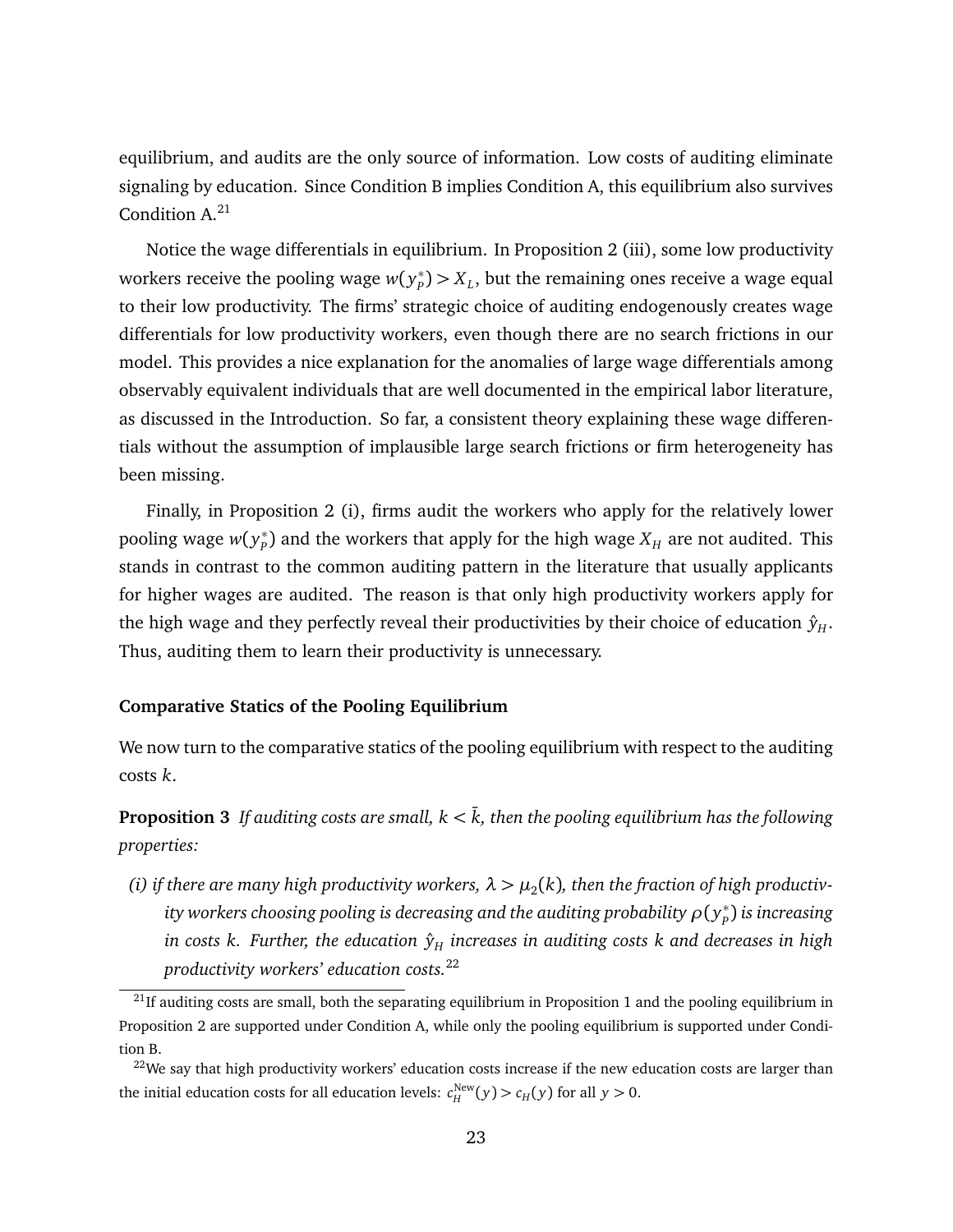(*ii*) if there are few high productivity workers,  $\lambda < \mu_2(k)$ , then the fraction of low productivity workers choosing pooling is increasing and the auditing probability  $\rho(y^*_p)$ *P* ) *is decreasing in costs k. Further,*  $\lim_{k\to 0} \sigma_L = 0$  *and*  $\lim_{k\to 0} \rho(y_p^*)$  $P_P^*$  =  $(X_H - X_L)/(X_H - X_L + s) \in (0, 1)$ .

In the pooling equilibrium, firms' beliefs have to satisfy the condition  $\mu(y^*_p)$  $\mu_p^*$ )  $= \mu_2(k)$  with the cutoff  $\mu_2(k)$  decreasing in auditing costs. If there are many high productivity workers, therefore, less high productivity workers need to pool when costs increase. Analogously, if there are few high productivity workers, more low productivity workers are required to pool.

The comparative statics of the auditing rate with respect to auditing costs depend on the equilibrium category.<sup>[23](#page-24-0)</sup> The reason is that the indifference condition for low productivity workers differs between the categories. If there are many high productivity workers, low productivity workers must be indifferent between applying for the pooling wage and imitating a high productivity worker's education  $\hat{y}_H$ . As auditing costs increase, the deviation utilities  $X_H - c_L(\hat{y}_P)$  of low productivity workers decrease faster than the pooling wage, and so auditing probabilities are increasing in auditing costs. In contrast, if there are few high productivity workers, the firms' auditing rate has to make low productivity workers indifferent between applying for the pooling wage and opting for the default wage. If costs increase, then the pooling wage decreases, and low productivity workers need to be audited less frequently to stay indifferent.

Interestingly, the equilibrium education  $\hat{y}_H$  in Proposition [2](#page-20-0) (i) depends on the education costs of high productivity workers. This contrasts with the standard result without auditing in [\(8\)](#page-16-3) that high productivity workers' education costs do not matter for their equilibrium education. With auditing, however, more expensive education lowers the education level necessary to make high productivity workers indifferent between the lower pooling wage without education and the higher separation wage with education. Low productivity workers remain in the pooling contract as their utilities increase due to a lower auditing probability.

If instead the auditing costs decrease, less high productivity workers obtain an education and the amount of education obtained decreases. Hence, the lower the auditing costs, the less signaling by education occurs. The reason is that lower auditing costs make auditing more attractive for firms. Therefore, more high productivity workers choose pooling and

<span id="page-24-0"></span><sup>&</sup>lt;sup>23</sup>However, the equilibrium auditing rate decreases in the delay cost *s* independently of the equilibrium category: *s* reduces the low productivity worker's expected payoff from applying for the pooling wage at which firms audit applicants with positive probability in all categories.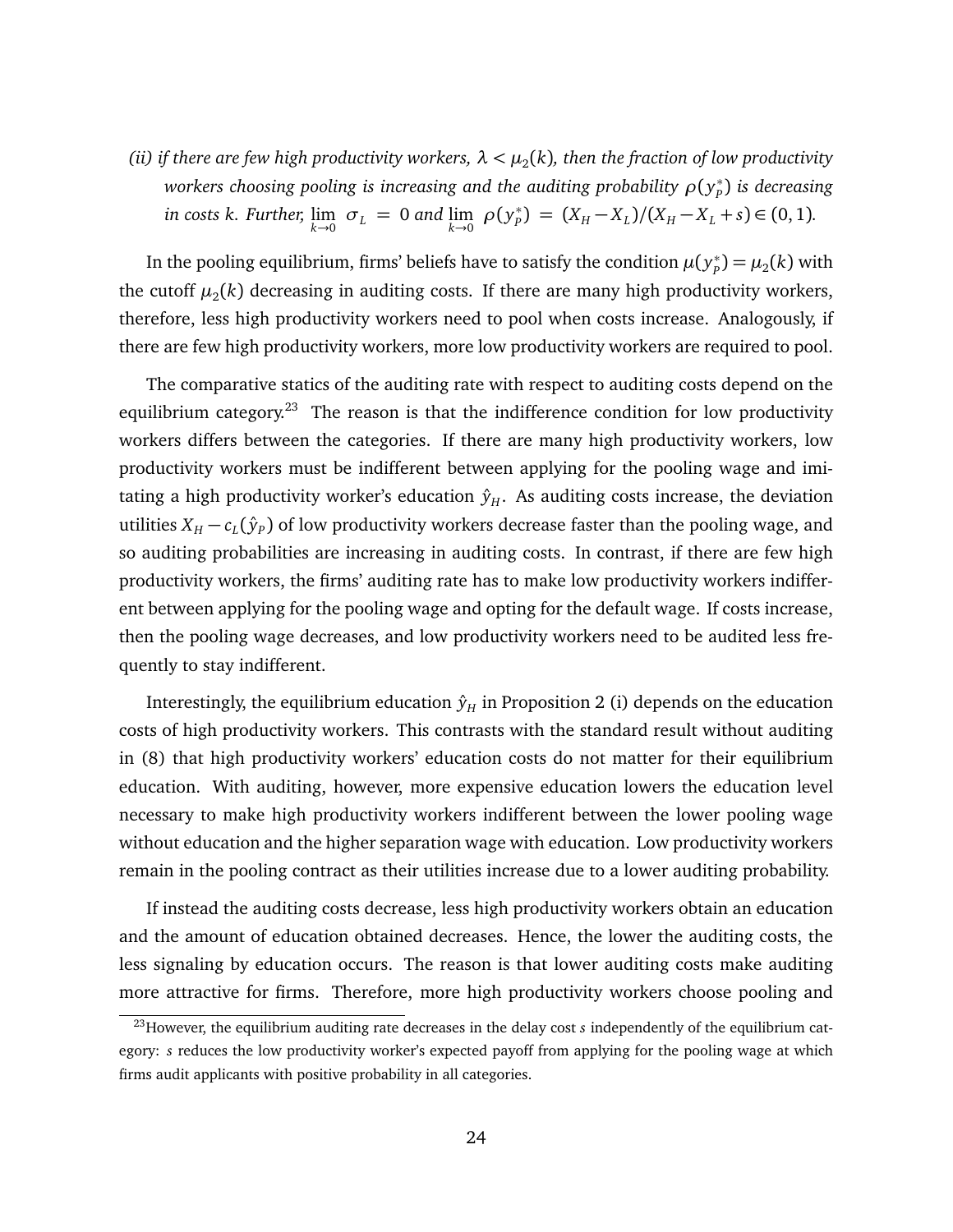forgo any education without reducing firms' incentives to audit. At the same time, lower auditing costs imply higher wages whenever audits are involved. Thus, less education is required to make high productivity workers indifferent between the higher separation wage with that education and the lower pooling wage without education.

# <span id="page-25-0"></span>**7 Discussion**

In this section we discuss some implications and extensions of our analysis.

**The limit**  $k \rightarrow 0$  Under perfect information about workers' productivities, each worker receives a wage equal to their productivity without signaling by education or costly auditing. It seems a reasonable conjecture that the equilibrium under asymmetric information resembles the perfect information outcome for sufficiently small auditing costs. Nonetheless, as Proposition [1](#page-17-0) (i) shows, this is not true if merely Condition [A](#page-14-1) is assumed. We now show, however, that the conjecture holds under the stronger Condition [B.](#page-15-2) Recall that for small auditing costs, a separating equilibrium satisfying Condition [B](#page-15-2) does not exist, while the pooling equilibrium as described in Proposition [2](#page-20-0) survives. The following result shows that workers' equilibrium payoffs approach the outcome under perfect information when auditing costs become negligible.

<span id="page-25-1"></span>**Proposition 4** *If auditing costs are small,*  $k < \overline{k}$ *, then the pooling equilibrium in Proposition [2](#page-20-0) has the following property: in the limit k*  $\rightarrow$  *0, the belief*  $\mu(y^*_p)$ *P* ) *tends to unity and the payoffs of high and low productivity workers become identical to their payoffs under perfect information. That is*  $\lim_{k \to 0} U^*_{H} = X_{H}$  *and*  $\lim_{k \to 0} U^*_{L} = X_{L}$ *.* 

In the separating equilibrium under Condition [A,](#page-14-1) high productivity workers invest  $c_H(\mathbf y_H^*)$ *H* ) in education independently of *k*. Condition [B](#page-15-2) yields the more plausible implication that the perfect information equilibrium is obtained when auditing costs vanish. In this limit, auditing occurs with positive probability by Proposition [3](#page-23-2) (ii); but this does not reduce welfare because auditing costs are zero in the limit.

**Welfare** Next, we address the welfare implications of auditing. If auditing is impossible, or equivalently, if auditing costs are large, then Proposition [1](#page-17-0) describes the outcome under Condition [B:](#page-15-2) in the separating equilibrium without audits, high productivity workers get the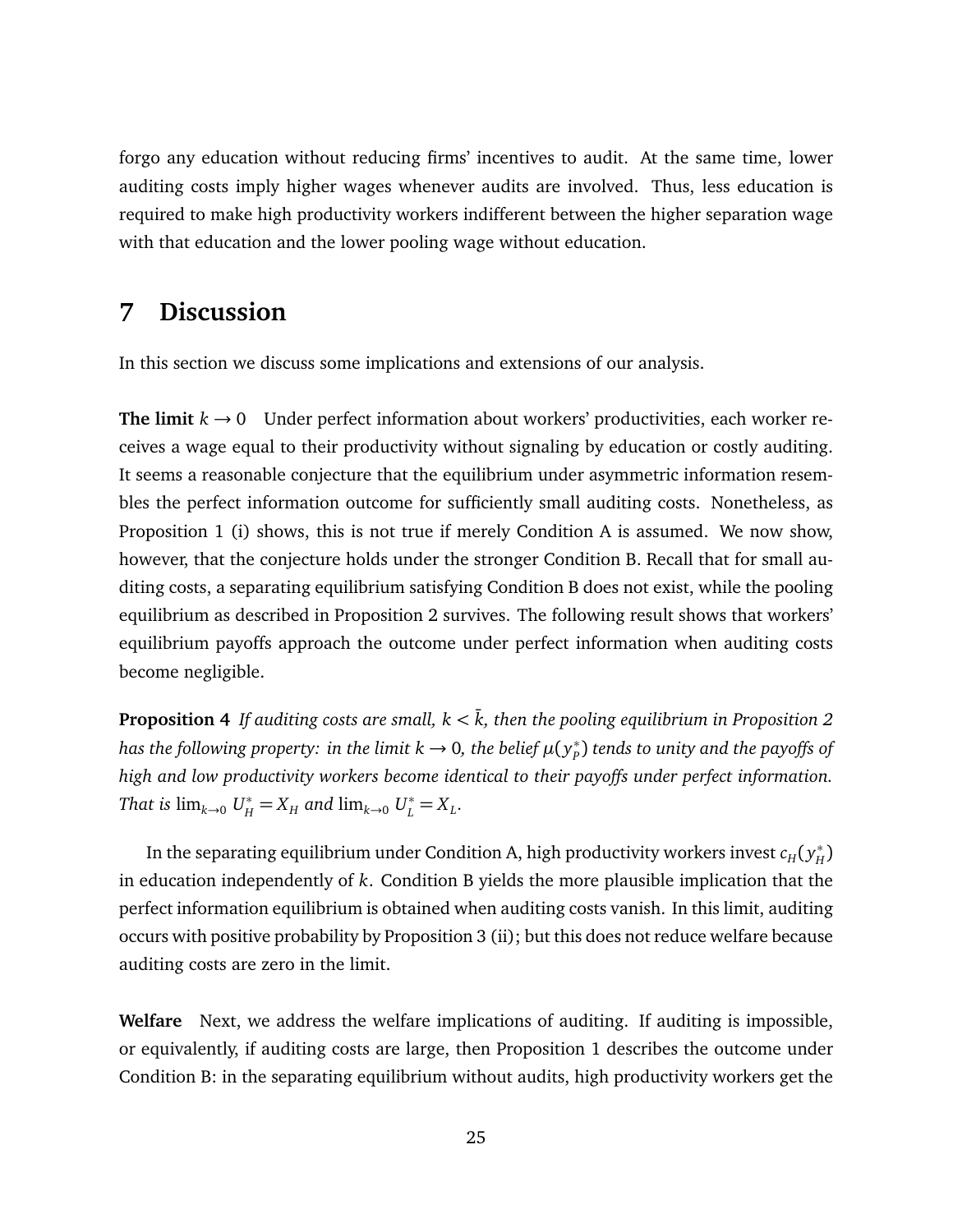utility  $X_H - c_H (y_H^*)$  $_H^*$ ) and low productivity workers get  $X_L$ . If, however, auditing is feasible and auditing costs are small, the equilibrium selected by Condition [B](#page-15-2) is the pooling equilibrium in Proposition [2.](#page-20-0) As the following proposition shows, for small auditing costs this equilibrium yields a Pareto–improvement relative to the separating equilibrium.

<span id="page-26-1"></span>**Proposition 5** *If auditing costs are small, k* <  $\bar{k}$ , *then the workers' utilities,*  $U^*_H$  *and*  $U^*_L$ *, have the following properties in the pooling equilibrium in Proposition [2:](#page-20-0)*

- *(i)* if there are many high productivity workers,  $\lambda > \mu_2(k)$ , then  $U_H^* > X_H c_H(y_H^*)$ *H* ) *and*  $U_L^* > X_L$ *. Further,*  $U_H^*$  and  $U_L^*$  are decreasing in k.
- *(ii)* if there are few high productivity workers,  $\lambda < \mu_2(k)$ , then  $U^*_H > X_H c_H(y^*_H)$  $H^*$ ) and  $U^*_L = X_L$ . *Further, U*<sup>∗</sup> *H is decreasing in k.*

Interestingly, as part (i) of the proposition shows, not only high but also low productivity workers may gain from the feasibility of auditing: if there are many high productivity workers, they subsidize low productivity workers. This happens in the pooling equilibrium because for these parameter values some high productivity workers do not pool with the low productivity workers but choose some education  $\hat{y}_H < y_H^*$  $_H^*$ . A low productivity worker's payoff from choosing education  $\hat{y}_H$  and getting the wage  $X_H$  is higher than their low productivity  $X_L$ . Therefore, to keep them from deviating to  $\hat{y}_H$ , their expected payoff from pooling must be higher than their low productivity *X<sup>L</sup>* . Moreover, both high and low productivity workers' gains from auditing increase as auditing costs decrease because lower auditing costs reduce education  $\hat{y}_H$  by Proposition [3](#page-23-2) (i).

**Binding wage offers** In our model, firms make non–binding wage announcements at stage (*iii*). In particular, they can reject any application at stage  $(v)$ . Now suppose that firms can make also binding wage offer at stage (*iii*) in addition to non–binding wage announcements. Thus, they have to hire any applicant who applies for such a binding wage offer. Notice that a firm will never audit applicants for a binding wage offer because it cannot make use of the acquired information. Does this modification of the model affect the equilibria determined in Propositions [1](#page-17-0) and [2?](#page-20-0)

<span id="page-26-0"></span>**Proposition 6** *Suppose firms can make binding wage offers. Then Propositions [1](#page-17-0) and [2](#page-20-0) are still valid.*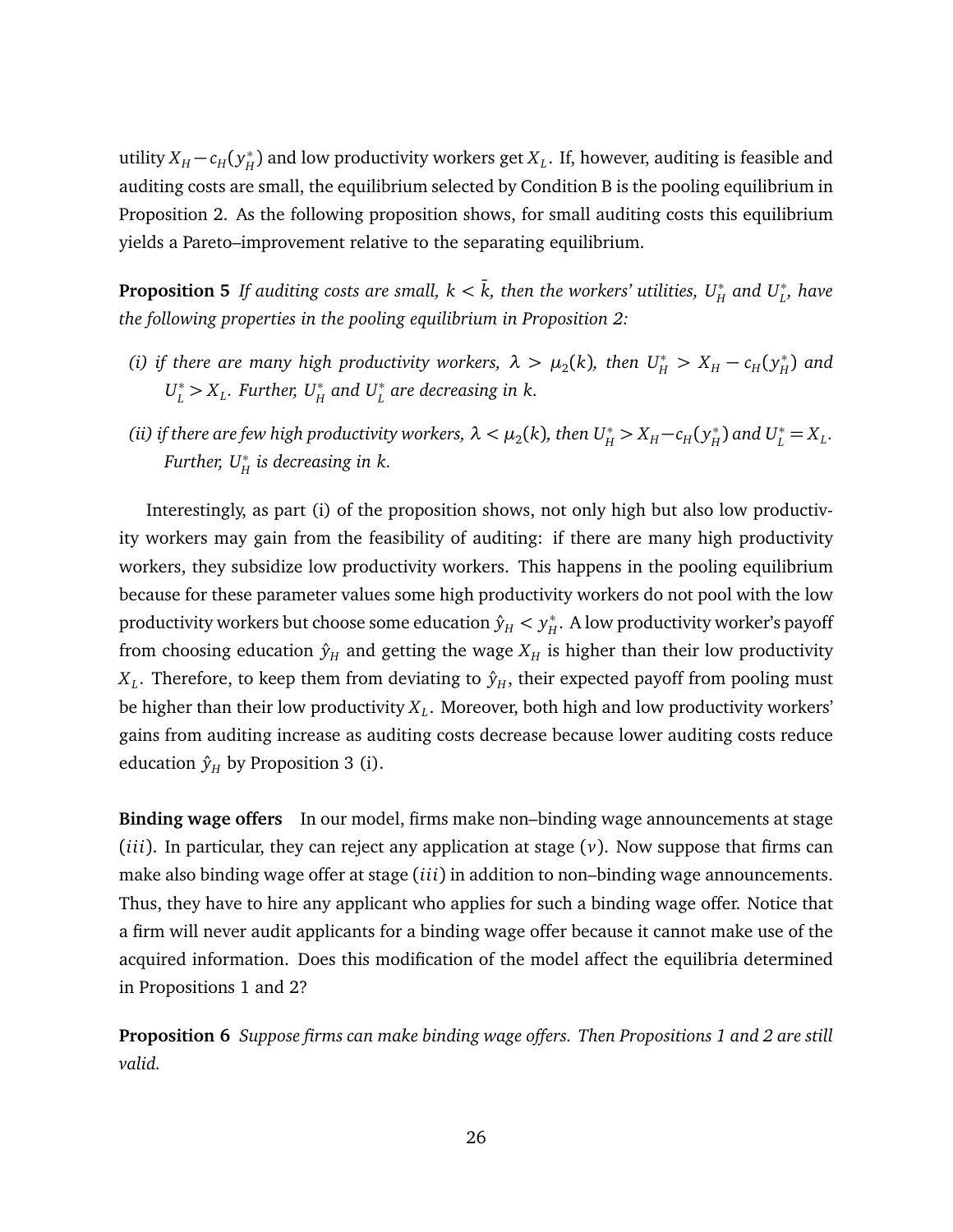Binding wage offers do not change the equilibria we discussed above. Further, binding wage offers cannot create new equilibria. This follows directly from Lemma [3,](#page-19-2) which shows that the intuitive criterion does not allow for any equilibrium contracts with pooling and no audits.

**Default wage** Firms compete by making wage offers and so in equilibrium each firm will earn zero expected profit. Therefore, it is always optimal for a firm to offer the 'default' wage  $w_L = X_L$  and to hire all applicants for  $w_L$  without an audit. Obviously, if a worker decides to apply for the default wage, it is not optimal to acquire education.

It may look a bit unusual from the perspective of the standard signaling by education model that firms offer the default wage  $w_L = X_L$  even before workers take education decisions. This, however, only serves to simplify the specification of the firms' beliefs. Without this simplification we would have to make the firms' beliefs contingent not only on the observed education choice but also on the wage for which a worker applies.

Note that the default wage affects the equilibrium only in Proposition [2](#page-20-0) (iii). Recall that in Proposition [2](#page-20-0) (iii) some low productivity workers pool with the high productivity workers at education  $y_p^* = 0$  and apply for the pooling wage  $w(y_p^*)$  $p_{\mu}^*$ ) >  $w_L = X_L$ , while the remaining low productivity workers apply for the default wage  $w_L = X_L$ . In this equilibrium, workers distinguish themselves not by education but only by the wage they apply for. This outcome can be supported as an equilibrium when there is no default wage and *all* wage offers are made after the workers' education choices by specifying beliefs in the following way: irrespective of the chosen education, firms believe that a worker has low productivity if he applies for a wage offer  $w \leq X_L$ ; if a worker with education y applies for a wage offer  $w(y) > X_L$  beliefs are specified as in Section [6.](#page-19-0) Given these beliefs, competition results in the two wage offers  $w_L = X_L$  and  $w(y_p^*)$  $p^*$   $>$  *X*<sub>*L*</sub>. Since  $y^*_{p}$  = 0, education is not used as a signal in equilibrium. But, auditing supports partial pooling as in Proposition [2](#page-20-0) (iii): all applicants for  $w_{L}$  are hired without audits, whereas applicants for the pooling wage  $w(y_{P}^{\ast}% ,\omega)$  $_{p}^{\ast})$  are audited with probability  $ρ(y<sub>p</sub><sup>*</sup>)$ *P* ). This auditing probability makes low productivity workers indifferent between applying for the higher pooling wage  $w(y^*_p)$  $_{p}^{*}$ ) and the lower wage  $w_{L}$ . Since high productivity workers are not rejected after an audit, all high productivity workers apply for the higher pooling wage *w*( $y_p^*$ *P* ).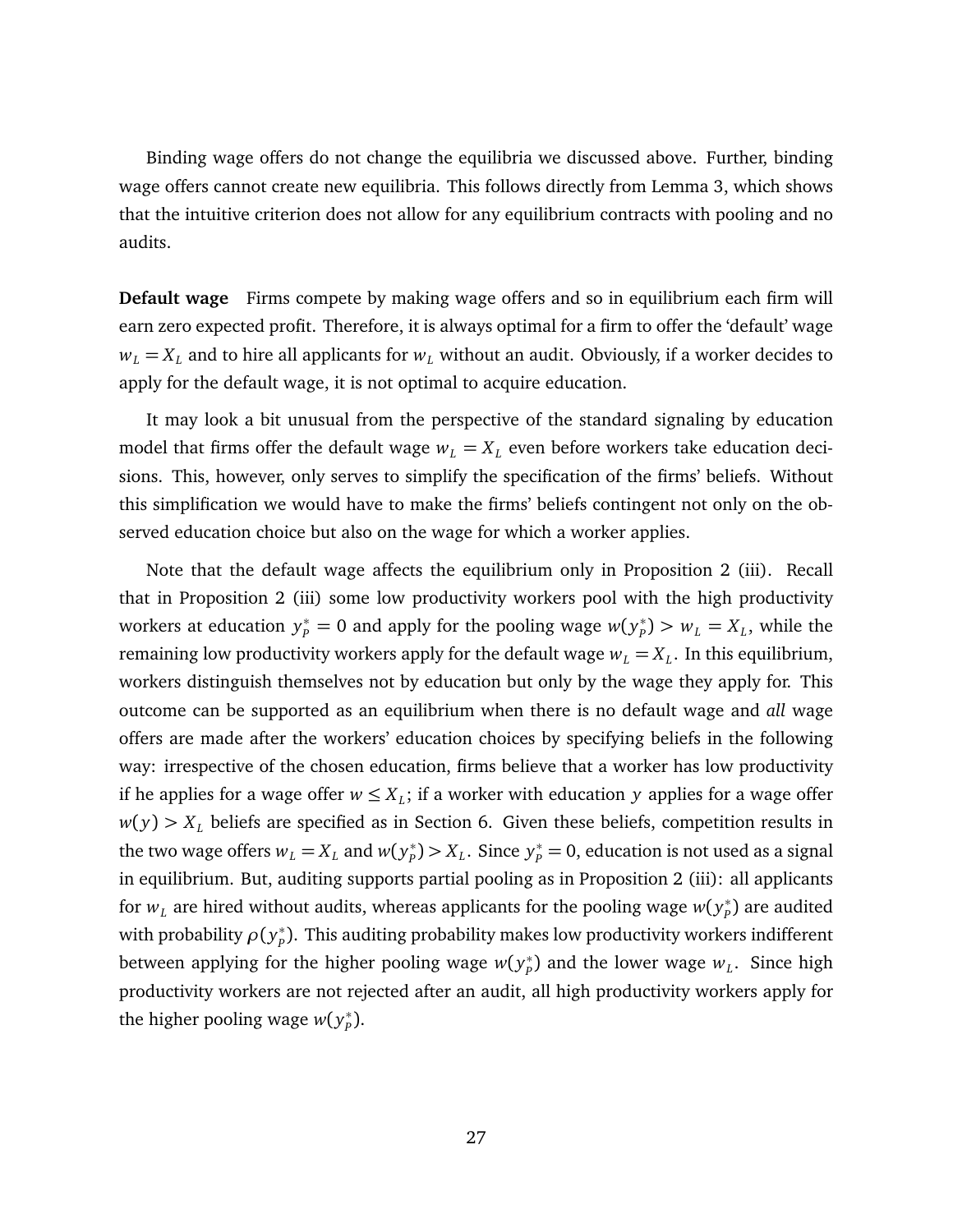## <span id="page-28-0"></span>**8 Conclusions**

In signaling models à la Spence (1973), firms can only infer workers' productivities from their education choices. In reality, firms additionally use costly auditing to learn workers' productivities. We characterize the trade–offs between workers' signaling incentives and firms' auditing incentives. Under an extension of the intuitive criterion, there exists a unique equilibrium. When auditing costs are large, the least–cost separating equilibrium is the unique outcome, and information is revealed solely through signaling. When auditing costs are small, the equilibrium outcome is a partial pooling one in which workers with different productivities choose the same education level and firms audit with positive probability. Hence, information is revealed partly through signaling and partly through random audits. When there are many low productivity workers in the population, signaling by education is not used in equilibrium, and information is revealed solely through random audits. Furthermore, as auditing costs vanish, the equilibrium with auditing becomes more and more informative and approaches the perfect-information outcome.

Without implausible large search frictions, it is difficult to explain large wage differentials between observably equivalent individuals. These wage differentials, however, are well documented in empirical analyses of labor markets. We show that combining signaling with auditing in equilibrium yields the wage differentials for individuals who are observably equivalent. Even controlling for unobservable productivities, these wage differentials between individuals persist. The strategic choice of auditing requires some low productivity workers to get better-paid jobs. Hence, some low productivity workers apply for more attractive job offers. The anticipated auditing for these offers ensures that not all low productivity workers have an incentive to apply for these offers. Consequently, even if workers could apply repeatedly, they have no incentive to leave less-paid jobs even in the absence of search frictions.

Furthermore, our partial pooling equilibrium differs in two essential aspects from the standard signaling models. First, in contrast with the standard signaling model, education choices are governed by individual education costs if any education is acquired in equilibrium. Second, firms do not always audit the applicants for the highest wages. The first result mirrors empirical estimates of elasticities of education with respect to schooling cost, as in, e.g., Castlemen and Long (2016) and Dynarski (2003). The second result provides an exciting new twist on how to think about auditing in both theoretical and applied work.

Our analysis considers the role of auditing in a signaling environment, in which the in-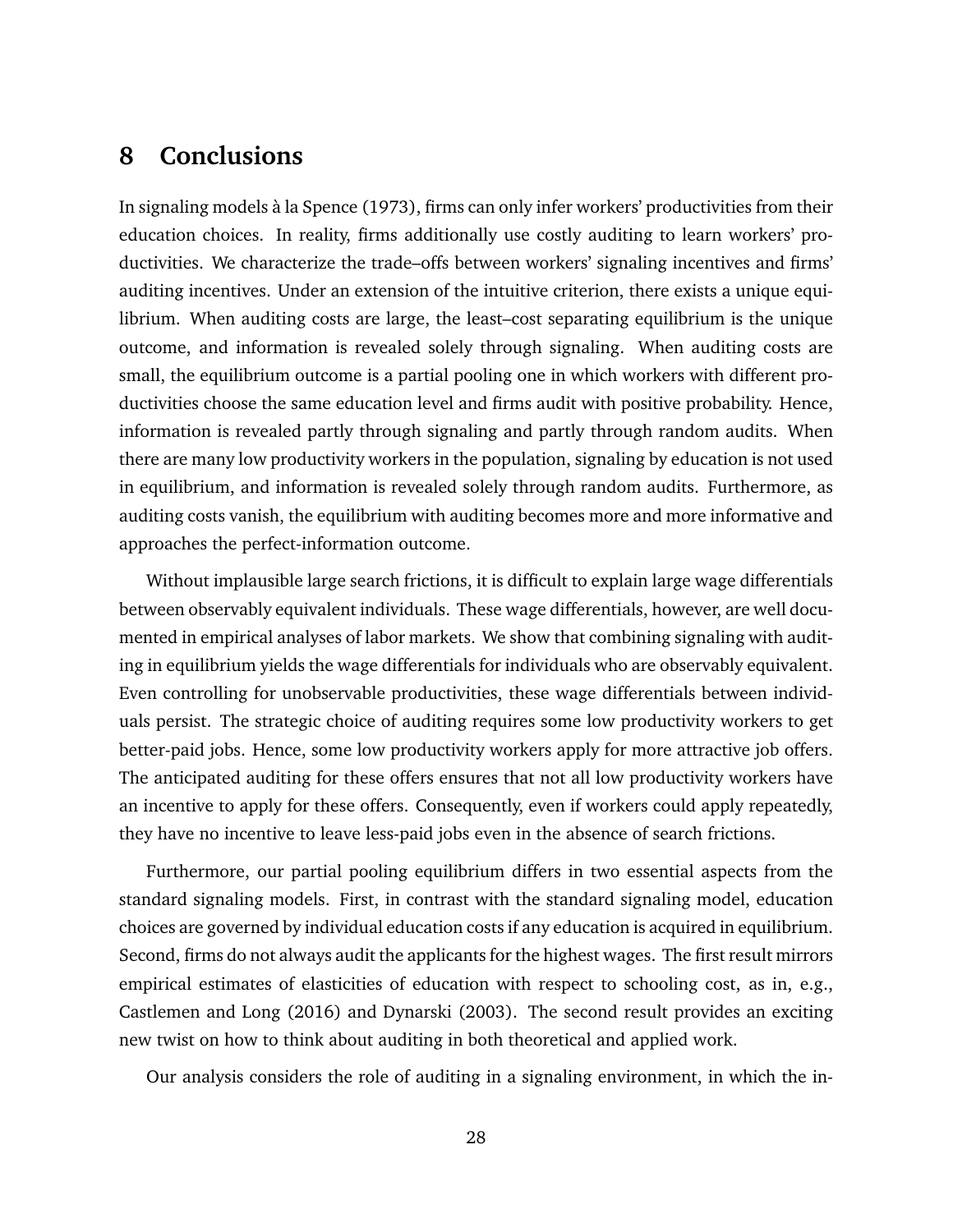formed agents move first by choosing a signal. An alternative setting is the competitive screening model developed by Rothschild and Stiglitz (1976). In this setting the uninformed players first announce offers, and then each informed player chooses among offers. In the labor market context of our paper this would mean that firms compete by making education contingent wage offers. Then each worker chooses the offer which is best for him and acquires the required education. Our analysis of auditing could be applied to such an environment by assuming that firms make offers but maintain the right to audit applicants before taking hiring decisions. It seems reasonable that auditing will occur also in a screening version of our model if audit costs are sufficiently small. But, it is an open question how this affects competitive screening by education in equilibrium. An analysis in this direction will provide interesting insights in comparison to the existing contributions on auditing, e.g., Khalil and Lawarrée (1995), Khalil (1997) as well as Pollrich (2017), who study screening with auditing by a monopolistic mechanism designer. Ball and Kattwinkel (2019) generalize this setting by considering general and type-specific audits.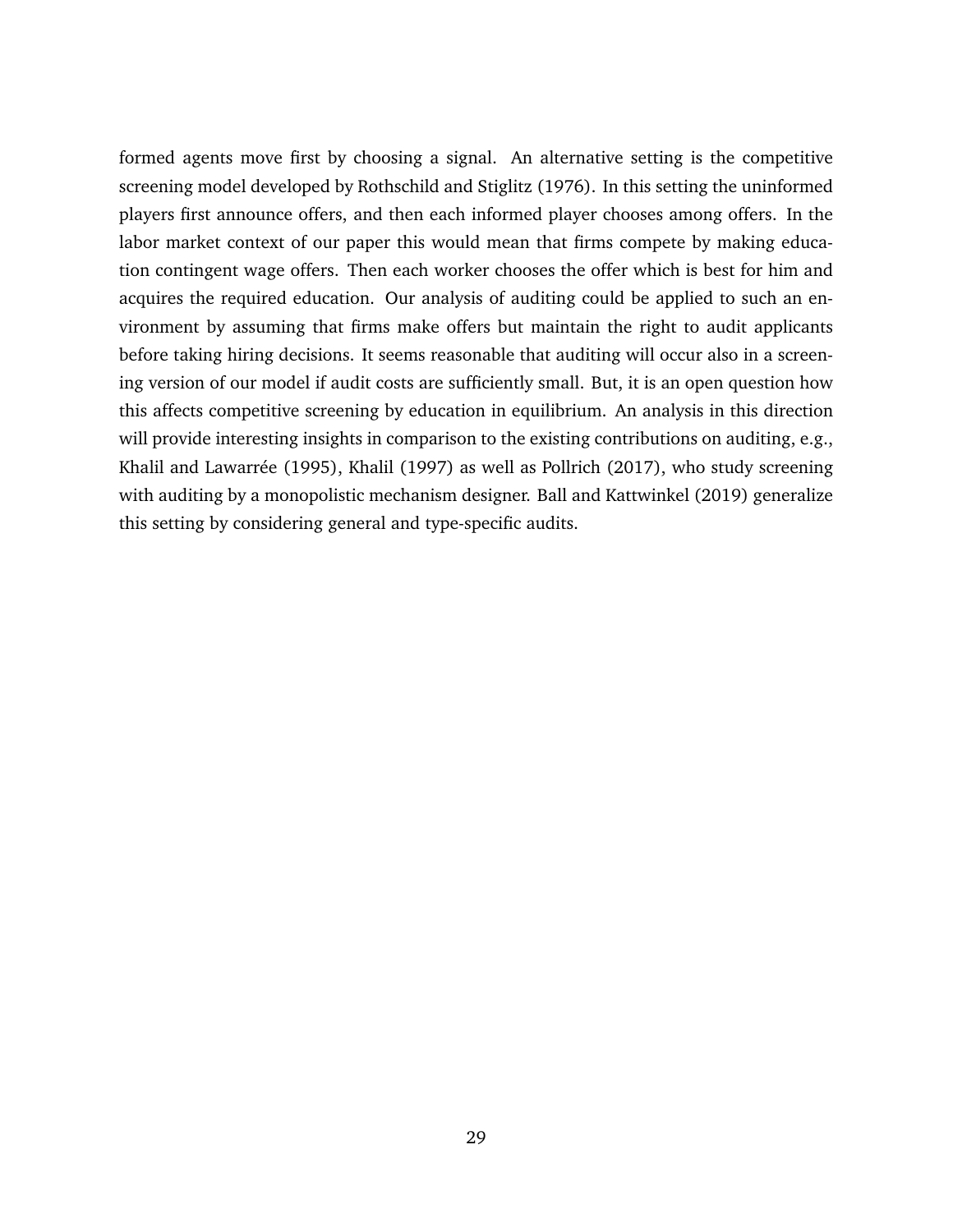# **Appendix**

This Appendix contains the proofs of Lemmas [1](#page-12-1)[–3](#page-19-2) and of Propositions [2](#page-20-0)[–6.](#page-26-0) The proof of Proposition [1](#page-17-0) is substantiated in the main text.

**Proof of Lemma [1:](#page-12-1)** Obviously, no firm offers a wage  $w > X_H$  to employ workers at this wage. Consider any wage  $w \in (X_L, X_H]$ . If the firm audits an applicant, its profits are  $\mu(y)(X_H - w) - k$  because after the audit it will optimally reject type *L* and hire type *H*. Hiring an applicant without an audit yields profits  $\mu(y)X_H + (1 - \mu(y))X_L - w$ . Therefore the firm's profits are

$$
\Pi \equiv \max[\mu(y)(X_H - w) - k, \mu(y)X_H + (1 - \mu(y))X_L - w, 0].
$$
\n(11)

Suppose that there is auditing, i.e.,  $\rho(y) > 0$ . It follows that  $\Pi = \mu(y)(X_H - w) - k$ . Then *µ*(*y*)(*X<sub>H</sub>* − *w*) − *k* ≥ 0, which contradicts  $\mu$ (*y*) = 0. Thus,  $\mu$ (*y*) > 0 must hold, which in turn implies

<span id="page-30-2"></span><span id="page-30-1"></span><span id="page-30-0"></span>
$$
w \le X_H - k/\mu(y). \tag{12}
$$

In addition,  $\mu(y)(X_H - w) - k \ge \mu(y)X_H + (1 - \mu(y))X_L - w$ , which implies

$$
k \le (1 - \mu(y))(w - X_L) \le (1 - \mu(y))(X_H - k/\mu(y) - X_L)
$$
\n(13)

where the second inequality holds because of [\(12\)](#page-30-0). Inequality [\(13\)](#page-30-1) is equivalent to

$$
k \le \mu(y)(1 - \mu(y))(X_H - X_L) \le \tilde{k},\tag{14}
$$

where the second inequality holds because  $\mu(y)(1 - \mu(y))$  attains its maximum at  $\mu(y) =$ 1/2. Note that [\(14\)](#page-30-2) yields a contradiction to  $k > \tilde{k}$ . Thus, for  $k > \tilde{k}$ , there is no auditing and  $\rho(y) = 0$  for any wage  $w \in (X_L, X_H]$  and any beliefs  $\mu(y) \in [0, 1]$ . Therefore, Bertrand competition implies  $w(y) = \mu(y)X_H + (1 - \mu(y))X_L$ .

At any wage  $w \leq X_L$  firms optimally accept all applicants without an audit. Therefore, Bertrand competition implies  $w(y) = \mu(y)X_H + (1 - \mu(y))X_L \ge X_L$ . This is only consistent with  $w \leq X_L$  for  $\mu(y) = 0$  and  $w(y) = X_L$ .

The argument above shows that  $\rho(y) = 0$  if the first inequality in [\(14\)](#page-30-2) is violated. Since  $\mu(y)(1-\mu(y))$  is strictly concave in  $\mu(y)$ ,  $k > \mu(y)(1-\mu(y))(X_H - X_L)$  is equivalent to  $\mu(y) \notin [\mu_1(k), \mu_2(k)]$ . This proves part (i).

Part (ii) follows by an analogous argument because auditing is optimal if  $k < \mu(y)(1 - \mu(y))(X_H - X_L)$ , which is equivalent to  $\mu(y) \in (\mu_1(k), \mu_2)$ (*k*)). Finally,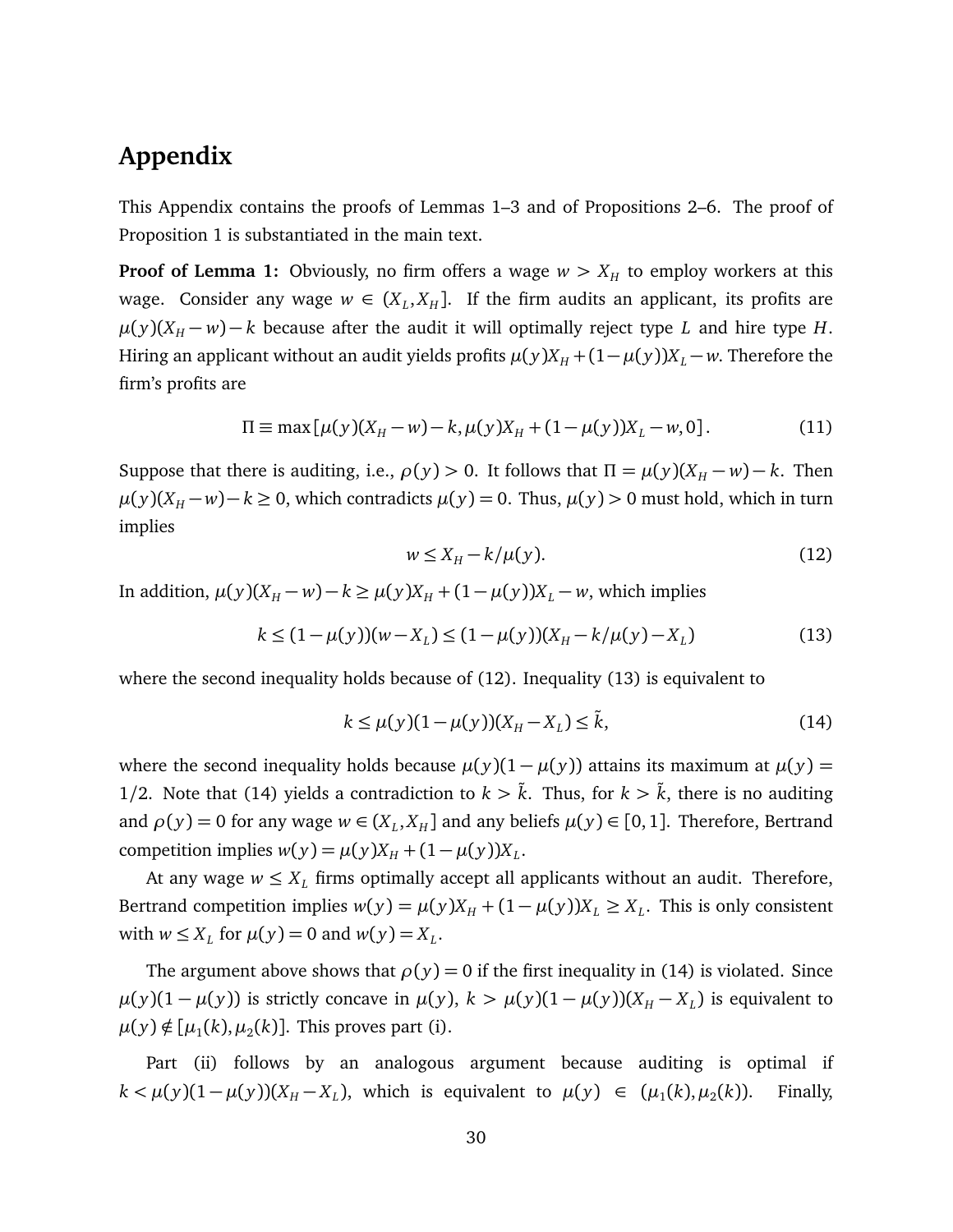part (iii) holds because firms are indifferent between auditing and not auditing if *k* =  $\mu(y)(1 - \mu(y))(X_H - X_L)$ , which is equivalent to  $\mu(y) \in {\mu_1(k), \mu_2(k)}$ .

Bertrand competition implies that firms make zero profits and  $\Pi = 0$ . Therefore,

$$
w(y) = \max [X_H - k/\mu(y), \mu(y)X_H + (1 - \mu(y))X_L]
$$
 (15)

completing the proof.  $Q.E.D.$ 

**Proof of Lemma [2:](#page-17-1)** (i) Suppose that for  $k < \overline{k}$  there is an equilibrium with the prop-erties stated in the lemma that satisfies Condition [B.](#page-15-2) Then, by definition of  $\bar{k}$  in [\(9\)](#page-16-2),  $c_H ( y_H^*$  $\bar{f}_H^*(h) - k/\mu_2(k) > 0$  because  $k/\mu_2(k)$  is increasing in *k* and hence  $k/\mu_2(k) < \bar{k}/\mu_2(\bar{k})$ . Therefore, there must exist an out–of–equilibrium education  $y' > 0$  close enough to zero such that

<span id="page-31-0"></span>
$$
c_H(y') < c_H(y_H^*) - k/\mu_2(k). \tag{16}
$$

Suppose a worker chooses education *y'* and firms' beliefs are  $\delta = \mu_2(k) - \epsilon'$  with  $\epsilon' > 0$ . Then, for  $\epsilon'$  sufficiently small,  $\delta \in (\mu_1(k), \mu_2(k))$ . Therefore, by [\(4\)](#page-13-2) and [\(5\)](#page-13-1),

$$
U_H(y'|\delta) = X_H - \frac{k}{\mu_2(k) - \epsilon'} - c_H(y'), \quad U_L(y'|\delta) = X_L - s - c_L(y').
$$
 (17)

Because in equilibrium type *H* chooses *y* ∗  $_H^*$  and receives the wage  $X_H$  and type  $L$  can always apply for  $w_L = X_L$ , we have

<span id="page-31-1"></span>
$$
U_H^* = X_H - c_H(y_H^*), \quad U_L^* \ge X_L. \tag{18}
$$

For  $\epsilon'$  sufficiently small, therefore [\(16\)](#page-31-0)–[\(18\)](#page-31-1) imply that

<span id="page-31-2"></span>
$$
U_H(y'|\delta) > U_H^*, \quad U_L(y'|\delta) < U_L^*.
$$
 (19)

By Condition [B,](#page-15-2) therefore,  $\mu(y') \ge \delta$ . Since  $U_H(y'|\mu)$  is increasing in  $\mu$ , we thus obtain by [\(19\)](#page-31-2) that  $U_H(y'|\mu(y')) \ge U_H(y'|\delta) > U_H^*$  $_{H}^{*}$ , a contradiction to type  $H$  workers optimally choosing *y* ∗  $_H^*$  in equilibrium.

(ii) We show that [\(7\)](#page-15-3) cannot hold if  $k \geq \overline{k}$ , which means that Condition [B](#page-15-2) does not apply. Since this condition imposes no restrictions for beliefs  $\delta \in {\{\mu_1(k),\mu_2(k)\}}$ , we consider only beliefs  $\delta \notin {\mu_1(k), \mu_2(k)}$ . This implies that  $\rho(y') \in \{0, 1\}$  for an out–of–equilibrium choice *y'*. First consider the case  $\rho(y') = 1$ . By Lemma [1,](#page-12-1) this case requires that  $k \in [\bar{k}, \tilde{k}]$ and  $\delta \in (\mu_1(k), \mu_2(k))$ . Note that, for any education  $y'$  and any  $k \in [\bar{k}, \tilde{k}]$ 

<span id="page-31-3"></span>
$$
c_H(y') \ge 0 \ge c_H(y_H^*) - \frac{k}{\mu_2(k)}.\tag{20}
$$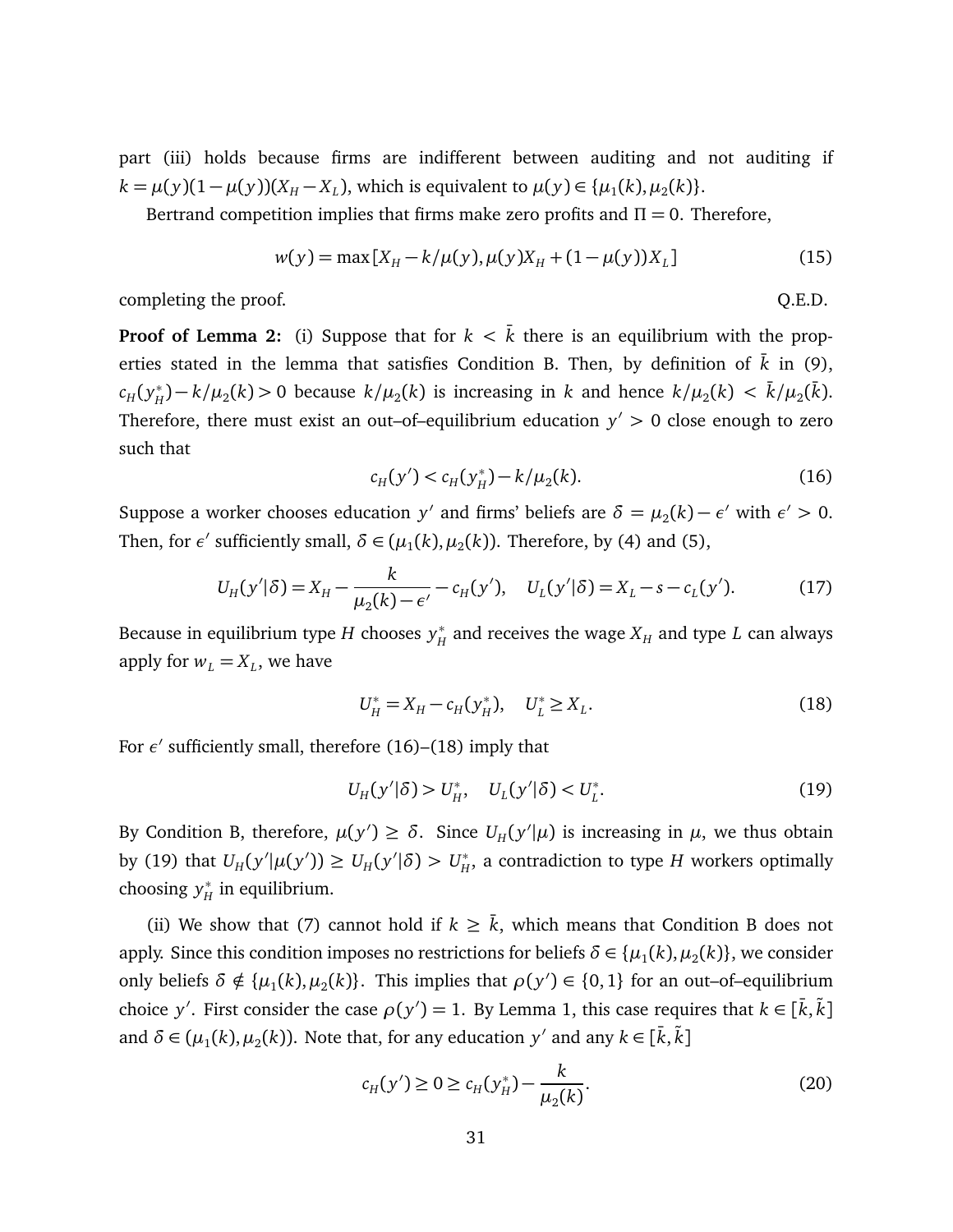Since  $\delta < \mu_2(k)$ , we obtain by [\(4\)](#page-13-2) that

$$
U_H(y'|\delta) = X_H - \frac{k}{\delta} - c_H(y') < X_H - \frac{k}{\mu_2(k)} - c_H(y') \le X_H - c_H(y_H^*) = U_H^*,\tag{21}
$$

where the last inequality follows from [\(20\)](#page-31-3). This shows that the first inequality in [\(7\)](#page-15-3) cannot hold.

Now consider the case where  $\rho(y') = 0$  given the belief  $\delta$  after observing  $y'$ . Then, by Lemma [1,](#page-12-1) the first inequality in [\(7\)](#page-15-3) is equivalent to

$$
U_H(y'|\delta) = X_L + \delta(X_H - X_L) - c_H(y') > U_H^* = X_H - c_H(y_H^*). \tag{22}
$$

Further, by  $U_L^* = X_L$  and the definition of  $y_H^*$  $_{H}^{*}$  in [\(8\)](#page-16-3), the second inequality in [\(7\)](#page-15-3) requires that

$$
U_L(y'|\delta) = X_L + \delta(X_H - X_L) - c_L(y') < U_L^* = X_L = X_H - c_L(y_H^*). \tag{23}
$$

Therefore,

<span id="page-32-0"></span>
$$
c_H(y_H^*) - c_H(y') > (1 - \delta)(X_H - X_L) > c_L(y_H^*) - c_L(y'). \tag{24}
$$

Thus,  $y_H^* > y'$  by the first inequality because  $(1 - \delta)(X_H - X_L) \ge 0$ . Therefore, [\(24\)](#page-32-0) implies that ∗ ∗

$$
c_H(y_H^*) - c_H(y') = \int_{y'}^{y_H^*} c_H'(y) dy > c_L(y_H^*) - c_L(y') = \int_{y'}^{y_H^*} c_L'(y) dy.
$$
 (25)

Since this contradicts the assumption in [\(1\)](#page-8-3) that  $c'$  $L'_{L}(y) > c'_{R}$  $H_H'(y) > 0$ , this shows that [\(7\)](#page-15-3) in Condition [B](#page-15-2) cannot hold.  $Q.E.D.$ 

**Proof of Lemma [3:](#page-19-2)** We first show that  $\rho(y_p^*)$  $P_p^*$ )  $\in (0,1)$ . Suppose that  $\rho(y_p^*)$  $p^*_{p}$ ) = 0. Then the equilibrium utilities are

$$
U_L^* = w(y_p^*) - c_L(y_p^*), \quad U_H^* = w(y_p^*) - c_H(y_p^*).
$$
 (26)

Since  $c'_{\textit{l}}$  $L'_{L}(y) > c'_{R}$  $\psi_H'(y)$  and  $w(y_P^*)$  $p$ <sup>\*</sup> $>y_p$ <sup>\*</sup> $>y_p$ <sup>\*</sup> $y_p$ <sup>\*</sup>  $_{p}^{\ast}$  such that

<span id="page-32-1"></span>
$$
U_H(y'|1) = X_H - c_H(y') > U_H^* \text{ and } U_L(y'|1) = X_H - c_L(y') < U_L^*.
$$
 (27)

Therefore, Condition [A](#page-14-1) implies that  $\mu(y') = 1$ . But then the first inequality in [\(27\)](#page-32-1) implies that all *H* types would choose  $y'$  rather than  $y_p^*$ *P* , a contradiction.

Suppose that  $\rho(y_p^*)$  $P_p^*$ ) = 1. Then  $U_L^* = X_L - s - c_L(y_P^*)$  $_{P}^{*}$ ) because type  $L$  is always detected. But, by applying for the default wage  $w_L = X_L$ , type *L* can ensure themselves the utility  $X_L > U_L^*$ *L* , a contradiction.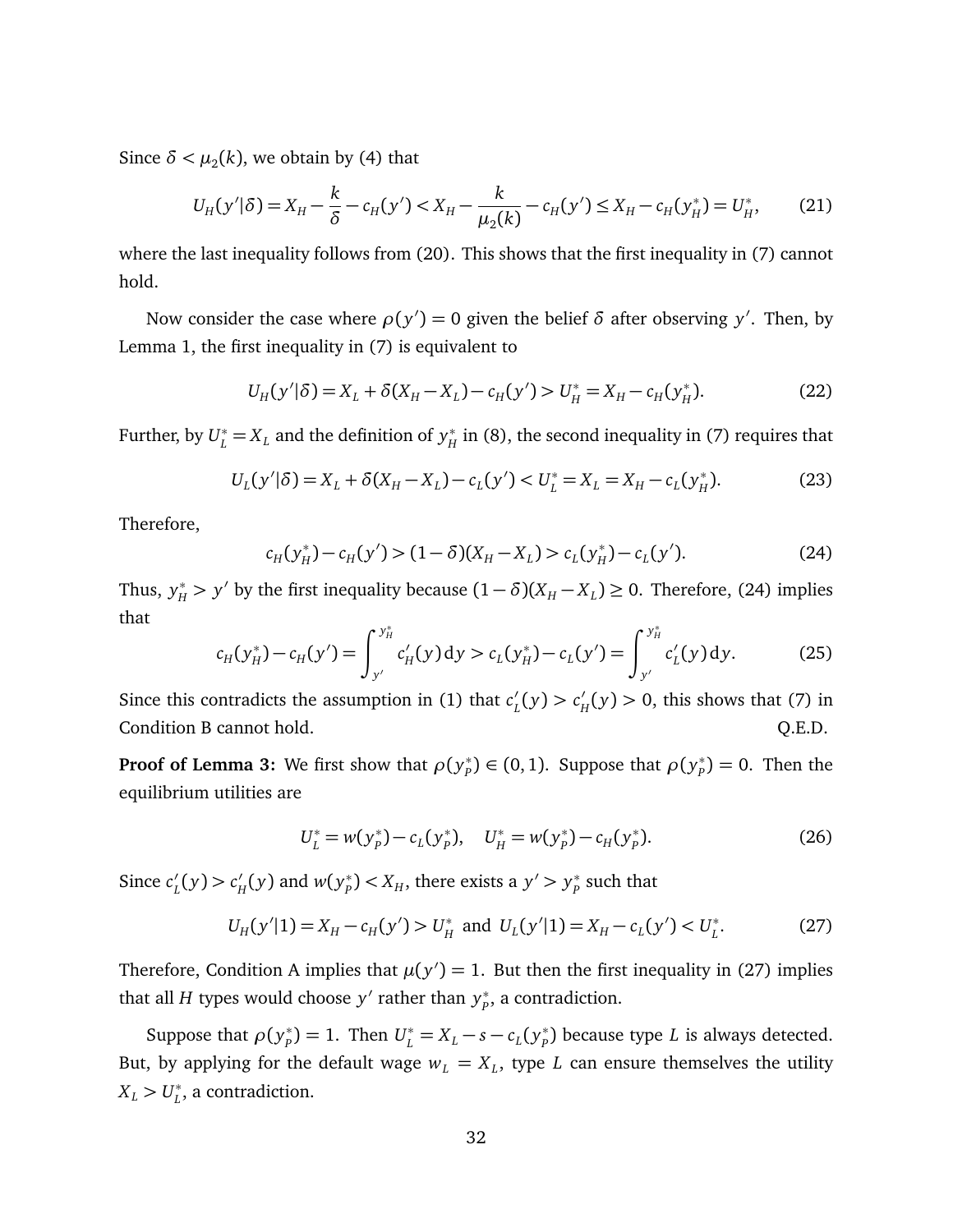Since  $\rho(y_p^*)$  $p^*_{P}$ ) *>* 0, it follows from Lemma [1](#page-12-1) that  $k \leq \tilde{k}$  because firms will never audit if  $k > k$ . This completes the proof of (i).

Above arguments and Lemma [1](#page-12-1) imply  $\mu(y^*_p)$  $P_p^*$   $\in \{\mu_1(k), \mu_2(k)\}.$  If  $k = \tilde{k}$ , then  $\mu_1(k) =$  $\mu_2(k)$  and the claims in (ii) follow directly. Now consider the case  $k < \tilde{k}$ , where  $\mu_1(k) <$  $\mu_2(k)$ , and suppose  $\mu(y_p^*)$  $\mu_p^*$ )  $=$   $\mu_1(k)$ . Then equilibrium utilities satisfy

$$
U_H^* = X_H - k/\mu_1(k) - c_H(y_p^*), \quad U_L^* \ge X_L. \tag{28}
$$

Consider out–of–equilibrium education  $y' = y_p^* + \epsilon$  and the belief  $\delta = (\mu_1(k) + \mu_2(k))/2$ . Since  $\delta \in (\mu_1(k), \mu_2(k))$ , with this belief the firms will choose  $\rho = 1$  and so

<span id="page-33-0"></span>
$$
U_H(y'|\delta) = X_H - \frac{k}{\delta} - c_H(y'), \quad U_L(y'|\delta) = X_L - s - c_L(y').
$$
 (29)

Since  $\delta > \mu_1(k)$  we obtain for  $\epsilon$  sufficiently small that [\(7\)](#page-15-3) applies and so Condition [B](#page-15-2) implies that  $\mu(y') \ge \delta$ . Thus,  $U_H(y'|\mu(y')) \ge U_H(y'|\delta) > U_H^*$  $_{H}^{*}$ , a contradiction to the equilibrium requirement that choosing *y* ∗  $\mu_p^*$  is optimal for type *H*. This implies that  $\mu(y_p^*)$  $p_{p}^{*}$ ) =  $\mu_{2}(k)$ . The wage in [\(10\)](#page-19-3) follows from Lemma [1](#page-12-1) (iii). Since different values of  $y_p^*$  would result in the same wage  $X_H - k/\mu_2(k)$  with different education costs for high productivity workers, only a single *y* ∗  $P<sub>p</sub><sup>*</sup>$  can be supported in a pooling equilibrium.  $Q.E.D.$ 

To prove Proposition 2, we first prove the following claim:

**Claim 1** If pooling occurs at  $y_p^*$  in an equilibrium satisfying Condition [B,](#page-15-2) then  $y_p^* = 0$  and  $\sigma_i = 1$  *for at least one type i*  $\in \{L, H\}$  *and for all k* <  $\overline{k}$ *.* 

**Proof of Claim [1:](#page-33-0)** Suppose there is a  $y > 0$  chosen only by type *L* workers. Then  $w(y) = X_L$ and so their utility is  $X_L - c_L(y) < X_L$ . Since type *L* can opt for  $w_L = X_L$ , this yields a contradiction. Suppose there are two education levels  $0 < y' < y''$  chosen only by type *H*. Then  $w(y') = w(y'') = X_H$  and so  $c_H(y') < c_H(y'')$  yields a contradiction to  $y''$  being optimal for type *H*. Consequently, if pooling occurs at *y* ∗  $_{p}^{\ast}$  in an equilibrium satisfying Condition [B,](#page-15-2) then there is no education  $y > 0$  chosen only by type *L* workers and at most one education  $\hat{y}_H > 0$  chosen only by type *H* workers.

Suppose  $y_p^* > 0$ . Then the equilibrium utilities satisfy

$$
U_H^* = X_H - k/\mu_2(k) - c_H(y_p^*), \quad U_L^* \ge X_L. \tag{30}
$$

Consider the out–of–equilibrium education  $y' > 0$  and some belief  $\delta \in (\mu_1(k), \mu_2(k))$  so that with this belief the firms will choose  $\rho(y') = 1$ . Then for  $\delta$  sufficiently close to  $\mu_2(k)$  and  $y'$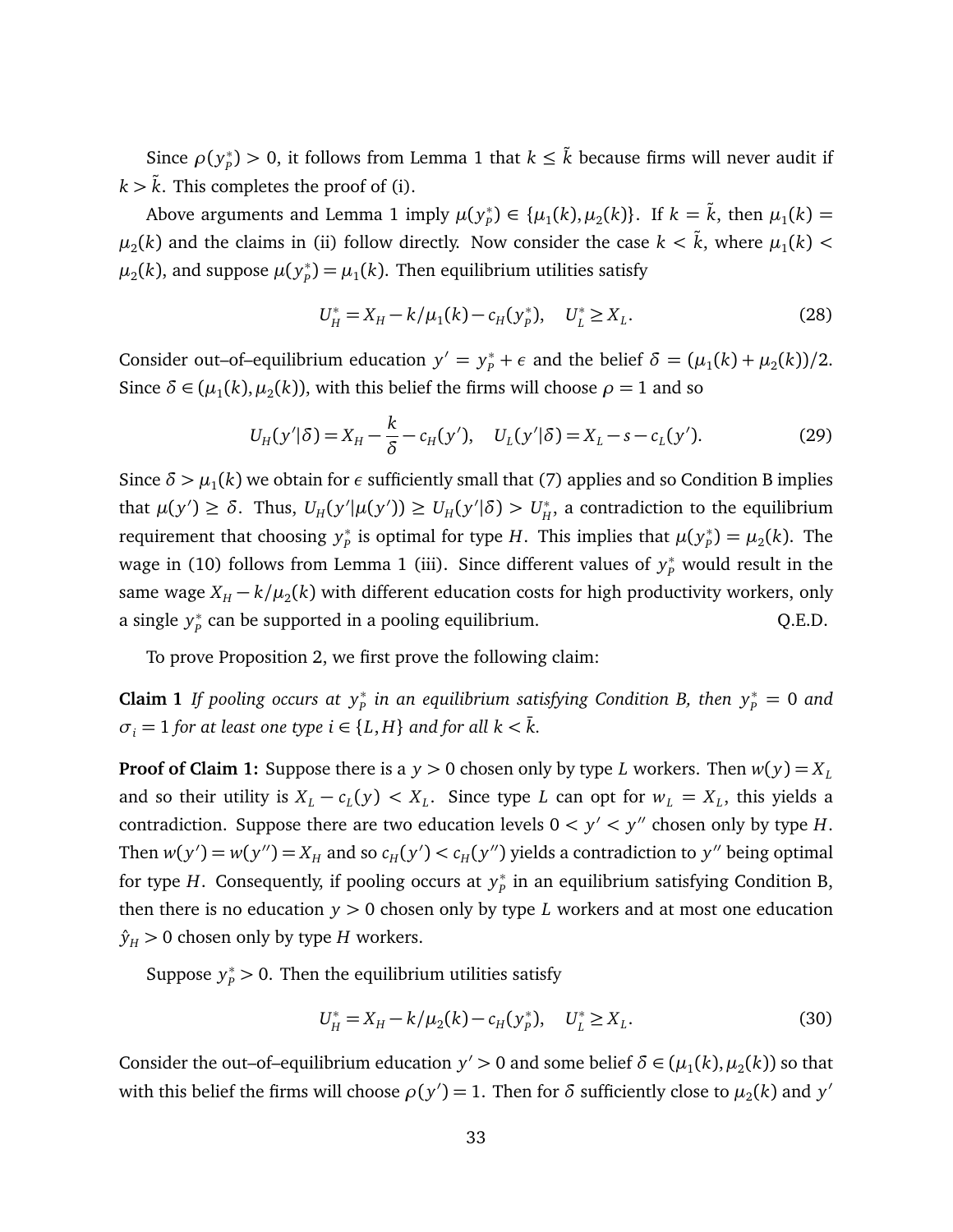sufficiently close to zero we have

$$
U_H(y'|\delta) = X_H - \frac{k}{\delta} - c_H(y') > U_H^*, \quad U_L(y'|\delta) = X_L - s - c_L(y') < X_L \le U_L^*.\tag{31}
$$

Therefore Condition [B](#page-15-2) implies that  $\mu(y') \ge \delta$ . Thus,  $U_H(y'|\mu(y')) \ge U_H(y'|\delta) > U_H^*$ *H* , a contradiction to the equilibrium requirement that choosing *y* ∗  $_{P}^{*}$  is optimal for type *H*. This implies that  $y_p^* = 0$ .

Suppose  $\sigma_L \in (0, 1)$  and  $\sigma_H \in (0, 1)$ . Then some fraction  $1 - \sigma_L$  of type *L* workers apply for  $w_L = X_L$  and some fraction  $1 - \sigma_H$  of type *H* workers choose some  $\hat{y}_H$  to receive the wage  $w(\hat{y}_H) = X_H$ . This requires that type *L* cannot gain from choosing  $\hat{y}_H$ :

<span id="page-34-0"></span>
$$
X_L \ge X_H - c_L(\hat{y}_H). \tag{32}
$$

Thus,  $\hat{y}_H \ge y_H^*$  $y_H^*$  by [\(8\)](#page-16-3). If  $\hat{y}_H > y_H^*$  $_H^*$ , the inequality in [\(32\)](#page-34-0) is strict. It is easily verified, that then  $\hat{y}_H$  does not satisfy Condition [A,](#page-14-1) which is implied by Condition [B.](#page-15-2) Therefore, the equality  $\hat{y}_H = y_H^*$  $_{H}^{*}$  is valid. For  $k < \bar{k}$ , this yields a contradiction to Lemma [2](#page-17-1) (i). Thus, for all  $k < \bar{k}$ ,  $\sigma_L \in (0, 1)$  and  $\sigma_H \in (0, 1)$  cannot hold simultaneously in a pooling equilibrium satisfying condition [B.](#page-15-2) Q.E.D.

**Proof of Proposition [2:](#page-20-0)** According to Claim [1](#page-33-0) above this proof, we can restrict attention to three equilibrium categories. This allows the following simplified notation. In a pooling equilibrium, the firms' beliefs at *y* ∗  $_{p}^{\ast}$  are determined by Bayes' rule as

<span id="page-34-1"></span>
$$
\mu(y_p^*) = \frac{\sigma_H \lambda}{\sigma_L (1 - \lambda) + \sigma_H \lambda} \in (0, 1),\tag{33}
$$

because a fraction *λ* of all workers has type *H*.

(i) If  $\lambda > \mu_2(k) = \mu(y_p^*)$  $P_p^*$ ), Bayes' rule in [\(33\)](#page-34-1) implies that  $\sigma_H < \sigma_L$ . Therefore, by Claim [1,](#page-33-0)  $\sigma_H \in (0,1)$  and  $\sigma_L = 1$ . This means that type *L* at least weakly prefers choosing  $y_p^*$  $_{p}^{*}$  to applying for *w*( $y_p^*$  $_{p}^{*}$ ), and being audited with probability  $\rho(y_{p}^{*})$  $P_{P}^{*}$ ), over opting for  $w_{L} = X_{L}$ . Also, type  $H$  must be indifferent between receiving  $w(y^*_p)$  $_{p}^{\ast})$  and choosing education  $\hat{y}_{H}$  to receive wage  $X_H$ :

<span id="page-34-2"></span>
$$
X_L \leq (1 - \rho(y_p^*)) w(y_p^*) + \rho(y_p^*)(X_L - s), \quad w(y_p^*) = X_H - c_H(\hat{y}_H). \tag{34}
$$

Note that the second condition uniquely determines the education level  $\hat{y}_H$ . As an additional equilibrium requirement, type *L* should have no incentive to choose  $\hat{y}_H$ . In fact, by Condi-tion [A,](#page-14-1) it is easy to see that he has to be indifferent between applying for  $w(y^*_p)$  $_{p}^{\ast}$ ) and choosing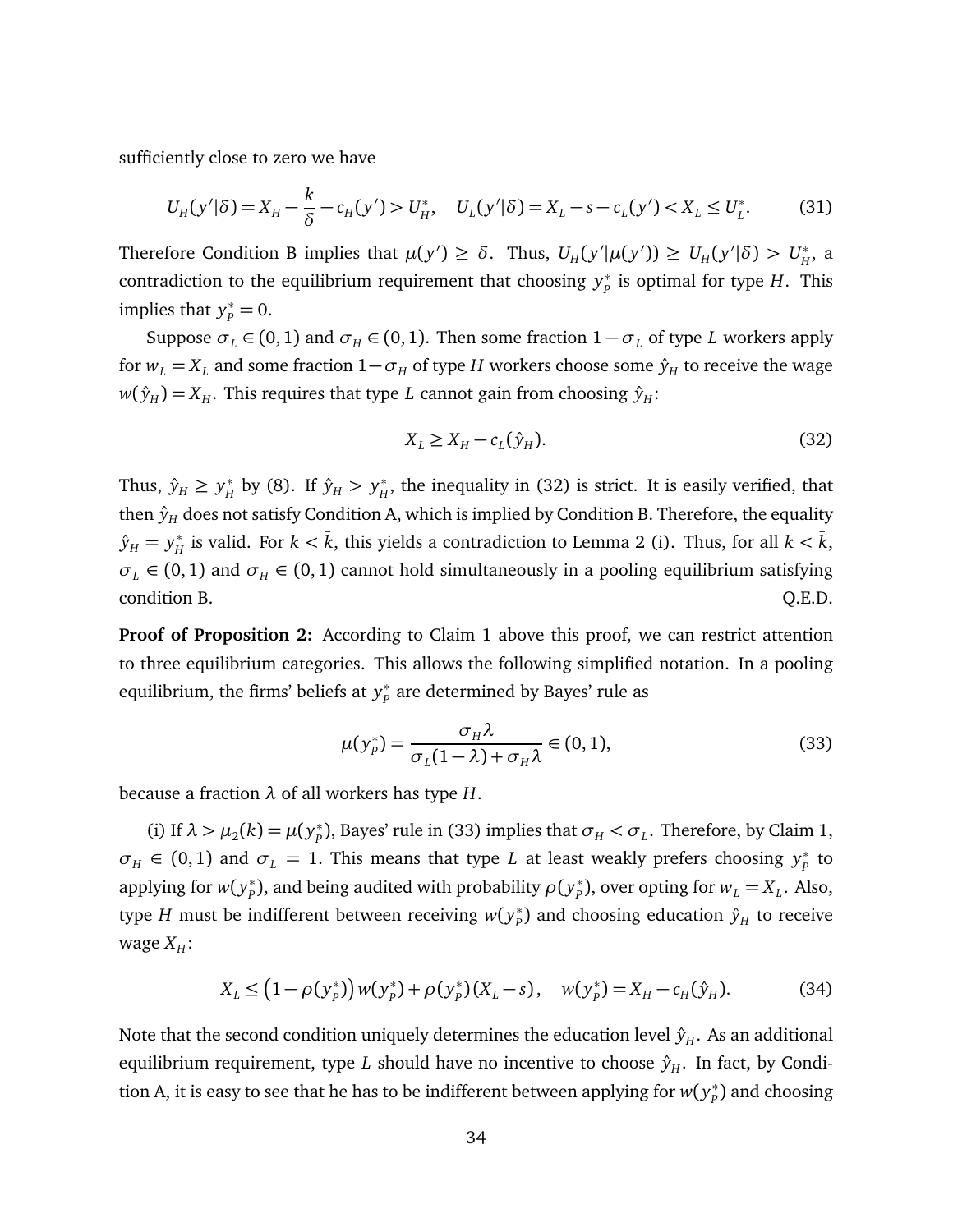$\hat{y}_H$  to obtain the wage  $X_H$ : if type  $L$  strictly preferred applying for  $w(y^*_P)$  $p^*$ ) over choosing  $\hat{y}_H$ , then type *H* could appeal to the intuitive criterion of Condition [A](#page-14-1) that also an education choice slightly below  $\hat{y}_H$  should be considered as a convincing signal of high productivity. To rule out that this destroys the equilibrium, it must be the case that

<span id="page-35-0"></span>
$$
(1 - \rho(y_P^*)) w(y_P^*) + \rho(y_P^*)(X_L - s) = X_H - c_L(\hat{y}_H). \tag{35}
$$

Since  $w(y_p^*)$  $P_p^*$ ) =  $X_H - k/\mu_2(k)$  by Lemma [3,](#page-19-2) the second condition in [\(34\)](#page-34-2) is equivalent to  $c_H(\hat{y}_H) = k/\mu_2(k)$ . Since  $k/\mu_2(k)$  is increasing in  $k$  and  $k < \bar{k}$ , we obtain from [\(9\)](#page-16-2) that  $c_H(\hat{y}_H) < c_H(y_H^*)$  $f_H^*$ ). Therefore,  $\hat{y}_H < y_H^*$  $_H^*$ . This, together with [\(8\)](#page-16-3), implies that

$$
X_H - c_L(\hat{y}_H) > X_H - c_L(y_H^*) = X_L. \tag{36}
$$

Therefore the first condition in [\(34\)](#page-34-2) is implied by [\(35\)](#page-35-0). Finally, as  $w(y_p^*)$  $P_{P}^{*}$ ) =  $X_{H} - c_{H}(\hat{y}_{H})$  >  $X_H - c_L(\hat{y}_H)$  and  $X_L - s < X_L < X_H - c_L(\hat{y}_H)$ , [\(35\)](#page-35-0) has a unique solution  $\rho(y_p^*)$  $_{p}^{*}$ )  $\in (0,1)$ . This proves that the equilibrium conditions [\(34\)](#page-34-2) and [\(35\)](#page-35-0) are satisfied for unique values of *w*( *y* ∗  $\hat{y}_p$ ),  $\hat{y}_H$  and  $\rho(y_p^*)$ *P* ).

The equilibrium can be supported by beliefs  $\mu(y) = \mu_2(k)$  for  $y < \hat{y}_H$ , and  $\mu(y) = 1$ for  $y \ge \hat{y}_H$ . To see that these beliefs satisfy Condition [B,](#page-15-2) note that type *H* certainly cannot gain by choosing some  $y' > \hat{y}_H$  because their equilibrium payoff is  $X_H - c_H(\hat{y}_H)$ . Suppose he could gain by deviating to some  $y' \in (0, \hat{y}_H)$ . Then the wage for workers with education *y*' must satisfy  $w(y') > w(y_p^*)$ <sup>\*</sup><sub>*P*</sub>). This requires the belief  $\mu(y') > \mu_2(k)$ , which implies that  $\rho(y') = 0$ . This means that also type *L* will be hired at  $w(y')$  after choosing y'. By [\(34\)](#page-34-2) type *H* gains from choosing *y'* if  $w(y') - c_H(y') > X_H - c_H(\hat{y})$ . However, because by [\(1\)](#page-8-3)  $c_H(\hat{y}) - c_H(y') < c_L(\hat{y}) - c_L(y')$ , this implies  $w(y') - c_L(y') > X_H - c_L(\hat{y})$ . Therefore, by [\(35\)](#page-35-0) also type *L* would gain by choosing y'. This proves that the equilibrium survives Condition [B.](#page-15-2)

(ii) If  $\lambda = \mu_2(k) = \mu(y_p^*)$  $P_p$ ), Bayes' rule in [\(33\)](#page-34-1) implies that  $\sigma_H = \sigma_L$ . Therefore, Claim [1](#page-33-0) implies  $\sigma_L = \sigma_H = 1$ . This is simply the limiting case of (i) and the same arguments as above can be applied.

(iii) If  $\lambda < \mu_2(k) = \mu(y_p^*)$  $P_p^*$ ), Bayes' rule in [\(33\)](#page-34-1) implies that  $\sigma_H > \sigma_L$ . Therefore, Claim [1](#page-33-0) implies  $\sigma_L \in (0, 1)$  and  $\sigma_H = 1$ . Type *L* workers must be indifferent between opting for the wage  $w_L = X_L$  and choosing  $y_P^*$ <sup>\*</sup>/<sub>*P*</sub> to apply for  $w(y_p^*)$ *P* ), where they are rejected with probability *ρ*( *y* ∗ *P* ):

<span id="page-35-1"></span>
$$
X_L = (1 - \rho(y_p^*)) w(y_p^*) + \rho(y_p^*)(X_L - s).
$$
\n(37)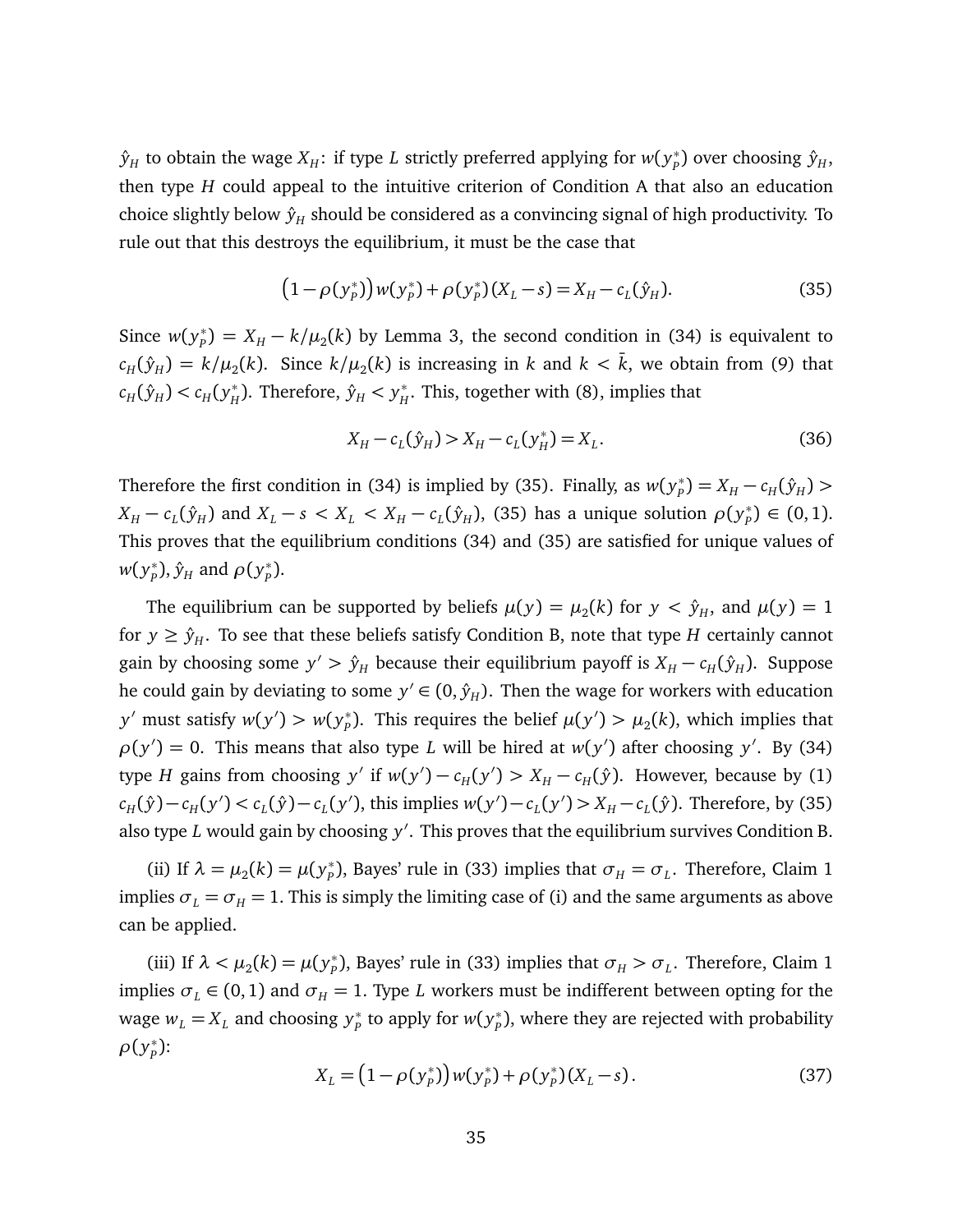As  $w(y_p^*)$  $_{p}^{*}$ ) is given by Lemma [3](#page-19-2) (ii), this equation uniquely determines the likelihood  $\rho(y_{p}^{*})$ *P* ) ∈ (0, 1) of being audited when applying for  $w(y_p^*)$ *P* ). The equilibrium can be supported by the belief  $\mu(y) = \mu_2(k)$  for all  $y$ . To show that Condition [B](#page-15-2) is not violated, suppose that type  $H$ could gain by deviating to some  $y' > 0$ . Then the wage for education  $y'$  must satisfy  $w(y') > 0$ *w*( *y* ∗  $P_p^*$ ), which by the argument above implies also type *L* will be hired at  $w(y')$  after choosing *y* 0 . For type *H* to gain, it must be the case that

<span id="page-36-0"></span>
$$
w(y') - c_H(y') > w(y_p^*) = X_H - \frac{k}{\mu_2(k)} \ge X_H - c_H(y_H^*),\tag{38}
$$

where the last inequality holds by [\(9\)](#page-16-2) because  $k < \bar{k}$  and  $k/\mu_2(k)$  is increasing in  $k$ . Note that this implies  $y' < y_H^*$  $H$ <sup>+</sup> because  $w(y') \le X_H$ . For type *L* to lose from deviating to *y'*, it must be the case that

<span id="page-36-1"></span>
$$
w(y') - c_L(y') < X_L = X_H - c_L(y_H^*),\tag{39}
$$

where the equality holds by definition of *y* ∗  $_{H}^{*}$  in [\(8\)](#page-16-3). By [\(38\)](#page-36-0) and [\(39\)](#page-36-1),  $c_{H}(y_{H}^{*})$  $C_H(y')$  >  $c_L(y_H^*)$ *<sup>\*</sup>H*)−*c<sub>L</sub>*(y'), a contradiction to assumption [\(1\)](#page-8-3). This proves that [\(7\)](#page-15-3) in Condition [B](#page-15-2) cannot hold.

The arguments in (i)–(iii) show that for all  $k < \bar{k}$  there exists a unique pooling equilibrium satisfying Condition [B.](#page-15-2) Suppose that an equilibrium with pooling at some education *y* ∗ *P* exists also for  $k > \bar{k}$ . By Lemma [3](#page-19-2) (i) this implies  $\rho(y^*_p)$  $P_p^*$ )  $\in$  (0, [1](#page-12-1)) and therefore, by Lemma 1 it must be the case that  $k \leq \tilde{k}$ . For  $k > \bar{k}$ ,  $k/\mu_2(k) > c_H(y_H^*)$  $_H^*$ ) by [\(9\)](#page-16-2). Therefore, for  $\epsilon > 0$  sufficiently small, the type *H*'s equilibrium utility satisfies

<span id="page-36-2"></span>
$$
U_H^* = X_H - k/\mu_2(k) < X_H - c_H(y_H^* + \epsilon) \tag{40}
$$

by Lemma [3](#page-19-2) (ii). Since type *L* can always apply for  $w_L = X_L$ , by [\(8\)](#page-16-3) we have

$$
U_L^* \ge X_L = X_H - c_L(y_H^*) > X_H - c_L(y_H^* + \epsilon). \tag{41}
$$

Thus for the education  $y^*$  +  $\epsilon$  the inequalities in [\(6\)](#page-14-0) are satisfied, which by Condition [A](#page-14-1) implies  $\mu(y_H^* + \epsilon) = 1$ . But then by [\(40\)](#page-36-2), type *H* would deviate to  $y_H^* + \epsilon$ . This proves that for  $k > \overline{k}$  already Condition [A,](#page-14-1) which is weaker than Condition [B,](#page-15-2) precludes the existence of a pooling equilibrium.  $Q.E.D.$ 

**Proof of Proposition [3:](#page-23-2)** (i) If  $\lambda > \mu_2(k) = \mu(y_p^*)$  $P_p^*$ ),  $\sigma_L = 1$  by Proposition [2](#page-20-0) (i) and so [\(33\)](#page-34-1) yields

$$
\sigma_H = (1 - \lambda)\mu_2(k)/\lambda(1 - \mu_2(k)).\tag{42}
$$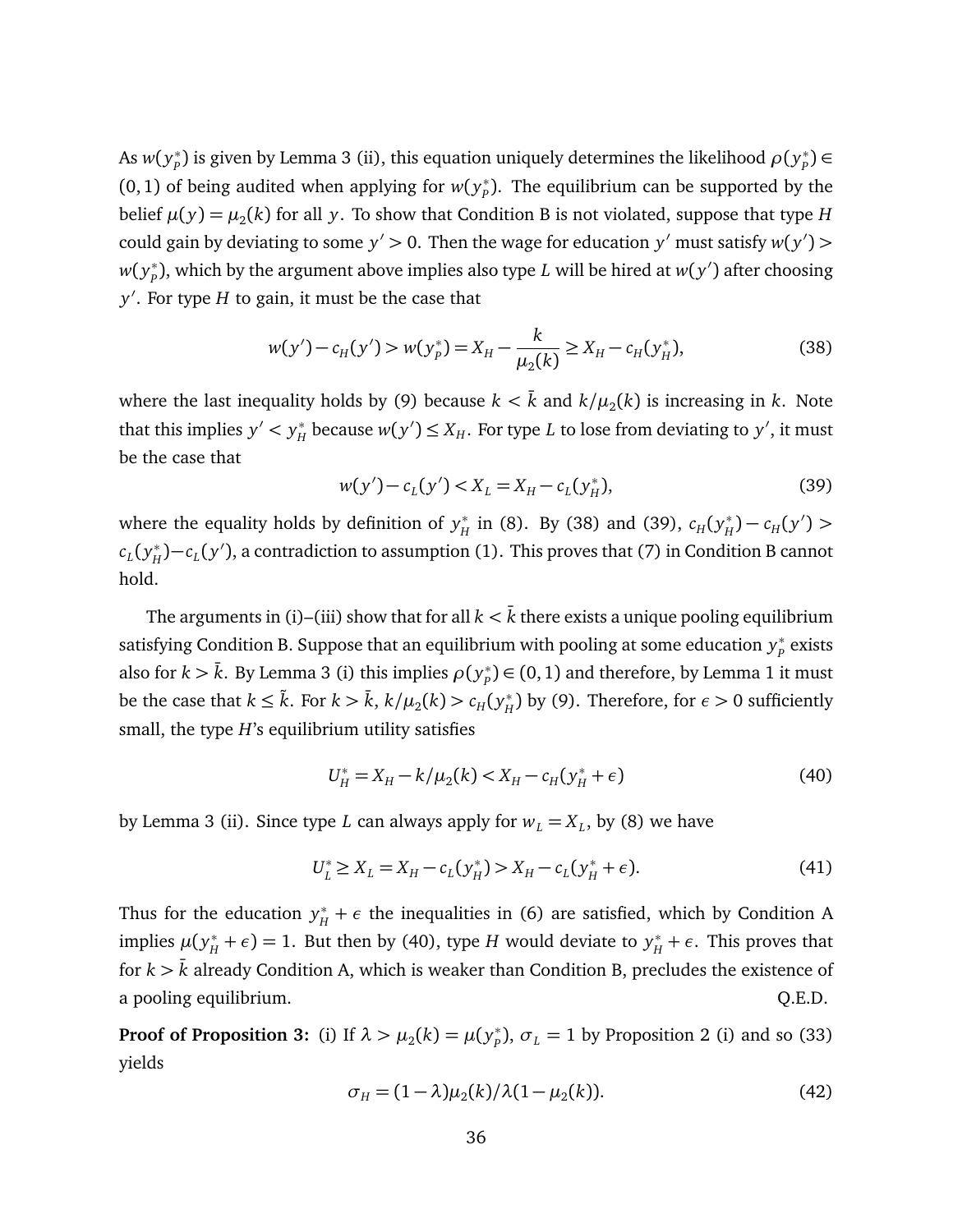This proves that  $\partial \sigma_H / \partial k < 0$  because  $\mu_2'$  $\varphi_2'(k)$  < 0. The auditing rate  $\rho(y_p^*)$  $_{p}^{\ast}$ ) is determined by [\(35\)](#page-35-0). By Lemma [3](#page-19-2) (ii), this is equivalent to

$$
c_L(\hat{y}_H) - \frac{k}{\mu_2(k)} = \rho(y_P^*) \bigg( X_H - X_L - \frac{k}{\mu_2(k)} + s \bigg). \tag{43}
$$

The term in brackets on the right-hand side decreases in *k*. The derivative of the left-hand side is

$$
\frac{\partial c_L(\hat{y}_H)}{\partial y} \frac{\partial \hat{y}_H}{\partial k} - \frac{\partial k/\mu_2(k)}{\partial k} > \frac{\partial c_H(\hat{y}_H)}{\partial y} \frac{\partial \hat{y}_H}{\partial k} - \frac{\partial k/\mu_2(k)}{\partial k} = 0,\tag{44}
$$

because  $c_H(\hat{y}_H) = k/\mu_2(k)$  by the definition of  $\hat{y}_H$  in [\(34\)](#page-34-2). Therefore the left-hand side increases in  $k$ . This implies that  $\rho(y^*_p)$ *P* ) increases in *k* because both sides of the equation are positive.

The education  $\hat{y}_H$  obtained by some type *H* workers is determined by the indifference condition  $X_H - k/\mu_2(k) = X_H - c_H(\hat{y}_H)$ . Hence,  $\hat{y}_H$  decreases as type *H* workers' education costs increase as defined in footnote [22.](#page-23-1) In addition,  $\hat{y}_H$  increases in  $k$  because  $k/\mu_2(k)$ increases in *k*. Hence, the amount of education  $\hat{y}_H$  increases in auditing costs *k*.

(ii) If  $\lambda < \mu_2(k) = \mu(y_p^*)$  $p_p^*$ ),  $\sigma_H$  = 1 by Proposition [2](#page-20-0) (iii) and so [\(33\)](#page-34-1) yields

$$
\sigma_L = \lambda (1 - \mu_2(k))/(1 - \lambda)\mu_2(k) \tag{45}
$$

This proves that  $\partial \sigma_L / \partial k > 0$  because  $\mu'_2$  $\sum_{2}^{\prime}(k) < 0$ . Since  $\lim_{k\to 0} \mu_2(k) = 1$ , we obtain  $\lim_{k\to 0} \sigma_L = 0$ . By [\(37\)](#page-35-1) and Lemma [3](#page-19-2) (ii)

$$
\rho(y_p^*) = \frac{X_H - X_L - k/\mu_2(k)}{X_H - X_L - k/\mu_2(k) + s}.
$$
\n(46)

Since  $k/\mu_2(k)$  increases in  $k, \rho(y^*_p)$  $\mathcal{P}_p^*$ ) decreases in *k*. Moreover, the limit of  $\rho(\mathcal{y}_p^*)$  $_{p}^{*}$ ) for  $k \rightarrow 0$  is as stated in the proposition because  $\lim_{k\to 0} k/\mu_2(k) = 0$ . Q.E.D.

**Proof of Proposition [4:](#page-25-1)** First, notice that  $\mu(y^*_p)$  $p^*_{(p)} = \mu_2(k)$  and that in the limit  $\lim_{k\to 0} \mu_2(k) = 0$ 1 and hence,  $\lambda < \mu_2(k)$  for  $k \to 0$ . Proposition [2](#page-20-0) (iii) shows  $U^*_{H} = w(y^*_{P})$  $P_p^*$ ) =  $X_H - k/\mu_2(k)$ and  $U_L^* = X_L$  by equation [\(37\)](#page-35-1). Therefore  $\lim_{k\to 0} U_H^* = \lim_{k\to 0} X_H - k/\mu_2(k) = X_H$  and  $\lim_{k\to 0} U_L^* = X_L$ . Q.E.D.

**Proof of Proposition [5:](#page-26-1)** (i) Suppose  $\lambda > \mu_2(k)$ . Proposition [2](#page-20-0) (i) proves that  $U_H^* = X_H - c_H(\hat{y}_H)$  and  $\hat{y}_H < y_H^*$  $H^*$ . Therefore,  $U^*_H = X_H - c_H(\hat{y}_H) > X_H - c_H(y_H^*)$  $_H^*$ ). In addition,  $\hat{y}_H$  is determined by  $c_H(\hat{y}_H)$   $=$   $k/\mu_2(k)$  according to the proof of Proposition [2](#page-20-0) (i). Since  $\mu_2(k)$  decreases and  $k/\mu_2(k)$  increases in *k*,  $\hat{y}_H$  increases and  $U^*_H = X_H - c_H(\hat{y}_H)$  decreases in *k*.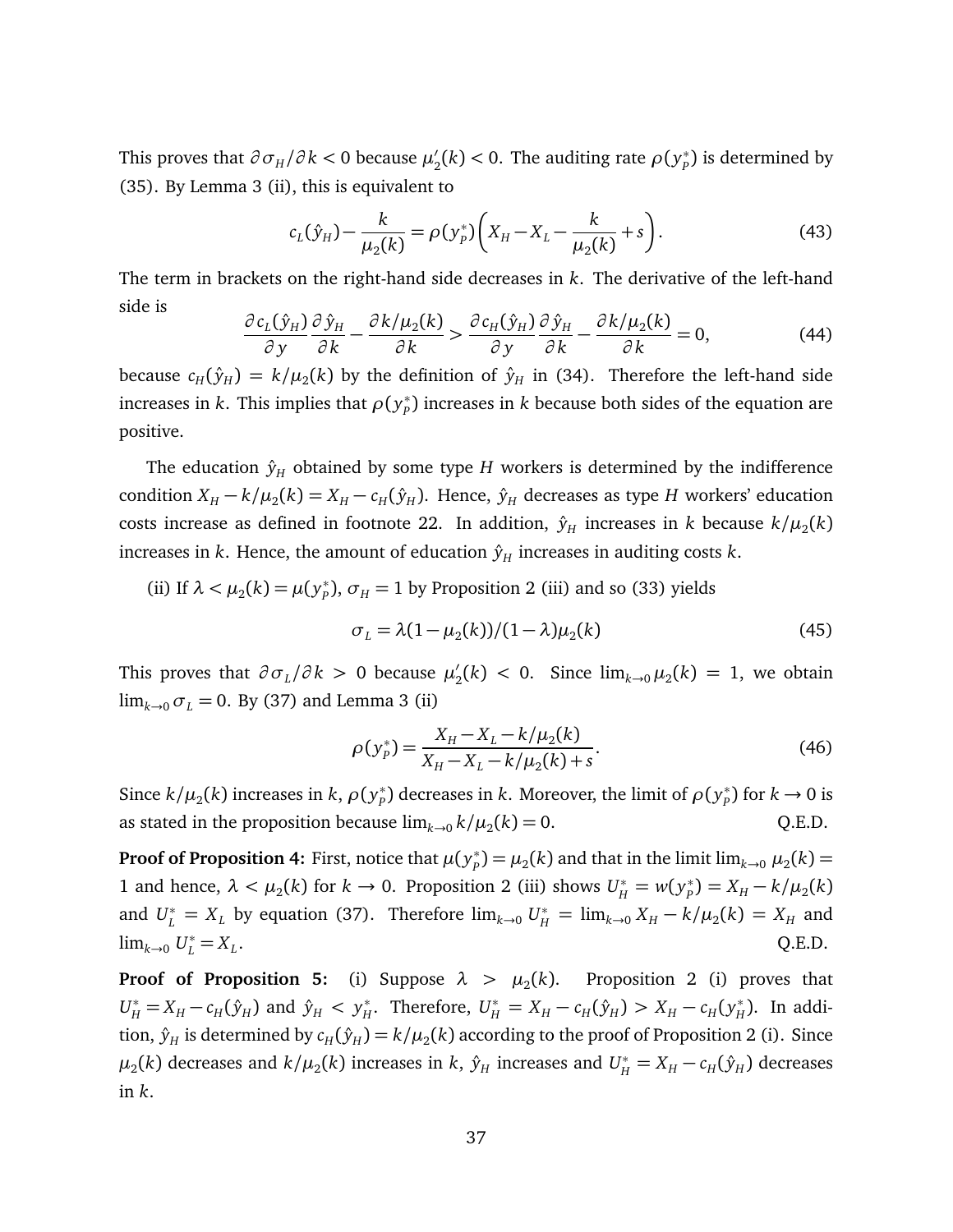Proposition [2](#page-20-0) (i) also proves that *U* ∗  $L$ <sup>\*</sup> is determined by [\(35\)](#page-35-0) and, hence,  $U_L^* = X_H - c_L(\hat{y}_H)$ . Recall the definition of  $y_H^*$  with  $X_L = X_H - c_L(y_H^*)$  $f_H^*$ ). Therefore,  $\hat{y}_H < y_H^*$  $U_L^* = X_H$  –  $c_L(\hat{y}_H) > X_H - c_L(y_H^*)$  $H_H^*$ ) =  $X_L$  and  $U_L^*$  $_L^*$  decreases in  $k$  because  $\hat{y}_H$  increases in  $k.$ 

(ii) Suppose  $\lambda < \mu_2(k)$ . Proposition [2](#page-20-0) (iii) proves  $U^*_{H} = w(y^*_{P})$  $P_p^*$ ) =  $X_H - k/\mu_2(k)$ . The definition of  $\bar{k}$  implies  $\bar{k}/\mu_2(\bar{k}) \leq c_H(y_H^*)$  $H_H^*$ ). Since  $k/\mu_2(k)$  increases in *k* and  $k < \bar{k}$ ,  $U_H^* =$  $X_H - k/\mu_2(k) > X_H - \bar{k}/\mu_2(\bar{k}) = X_H - c_H(y_H^*)$  $H$ <sup>\*</sup><sub>*H*</sub>). Moreover,  $U_H^* = X_H - k/\mu_2(k)$  decreases in *k*. Proposition [2](#page-20-0) (iii) also proves that *U* ∗  $L$ <sup>\*</sup> is determined by [\(37\)](#page-35-1). Therefore,  $U_L^* = X_L$ . Q.E.D.

**Proof of Proposition [6:](#page-26-0)** In the fully separating equilibrium of Proposition [1,](#page-17-0) there are no audits in equilibrium. Hence, for  $k \geq \overline{k}$  it does not matter whether wage offers are binding or non–binding. The reasoning of Lemma [2](#page-17-1) is also unaffected by additional binding wage offers.

Suppose for  $k < \bar{k}$  there is an additional equilibrium besides the one in Proposition [2](#page-20-0) with a binding offer  $w(y')$  for some education  $y'$  inducing the belief  $\mu(y')$ . By Lemma [1](#page-12-1) there are no audits even for non–binding wage offers if  $\mu(y')$   $\notin$   $[\mu_1(k),\mu_2(k)]$ . Thus, binding offers with  $\mu(y') \notin [\mu_1(k), \mu_2(k)]$  are effectively already included in our analysis leading to Proposition [2.](#page-20-0) This implies that  $\mu(y') \in [\mu_1(k), \mu_2(k)]$  and so  $\mu(y') \in (0, 1)$ . As Lemma [3](#page-19-2) shows, however, pooling at some *y'* implies that auditing occurs with probability  $\rho(y')$  > 0. Because auditing is never optimal for a binding offer, this means that  $w(y')$  cannot be an equilibrium offer. Consequently, for  $k < \bar{k}$  there cannot be an additional equilibrium with a binding wage offer.

Next, we verify that the pooling equilibrium in Proposition [2](#page-20-0) remains an equilibrium by arguing that the firm has no incentive to deviate to make a binding wage offer at stage (iii). Begin with the case  $\lambda = \mu_2(k)$ . All workers choose education  $y_p = 0$  and beliefs are  $\mu(y_P) = \mu_2(k)$ . If the firm deviates by making a binding wage offer below  $X_H - k/\mu_2(k)$ , the deviation attracts only type *L* workers, if it attracts any workers at all, and the deviation is unprofitable. If the binding wage offer is above or equal to  $X_H - k/\mu_2(k)$ , the deviation attracts all types of workers, but the deviation is unprofitable because by the definition of  $\mu_2(k)$ 

$$
k = \mu_2(k)(1 - \mu_2(k))(X_H - X_L) \Longleftrightarrow k/\mu_2(k) = (1 - \mu_2(k))(X_H - X_L) \Longleftrightarrow
$$
  
 
$$
X_L + \mu_2(k)(X_H - X_L) = X_H - k/\mu_2(k).
$$

Hence, the average productivity cannot exceed the deviation wage and the deviation is unprofitable for the firm.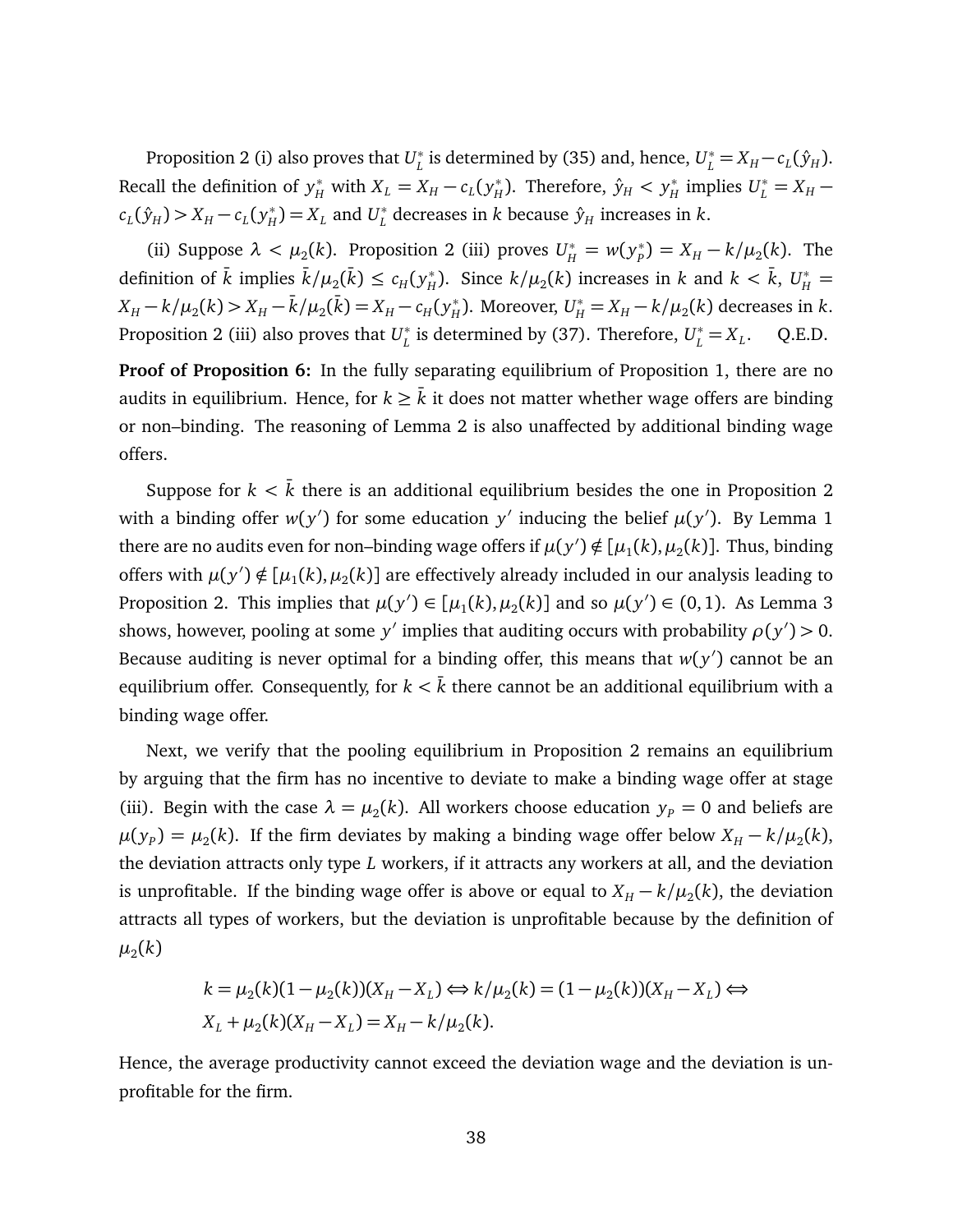Now turn to the case  $\lambda < \mu_2(k).$  All workers choose the default contract or education  $y_p = 0$  and beliefs are  $\mu(y_p) = \mu_2(k)$ . If the binding wage offer is below  $X_H - k/\mu_2(k)$ , the deviation attracts only type *L* workers, if it attracts any workers at all, and the deviation is unprofitable. If the binding wage offer is above or equal to  $X_H - k/\mu_2(k)$ , the deviation attracts all types of workers, but the deviation is unprofitable, due to the definition of  $\mu_2(k)$ as above.

Finally, consider the case  $\lambda > \mu_2(k)$ . Some type  $H$  workers choose education  $\hat{y}_H$ , all remaining workers choose education  $y_p = 0$  and beliefs are  $\mu(y_p) = \mu_2(k)$ . If a firm offers a binding wage for education  $\hat{y}_H$ , such a deviation is unprofitable because a binding wage that is attractive for workers with  $\hat{y}_H$  must attract type *L* workers as well. If a firm offers a binding wage for education  $y_p$  and the binding wage offer is below  $X_H - k/\mu_2(k)$ , the deviation attracts only type *L* workers, if it attracts any workers at all, and the deviation is unprofitable. If the binding wage offer for education  $y_{p}$  is above or equal to  $X_{H} \!-\! k/\mu_{2}(k)$ , the deviation attracts all types of workers with education  $y_p$ , but the deviation is unprofitable, due to the definition of  $\mu_2(k)$  as above. The deviation does not attract any workers with education  $\hat{y}_H$ , as long as the wage is below  $X_H$  because education costs are sunk. Q.E.D.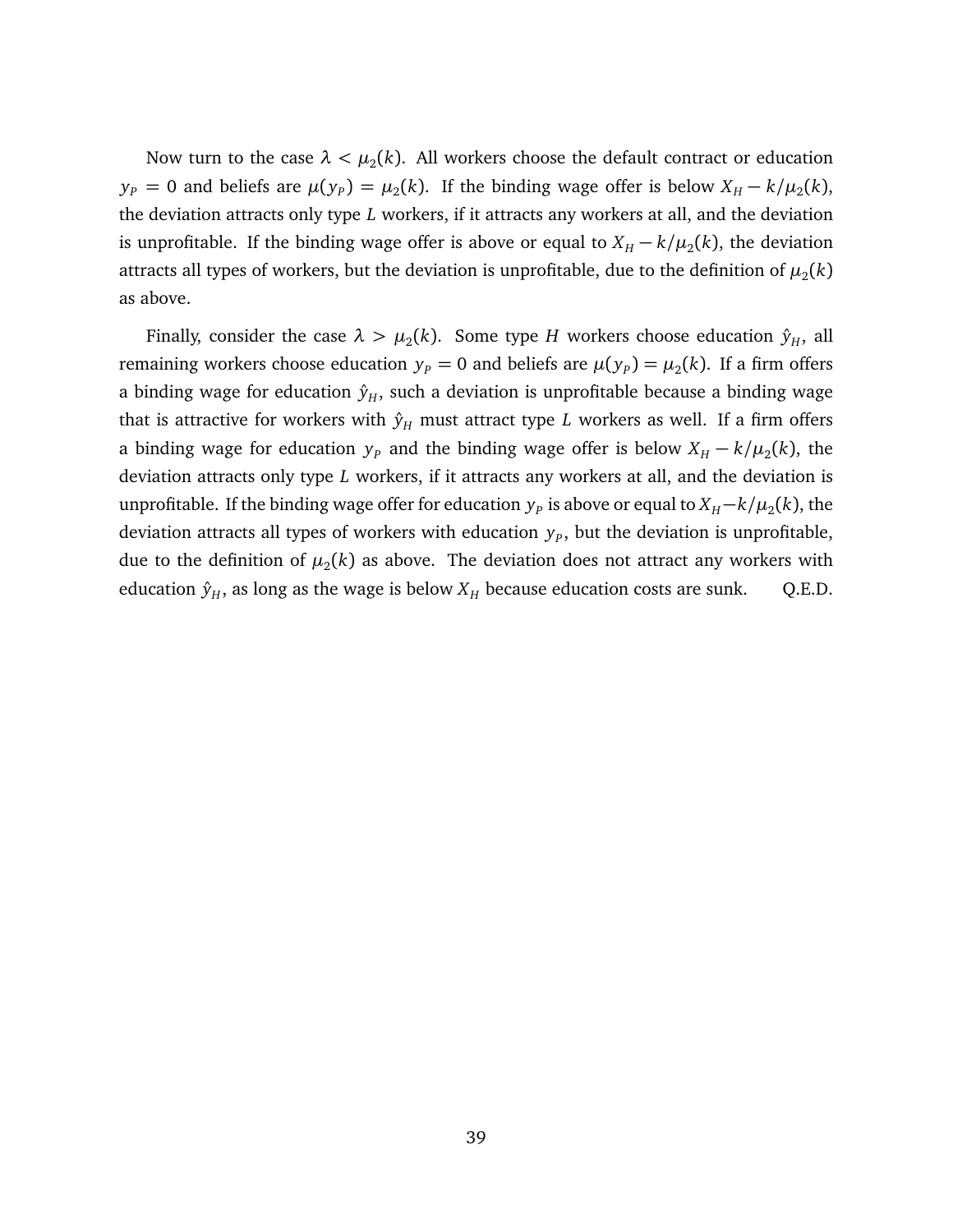### **References**

- ABOWD, J. M., F. KRAMARZ AND D. N. MARGOLIS (1999): High Wage Workers and High Wage Firms, *Econometrica* 67(2), 251–333.
- ALÓS-FERRER, C. AND J. PRAT (2012): Job Market Signaling and Employer Learning, *Journal of Economic Theory* 147(5), 1787–1817.
- ARMSTRONG, M. AND S. TAYLOR (2017): Armstrong's Handbook of Human Resource Management Practice. London: Kogan Page.
- AVENHAUS, R., VON STENGEL, B. AND S. ZAMIR (2002), Inspection Games, Chapter 51 in *Handbook of Game Theory* 3, North–Holland, Amsterdam, 1947–1985.
- BAGWELL, K. AND M. H. RIORDAN (1991): High and Declining Prices Signal Product Quality, *American Economic Review* 81(1), 224–239.
- BALL, I. AND D. KATTWINKEL (2019): Probabilistic Verification in Mechanism Design, *Working Paper*.
- BANKS, J. S. (1992): Monopoly Pricing and Regulatory Oversight, *Journal of Economics and Management Strategy* 1(1), 203–233.
- BESTER, H. AND K. RITZBERGER (2001): Strategic Pricing, Signalling, and Information Acquisition, *International Journal of Industrial Organization* 19(1), 1347–1361.
- CARD, D., J. HEINING AND P. KLINE (2013): Workplace Heterogeneity and the Rise of West German Wage Inequality, *Quarterly Journal of Economics* 128(3), 967–1015.
- CASTLEMAN, B.L. AND B. T. LONG (2016): Looking beyond Enrollment: The Causal Effect of Need-Based Grants on College Access, Persistence, and Graduation, *Journal of Labor Economics* 34(4), 1023–1073.
- CERTO, S. T., C. M. DAILY AND D. R. DALTON (2001): Signaling Firm Value with Board Structure: An Investigation of Initial Public Offering, *Entrepreneurship Theory and Practice* 26, 33–50.
- CHO, I.-K. AND D. M. KREPS (1987): Signaling Games and Stable Equilibria, *Quarterly Journal of Economics* 102(2), 179–221.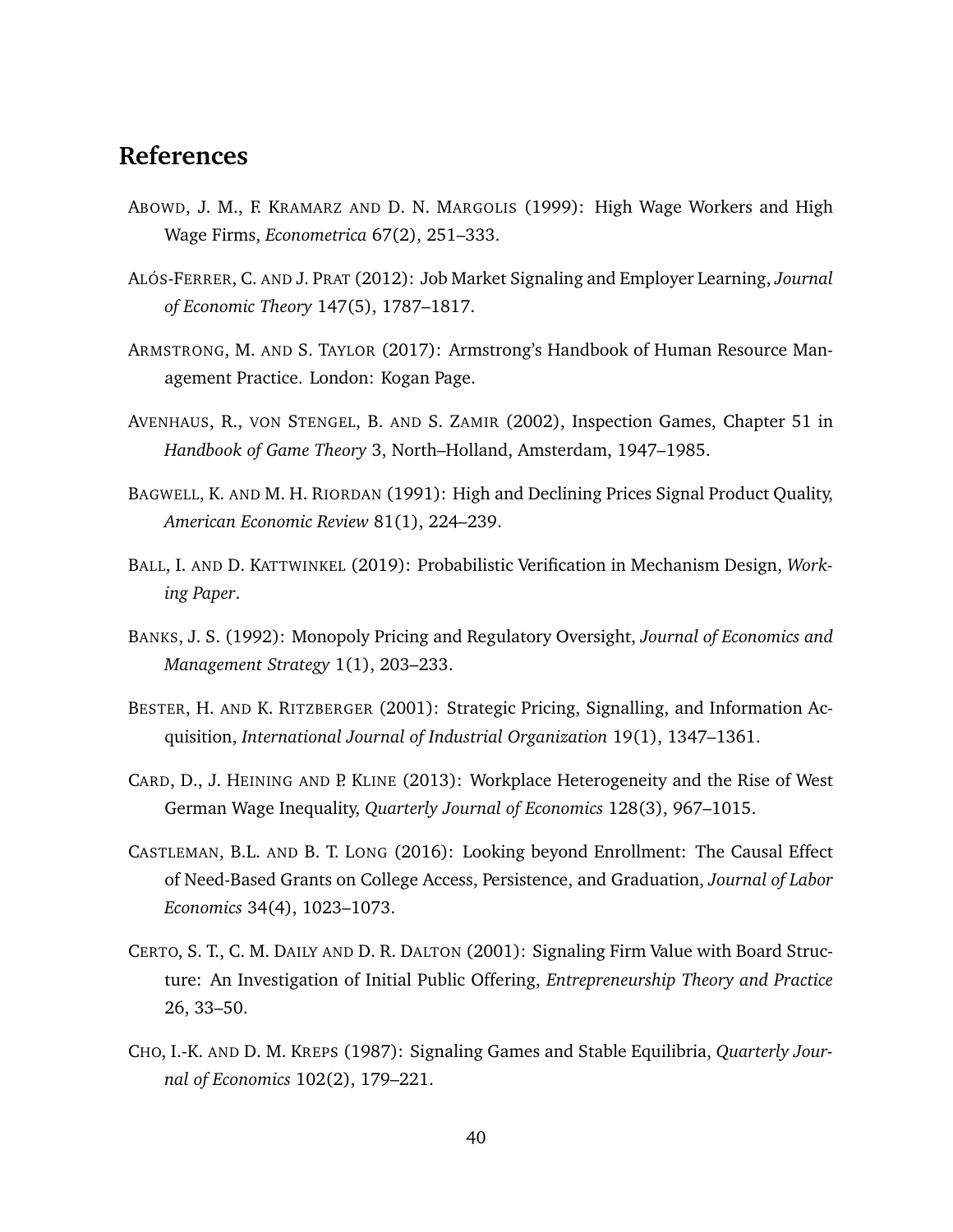- DALEY, B. AND B. GREEN (2014): Market Signaling with Grades, *Journal of Economic Theory* 151, 114–145.
- DESSLER, G. (2017): Human Resource Management. Boston: Pearson.
- DYNARSKI, S. (2003): Does Aid Matter? Measuring the Effect of Student Aid on College Attendance and Completion, *American Economic Review* 93(1), 279–288.
- EKMEKCI, M. AND N. KOS (2020): Signaling Covertly Acquired Information, *Working Paper 658*, IGIER, Bocconi University.
- FELTOVICH, N., R. HARBAUGH AND T. TO (2002): Too Cool for School? Signalling and Countersignalling, *RAND Journal of Economics* 33(4), 630–649.
- GARFAGNINI, U. (2017): The Downsides of Managerial Oversight in Signaling Environments, *SSRN Working Paper* available at: [http://dx.doi.org/10.2139/ssrn.](http://dx.doi.org/10.2139/ssrn.2184838) [2184838](http://dx.doi.org/10.2139/ssrn.2184838).
- GOUX, D. AND E. MAURIN (1999): Persistence of Inter-Industry Wage Differentials: a Reexamination Using Matched Worker–Firm Panel Data, *Journal of Labor Economics* 17(3), 492–533.
- GUASCH, L. AND A. WEISS (1981): Self-Selection in the Labor Market, *American Economic Review* 71(3), 275–284.
- KHALIL, F. (1997): Auditing without Commitment, *RAND Journal of Economics* 28, 629–640.
- KHALIL, F. AND J. LAWARRÉE (1995): Collusive Auditors. *American Economic Review* 85(2), 442–446.
- KREPS, D. M. AND J. SOBEL (1994): Signalling, Chapter 25 in *Handbook of Game Theory with Economic Applications* (2), North–Holland, Amsterdam, 849–867.
- KURLAT, P. AND F. SCHEUER (2020): Signaling to Experts, *Review of Economic Studies*, forthcoming.
- LELAND, H. E. AND D. H. PYLE (1977): Informational Asymmetries, Financial Structure, and Financial Intermediation, *Journal of Finance* 32(2), 371–387.
- LUTZ, N. A. (1989): Warranties as Signals under Consumer Moral Hazard, *RAND Journal of Economics* 20(2), 239–255.